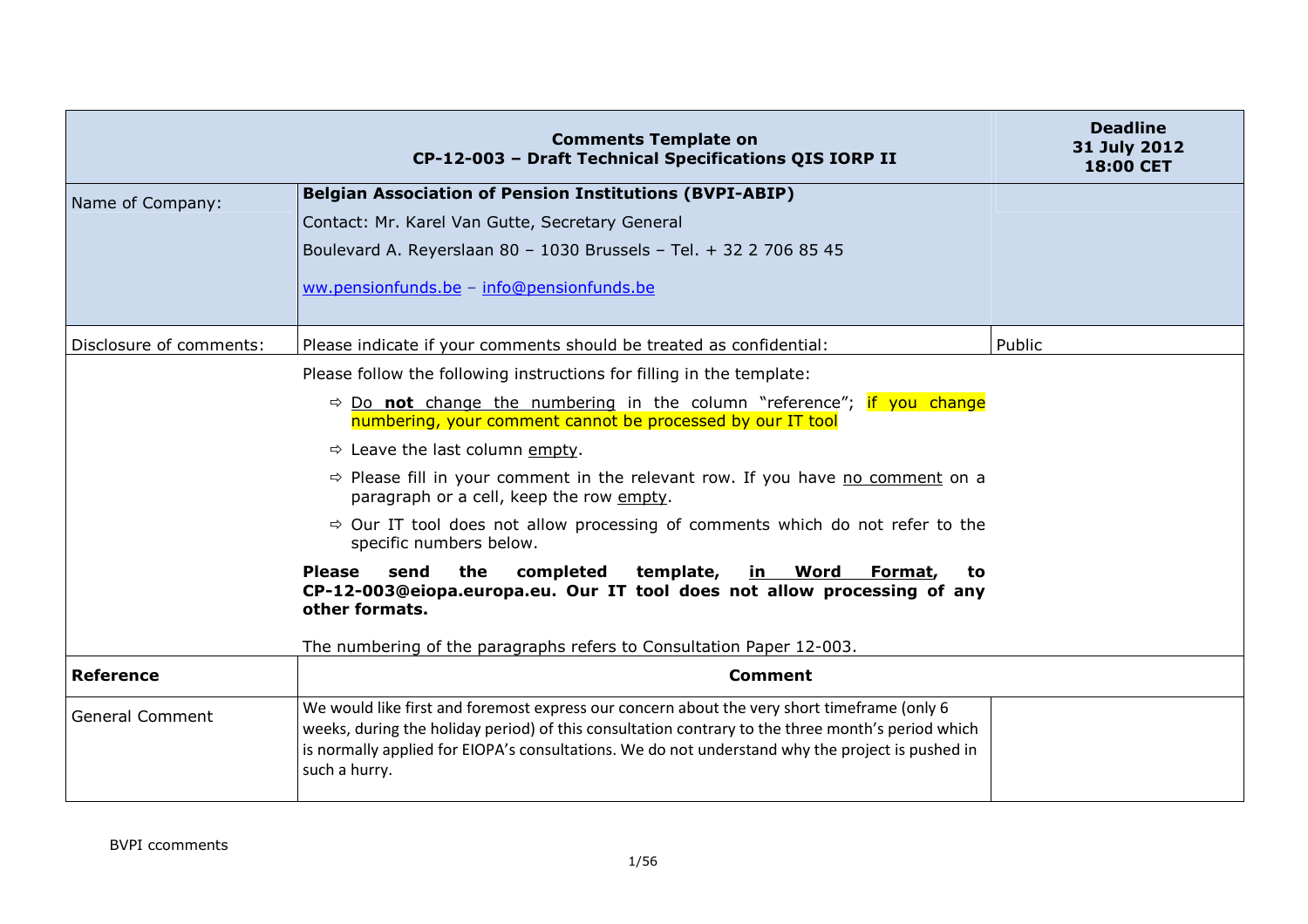| <b>Comments Template on</b><br>CP-12-003 - Draft Technical Specifications QIS IORP II                                                                                                                                                                                                                                                                                                                                                                                                                                                                                                                                                                                                                                                                                                                                                                                                                                                                                                                                                  | <b>Deadline</b><br>31 July 2012<br>18:00 CET |
|----------------------------------------------------------------------------------------------------------------------------------------------------------------------------------------------------------------------------------------------------------------------------------------------------------------------------------------------------------------------------------------------------------------------------------------------------------------------------------------------------------------------------------------------------------------------------------------------------------------------------------------------------------------------------------------------------------------------------------------------------------------------------------------------------------------------------------------------------------------------------------------------------------------------------------------------------------------------------------------------------------------------------------------|----------------------------------------------|
| Next to this we regret that there will be only one QIS, beceause in our view this QIS is too<br>complicated for a first impact study and not detailed enough to be a final study. In our view<br>relevant data are necessary in order to have a proper analysis of the impact. If, as announced by<br>the European Commission, only one QIS will be run, a good calibration of all parameters will be<br>extremely difficult. Therefore we call for carrying out the number of quantitative impact studies<br>that is needed in order to come up with a sound and flexible framework.<br>In general we regret the plans to implement a new prudential approach based on the concepts of<br>the holistic balance sheet and the capital requirements. Given the degree of detail of the<br>approach, we believe this will have a serious cost impact. Increasing the costs and the<br>administrative burden for the second pillar pension plans will have a negative impact on second<br>pillar pensions and its further generalization. |                                              |
| Next to the administrative burden the proposed concepts will bring to the IORP, we do also<br>strongly fear the negative impact of the preparedness of the employers to provide occupational<br>pensions to their employees (possible impact on their statutory balance sheet required by the<br>auditors, extra cost and administrative burden, introduction of capital requirements in a<br>dedicated not-for-profit institution, etc.)                                                                                                                                                                                                                                                                                                                                                                                                                                                                                                                                                                                              |                                              |
| For Belgian IORPs this QIS will be a very difficult and burdensome exercise to complete and will<br>cost a disproportional amount of money, notwithstanding the propositions regarding<br>simplifications based on proportionality. Experts with the appropriate knowledge and experience,<br>a combination of IORP knowledge and Solvency II experience, are still scarce.<br>In our opinion the requirements for proportionality are too complex. The proposed process in<br>order to apply proportionality seems to be more labour-intensive than making the requested<br>calculations.                                                                                                                                                                                                                                                                                                                                                                                                                                             |                                              |
| As well for this QIS as for its later implementation, these complex models will result in higher<br>calculation costs which finally might result in less retirement benefits for the members - and this<br>with currently a very good regulation in place.                                                                                                                                                                                                                                                                                                                                                                                                                                                                                                                                                                                                                                                                                                                                                                             |                                              |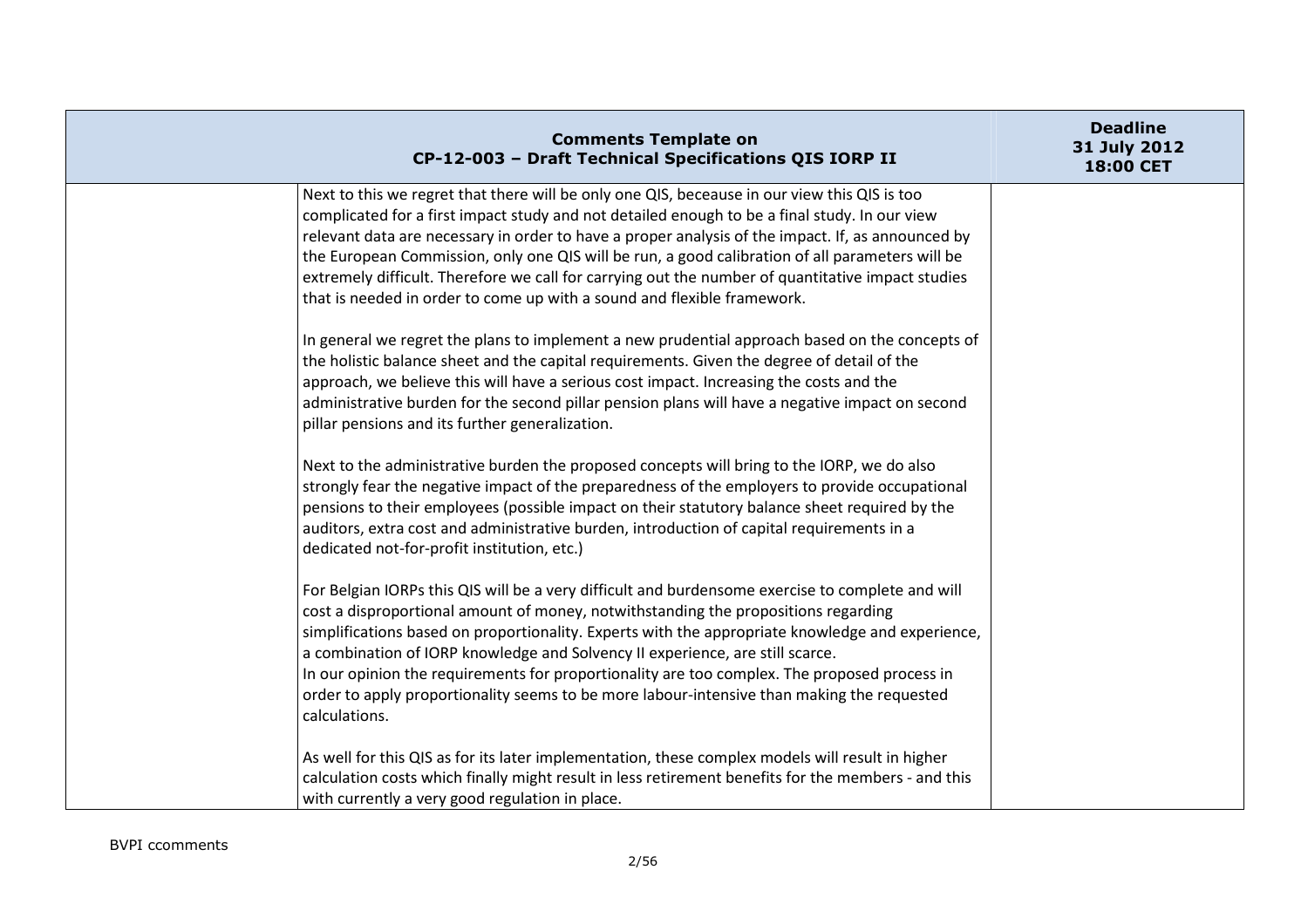|     | <b>Comments Template on</b><br>CP-12-003 - Draft Technical Specifications QIS IORP II                                                                                                                                                                                                                                                                                                                                                                                                                                                                                                                                                                                                                                                                                                                                                                                                                                                                                                                        | <b>Deadline</b><br>31 July 2012<br>18:00 CET |
|-----|--------------------------------------------------------------------------------------------------------------------------------------------------------------------------------------------------------------------------------------------------------------------------------------------------------------------------------------------------------------------------------------------------------------------------------------------------------------------------------------------------------------------------------------------------------------------------------------------------------------------------------------------------------------------------------------------------------------------------------------------------------------------------------------------------------------------------------------------------------------------------------------------------------------------------------------------------------------------------------------------------------------|----------------------------------------------|
| Q1. | No.                                                                                                                                                                                                                                                                                                                                                                                                                                                                                                                                                                                                                                                                                                                                                                                                                                                                                                                                                                                                          |                                              |
|     | We regret the timeframe we get to give feedback on these very complex topics. Even in the<br>condition where all knowledge, experience and resources would be available, it would be hard to<br>get the answers together before 31 July 2012. The setup of the QIS by Q4 2012 faces the same<br>problems. We do not understand why the project is pushed in such a hurry.                                                                                                                                                                                                                                                                                                                                                                                                                                                                                                                                                                                                                                    |                                              |
|     | Next to this we regret that there will be only one QIS, beceause in our view this QIS is too<br>complicated for a first impact study and not detailed enough to be a final study.<br>It is not desirable that this QIS will be the only QIS (on Lamfalussy Level 1) before a proposal for a<br>IORP II, because not all relevant questions can be directed and clearly answered in only one study.<br>EIOPA should ask for even more information than it is already done in the QIS as it is proposed<br>now.<br>Therefore we call for carrying out the number of quantitative impact studies that is needed in<br>order to come up with a sound and flexible framework.                                                                                                                                                                                                                                                                                                                                     |                                              |
|     | We do not agree with some of the basic principles, being:<br>The principles of capital requirements<br>o We consider that pension fund supervision should be risk based regulation (as<br>already in place in Belgium and different other EU countries), but we disagree<br>that the Solvency II framework is a good source of inspiration.<br>We are convinced that it is possible to adopt risk-based regulation without the<br>$\circ$<br>necessity to impose risk-based capital requirements, and we do not agree that<br>capital requirements are a good starting point for a pension fund regulation.<br>Solvency II framework is developed for companies with shareholder capital at<br>their disposal, pension funds generally do -due to their not-for-profit structure-<br>not have a similar structure.<br>We regret the proposed framework doesn't taken into account risk mitigating<br>$\circ$<br>effects of e.g.<br>• Dynamic portfolio strategies (whether or not explicit in the investment |                                              |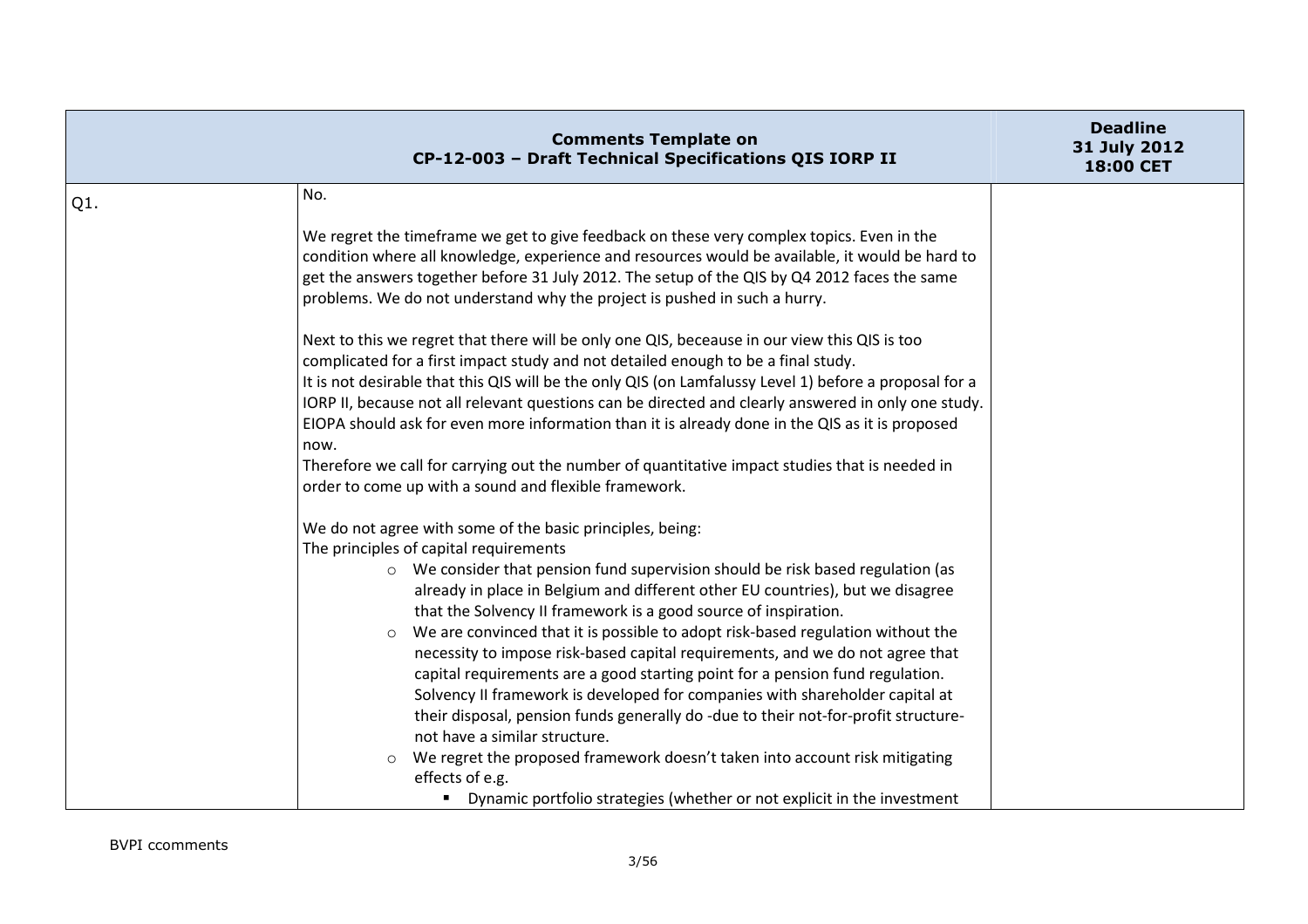| <b>Comments Template on</b><br>CP-12-003 - Draft Technical Specifications QIS IORP II                              | <b>Deadline</b><br>31 July 2012<br>18:00 CET |
|--------------------------------------------------------------------------------------------------------------------|----------------------------------------------|
| strategy of investment funds or implicit through management actions)                                               |                                              |
| where pension funds might invest in more risk-baring assets when their                                             |                                              |
| coverage ratio is good (and less when it is bad). The proposed framework                                           |                                              |
| would automatically imply higher Solvency Requirements as soon as the                                              |                                              |
| risk baring assets would grow, even if coverage ratios are excellent  It is                                        |                                              |
| certainly strange to take into account the effect of management actions                                            |                                              |
| on the liability side but not on the asset side while they can both be viable                                      |                                              |
| options for the management of a pension fund                                                                       |                                              |
| Low volatility strategies (minimum variance, ) used to lower the risk of<br>equity investment, stop loss and other |                                              |
| The holistic balance sheet (HBS)                                                                                   |                                              |
| The HBS will reflect the solvency of a benefit plan organized via an IORP taking<br>$\circ$                        |                                              |
| into account a risk approach and making use of some stress scenarios. As such it                                   |                                              |
| will translate the relationship between the sponsor and the IORP in an amount of                                   |                                              |
| capital figure. We fear this figure will not only be used from a prudential                                        |                                              |
| perspective (as a risk measure) but will be considered as a mere objective capital                                 |                                              |
| requirement for the IORP and consequently as a recognized liability on the                                         |                                              |
| balance sheet of the sponsor. This will cause "contamination" between the                                          |                                              |
| regulatory framework of IORP's and the company's code and management of                                            |                                              |
| companies                                                                                                          |                                              |
| The valuation of a substantial number of elements as well as their interaction on<br>$\circ$                       |                                              |
| the balance sheet is very complex, making use of many assumptions and                                              |                                              |
| interpretations, to such an extent that the impact of the level of detail of the                                   |                                              |
| calculations is offset. Stylized and simplified mathematical and financial                                         |                                              |
| methodologies will end in a valuation that is oversimplified in view of its                                        |                                              |
| objective, and thus simply will lead to a nuance less assessment that is already                                   |                                              |
| very hard to understand, to interpret and to compare correctly. Real life financial                                |                                              |
| and mathematical processes are so complex that they simply cannot be used for                                      |                                              |
| general application in these frameworks, so regulators tend to be satisfied using                                  |                                              |
| simplified versions that do not capture the important details. This might create a                                 |                                              |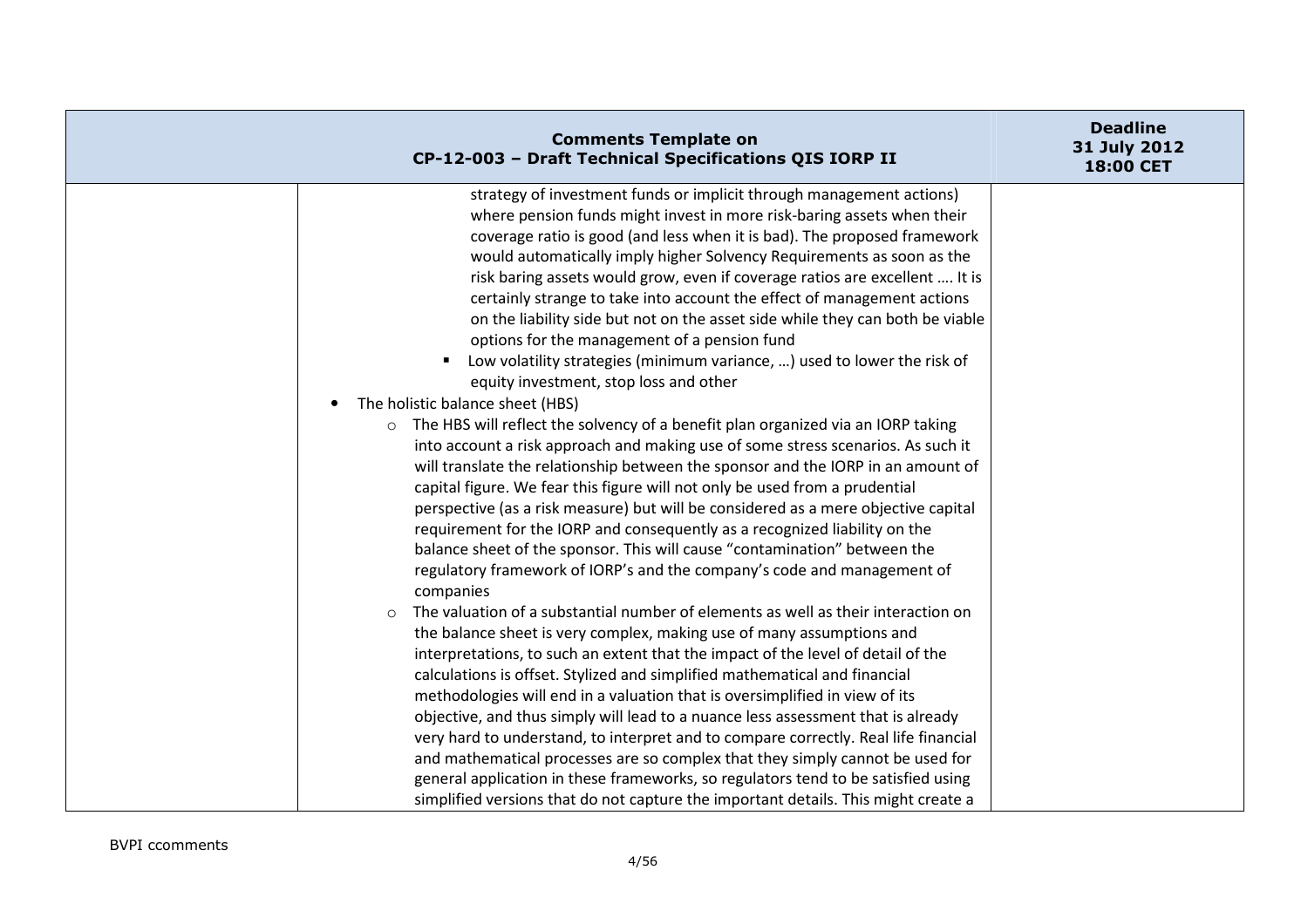| <b>Comments Template on</b><br>CP-12-003 - Draft Technical Specifications QIS IORP II          | <b>Deadline</b><br>31 July 2012<br>18:00 CET |
|------------------------------------------------------------------------------------------------|----------------------------------------------|
| false safety/security feeling through imposing unattainable capital requirements               |                                              |
| for pension funds and leading to a crowding out of second pillar pensions.                     |                                              |
| The value for the sponsor support and protection schemes                                       |                                              |
| ○ We welcome that EIOPA takes in consideration the existence of sponsor support                |                                              |
| and protection schemes, we consider however that it cannot be valuated because                 |                                              |
| it is so assumption and rating driven that one could question the value of the                 |                                              |
| results:                                                                                       |                                              |
| " Very theoretical, lack of nuance and oversimplified                                          |                                              |
| A black box approach on default risk, recovery rate, estimate for future                       |                                              |
| wealth. This will generate numbers, but what are these numbers worth?                          |                                              |
| Tiering of assets                                                                              |                                              |
| $\circ$ The technical specifications do not give any insight on the tiering of assets that     |                                              |
| will be applied, we would like to call EIOPA to add this.                                      |                                              |
| The VaR over a period of 1 year                                                                |                                              |
| Given the nature of the pension liabilities, it seems strange to focus for the<br>$\circ$      |                                              |
| determination of the risk on a period of only 1 year. This will result in excessive            |                                              |
| capital requirements which will stress sponsors in times when economic                         |                                              |
| environment is already bad and which will be of no help in times when IORPs are                |                                              |
| in distress as sponsors most probably will be in distress as well. Instead of                  |                                              |
| determining the VaR for levels of 97,5% and 95%, we would propose to calculate                 |                                              |
| the capital requirements taking into account the real duration of liabilities at               |                                              |
| 99,5%. In case of an obligation by means, that duration will be much longer than 1             |                                              |
| year, compared to institutions with obligations by results.                                    |                                              |
| The Var over a period of 1 year only makes sense if in case of a recovery plan, the<br>$\circ$ |                                              |
| recovery period is long enough e.g. 10 years<br>The determination of the discount rate         |                                              |
| $\circ$ Today prudential legislation requires technical provisions taking into account the     |                                              |
| returns of the strategic asset allocation. Therefore, moving to level A will highly            |                                              |
| impact the technical provisions, and will defacto impose a different asset                     |                                              |
| allocation to IORPs. This new investment approach of IORPs in EU might have a                  |                                              |
|                                                                                                |                                              |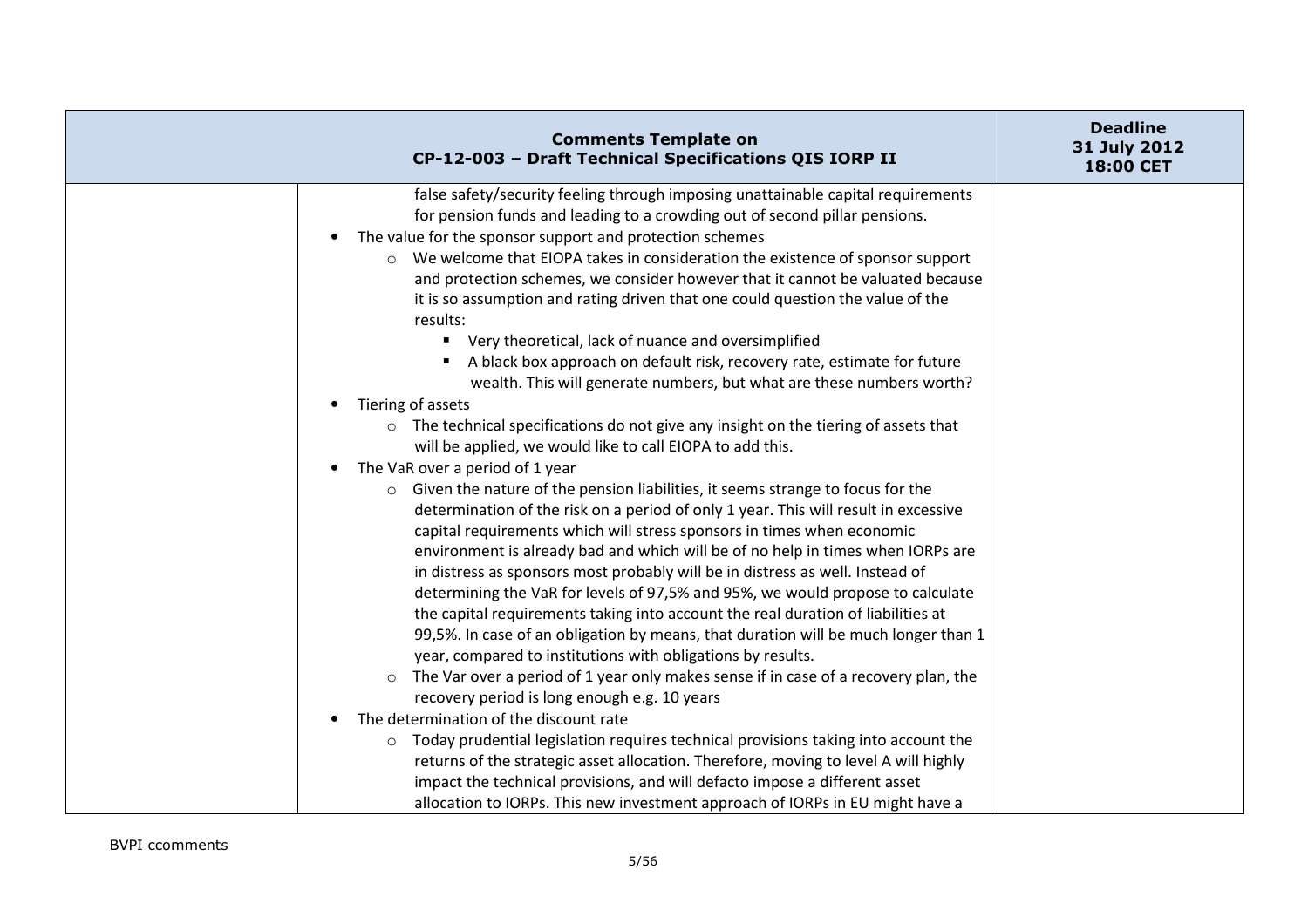|                  | <b>Comments Template on</b><br>CP-12-003 - Draft Technical Specifications QIS IORP II                                                                                                                                                                                                                                                                                                                                                                                                                                                                                                                                                                              | <b>Deadline</b><br>31 July 2012<br>18:00 CET |
|------------------|--------------------------------------------------------------------------------------------------------------------------------------------------------------------------------------------------------------------------------------------------------------------------------------------------------------------------------------------------------------------------------------------------------------------------------------------------------------------------------------------------------------------------------------------------------------------------------------------------------------------------------------------------------------------|----------------------------------------------|
|                  | serious economic impact<br>The risk margin<br>$\bullet$<br>$\circ$ The aim of the provided option is unclear. If the risk margin aims at serving as a<br>buffer for adverse deviation in the assumptions, we believe this part is already<br>included in the capital requirements<br>In the determination of the risk margin, the link to Cost of Capital is totally<br>irrelevant in the context of not for profit occupational pensions. Any reference to<br>"transfer value to an insurance company" seems arbitrary as it is not clear to us<br>why an insurance solution should be the reference point.<br>○ As such the 8% seems to be high and arbitrarily. |                                              |
|                  | Belgium currently has a very good and effective regulation in place. From the perspective of a<br>Belgian IORP, this new framework seems to go too far. It brings additional costs which are not in<br>line with the added value. As in the end all costs come from one compensations &benefits<br>budget, we fear this will negatively affect the provision of second pillar pensions.<br>The holistic balance sheet makes the framework for occupational pensions in IORPs much more<br>complicated than the Solvency II (SII) requirements for occupational pension plans managed by                                                                            |                                              |
| Q <sub>2</sub> . | insurers.<br>No.<br>We believe the valuation of the adjustment and security mechanisms are understudied and too<br>cumbersome to work with. As the results are also strongly assumption driven this might lead to a<br>questionable (parameter sensible) outcome.                                                                                                                                                                                                                                                                                                                                                                                                  |                                              |
|                  | It will be hard for IORPs to do the stochastical part. Knowledge, experience and models need to be<br>bought on the scarce market, costs will be disproportional, results will be influenced by the lack of<br>available and disseminated models and consultants.<br>A lot of specifications seem to be understudied and as such they are still unclear and give room                                                                                                                                                                                                                                                                                              |                                              |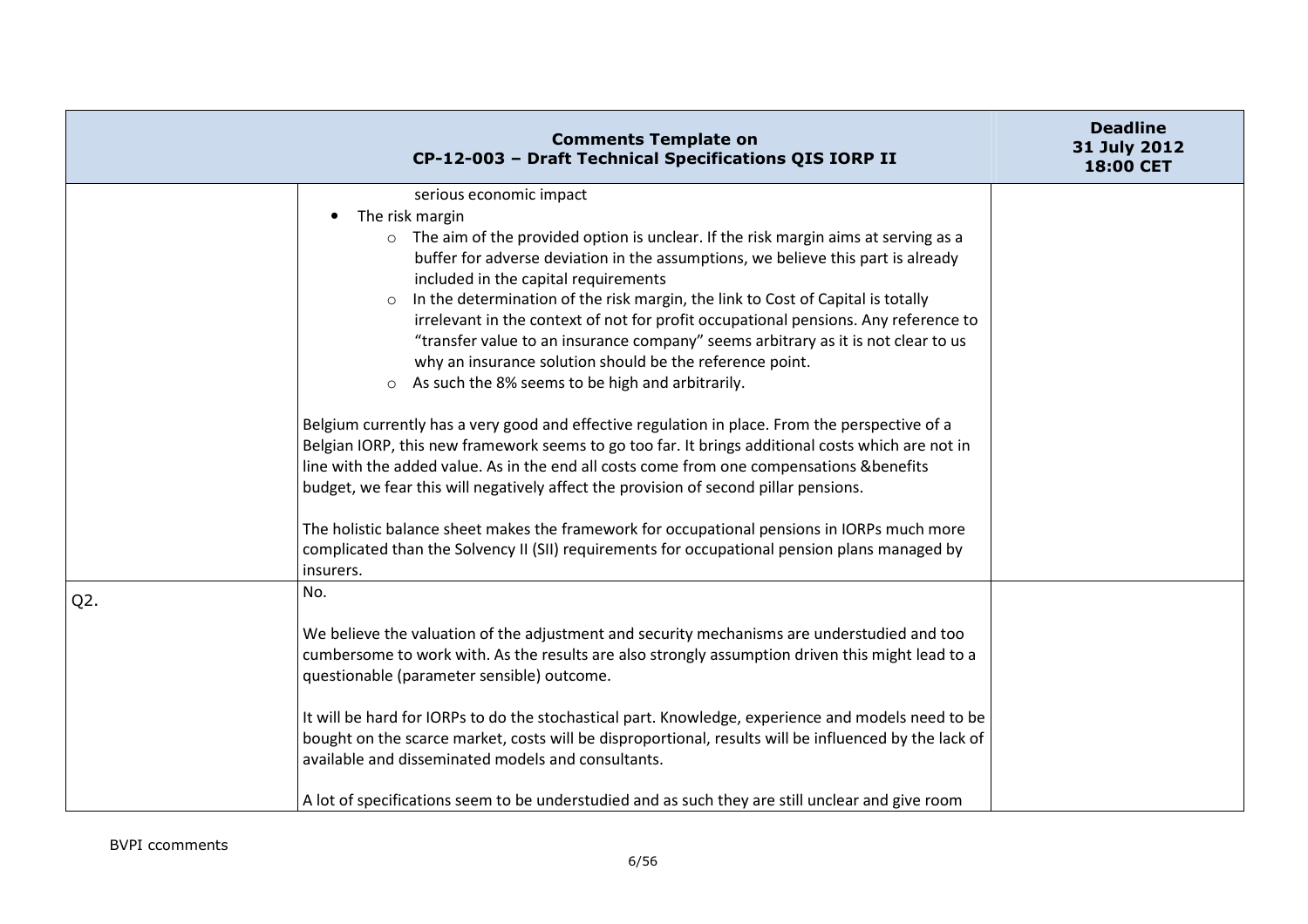|     | <b>Comments Template on</b><br>CP-12-003 - Draft Technical Specifications QIS IORP II                                                                                                                                                                                                                                                                                                                                                                                                                                                                                                                                                                                                                                                                                                                                                                                                                                                                                                                                                                                                                                                                                                                                                                                                           | <b>Deadline</b><br>31 July 2012<br>18:00 CET |
|-----|-------------------------------------------------------------------------------------------------------------------------------------------------------------------------------------------------------------------------------------------------------------------------------------------------------------------------------------------------------------------------------------------------------------------------------------------------------------------------------------------------------------------------------------------------------------------------------------------------------------------------------------------------------------------------------------------------------------------------------------------------------------------------------------------------------------------------------------------------------------------------------------------------------------------------------------------------------------------------------------------------------------------------------------------------------------------------------------------------------------------------------------------------------------------------------------------------------------------------------------------------------------------------------------------------|----------------------------------------------|
|     | for a lot of different interpretations. It is very difficult to translate these general concepts to a<br>specific situation of an IORP. Herewith some examples in the context of the valuation of the<br>sponsor convenant:<br>• We have no information what a recovery plan is looking like although it is part of this<br>valuation (Recovery plan: When? Duration? Etc)<br>How to value this concept in the context of Local subsidiaries of multinational groups?<br>How to do this in the context of Industry-wide plans? What about multi-employer plans?<br>(How to determine the rating? The company wealth? Multi-employer with/without<br>solidarity? One or multiple holistic balance sheets? Public sector? Non-profit? Etc)<br>Will sponsor disclose the necessary information to calculate the sponsor support? (eg.<br>rules on disclosure for listed companies, etc.)<br>Finally would we like to question if the approach used to value the sponsor strength based on its<br>credit ratings, does not conflict with the recent statement by the ECON committee of the<br>European Parliament that "no EU law would be permitted to refer to credit rating for regulatory<br>purposes, and requlated financial institutions would not be permitted to sell assets automatically |                                              |
|     | in the event of a downgrade"?<br>Today, in the Belgian context, most of the IORPs do only have obligations "by means" and not "by<br>results". This means that most of the Belgian IORPs bear hardly any risk themselves, they fully rely<br>on the sponsor. The principle of the holistic balance sheet and the additional capital requirements<br>should bring transparency but are mixing up plan engagements and IORP's engagements. A lot of<br>complex calculations are need to be done for risks and engagements which today are not born by<br>the IORP and which are absorbed by the loss absorbing steering mechanisms.                                                                                                                                                                                                                                                                                                                                                                                                                                                                                                                                                                                                                                                               |                                              |
| Q3. | No.<br>A lot of specifications seem to be understudied.<br>Any mistake in the calculation of the technical provision will be amplified in other elements such<br>as risk margin and SCR.                                                                                                                                                                                                                                                                                                                                                                                                                                                                                                                                                                                                                                                                                                                                                                                                                                                                                                                                                                                                                                                                                                        |                                              |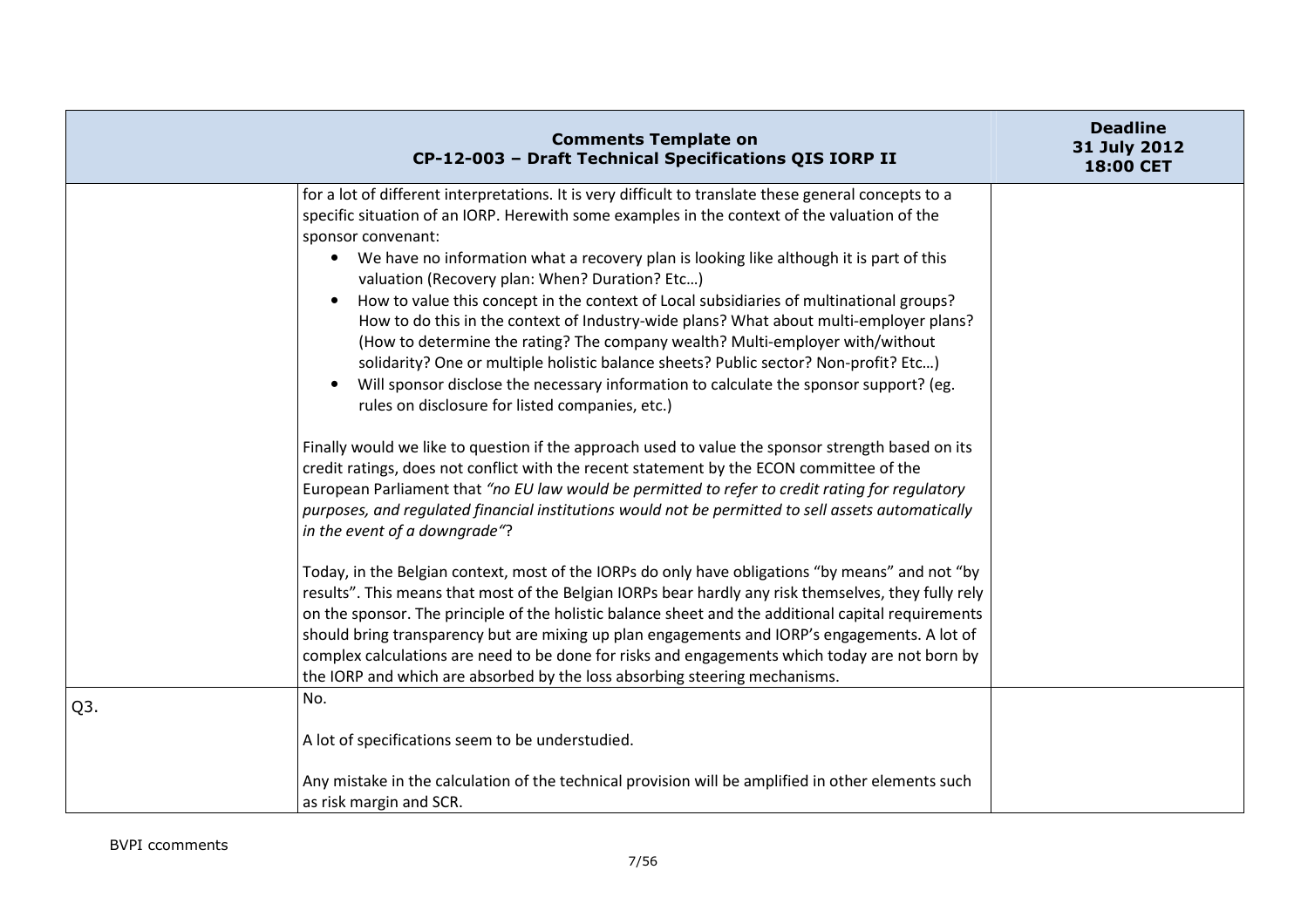| <b>Comments Template on</b><br>CP-12-003 - Draft Technical Specifications QIS IORP II                                                                                                                                                                                                                                                                                                                                                                                                                                                                                                                                                                                                                                                                                                                                                                                                                                                                                                                                                                                                                                                                                                                                                                                                                                                                                                                                                                                                                                                                                                                                                                                                                                                                                                                                                                                                                                                                                                                                                                                                                                                                                                                                                                            | <b>Deadline</b><br>31 July 2012<br>18:00 CET |
|------------------------------------------------------------------------------------------------------------------------------------------------------------------------------------------------------------------------------------------------------------------------------------------------------------------------------------------------------------------------------------------------------------------------------------------------------------------------------------------------------------------------------------------------------------------------------------------------------------------------------------------------------------------------------------------------------------------------------------------------------------------------------------------------------------------------------------------------------------------------------------------------------------------------------------------------------------------------------------------------------------------------------------------------------------------------------------------------------------------------------------------------------------------------------------------------------------------------------------------------------------------------------------------------------------------------------------------------------------------------------------------------------------------------------------------------------------------------------------------------------------------------------------------------------------------------------------------------------------------------------------------------------------------------------------------------------------------------------------------------------------------------------------------------------------------------------------------------------------------------------------------------------------------------------------------------------------------------------------------------------------------------------------------------------------------------------------------------------------------------------------------------------------------------------------------------------------------------------------------------------------------|----------------------------------------------|
| Sometimes, it seems very difficult to translate the general concepts to a specific national context.<br>In case of no further clarification, choices will be driven by a pragmatic and cost effective<br>approach. Herewith some examples:<br>In Belgium we currently have a clear split between social labour law and prudential<br>legislation. Social labour law has an impact on the plan rules. Prudential legislation do<br>impact the plan funding level in the IORP. Not all social labour law requirements are fully<br>prefunded via the IORP e.g. the social labour minimum guarantee of 3.25% on employer<br>contributions in a defined contribution plan require only external (IORP or group<br>insurance) funding upon leaving, transfer, death or retirement. As social and labour<br>legislation and not the plan as such is requiring an interest guarantee, is it correct to<br>consider the plan as a pure Defined Contribution (DC) benefit without any guarantee in<br>the IORP?<br>Under Belgian Social and Labour Law retirement benefit plans can be ended or replaced<br>for future service, but in doing so, a dynamic approach will have to be applied, which<br>means that (only for active members), past service benefits in the former plan are to be<br>revalued to take into account salary increases. Stopping a plan without such revaluation<br>of the past services can only be done under exceptional conditions.<br>Are such revaluations to be considered as "accruing new benefits with respect to the<br>future services", or not?<br>It seems us that the answer is "not", because no new benefits are calculated on the future<br>services. We only have a revalorization of the (stopped) past services, only for active<br>people, and not in all circumstances.<br>If you agree that the answer is "not"<br>the Belgian DB would have to be considered as "type 1". We would have then to apply<br>HBS.4.13 Can we then calculate an ABO our do we have to calculate a PBO ? It seems us<br>that it should be an ABO. If it is a PBO, it would seem us logical to take also account of the<br>contributions corresponding to future salary increases (like in HBS.4.14), but that isn't<br>foreseen in HBS.4.13. |                                              |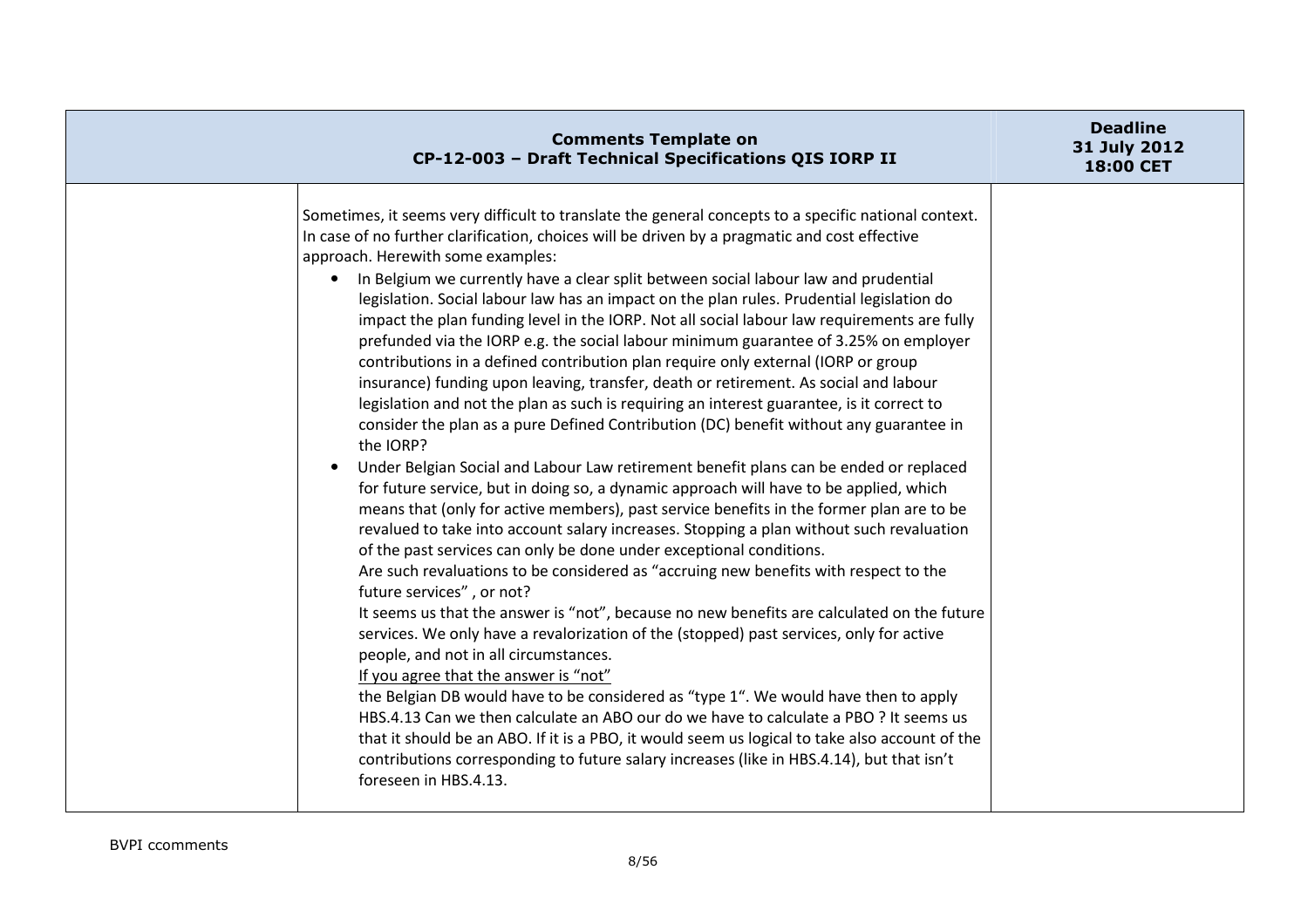|     | <b>Comments Template on</b><br>CP-12-003 - Draft Technical Specifications QIS IORP II                                                                                                                                                                                                                                                                                                                                                                                                                                                                                                                                               | <b>Deadline</b><br>31 July 2012<br>18:00 CET |
|-----|-------------------------------------------------------------------------------------------------------------------------------------------------------------------------------------------------------------------------------------------------------------------------------------------------------------------------------------------------------------------------------------------------------------------------------------------------------------------------------------------------------------------------------------------------------------------------------------------------------------------------------------|----------------------------------------------|
|     | Only these two examples show that one or another interpretation might have a big impact on the<br>calculation process and or results. For more detailed questions, please refer to the specific<br>questions on the different paragraphs                                                                                                                                                                                                                                                                                                                                                                                            |                                              |
| Q4. | No.                                                                                                                                                                                                                                                                                                                                                                                                                                                                                                                                                                                                                                 |                                              |
|     | The set up and calculations as presented in this document are far too complex. The related costs<br>are not in line with the size of the Belgian IORPs where assets vary between 10 million € and 1.250<br>million €. Given the complexity, it is recommendable to apply a more simple standard model, in<br>proportion to the small size of Belgian IORPs and to exclude the explicit valuation of a number of<br>balance sheet items in order to save costs.                                                                                                                                                                      |                                              |
|     | It will be hard for IORPs to do the stochastical part. Knowledge, experience and models need to be<br>bought on the scarce market, costs will be disproportional, results will be influenced by the lack of<br>available and disseminated models and consultants.<br>Given the complexity and given the timeframe to get used to these models and terminology, we<br>believe expertise, time and resources are missing to set up a pragmatic approach and to develop<br>the appropriate calculation models.                                                                                                                         |                                              |
|     | As calculation spreadsheets are still missing it makes it more difficult to gain practical knowledge.                                                                                                                                                                                                                                                                                                                                                                                                                                                                                                                               |                                              |
|     | The IORP as such does not get additional information from this QIS exercise. The calculation<br>results stay very theoretic as a lot of elements are still unclear: funding requirement, tiering,<br>recovery plan (when and how), supervisory actions, etcSo it is still impossible for IORPs to<br>estimate what the impact of this new approach might be.<br>Given this argument in combination with the costs for this exercise, it will be very hard to<br>convince individual IORPs to participate in the QIS since it proves to become a lengthy (political)<br>process which mainly will have to be financed by the IORP's. |                                              |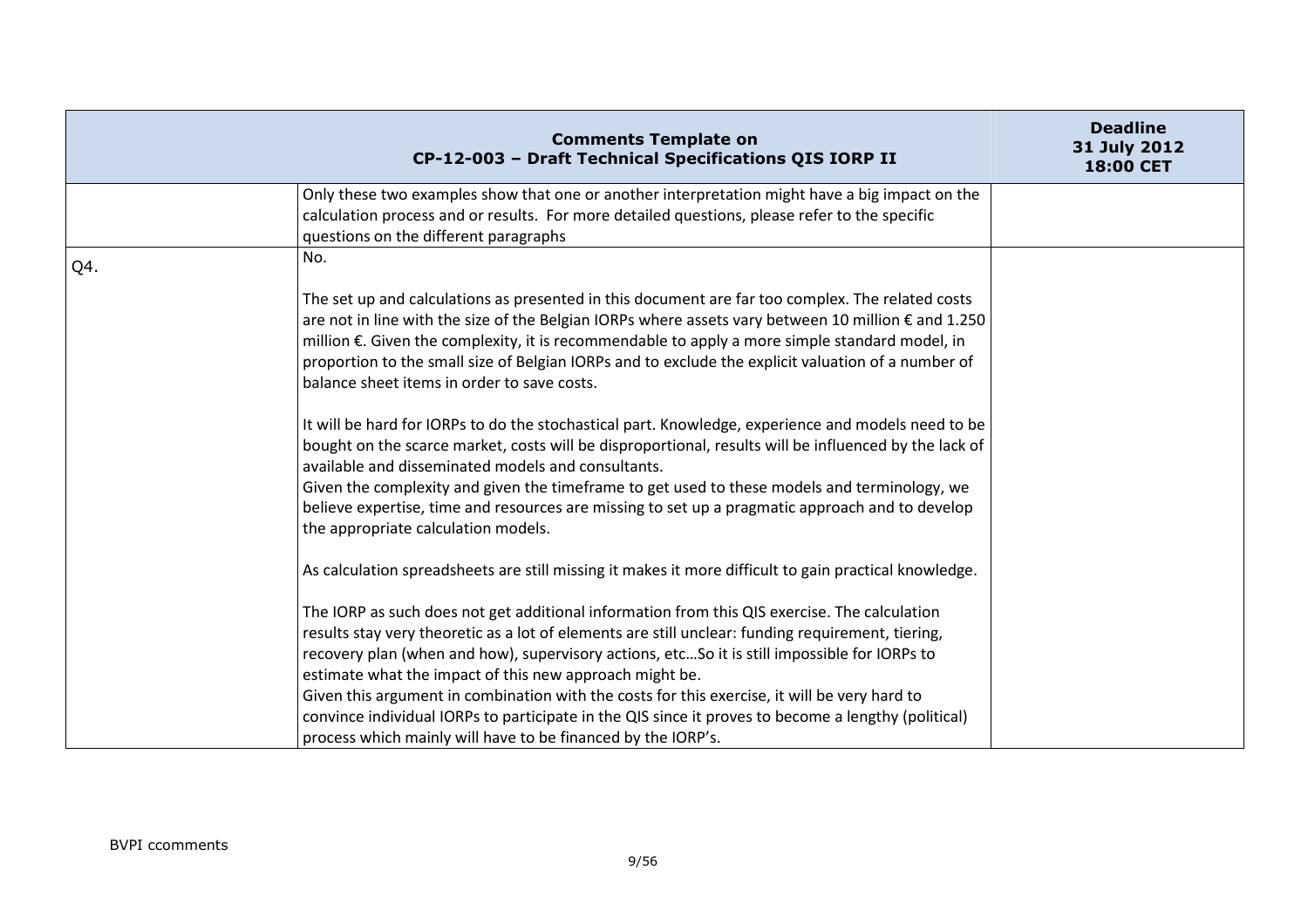|     | <b>Comments Template on</b><br>CP-12-003 - Draft Technical Specifications QIS IORP II                                                                                                                                                                                                                                                                                                                                                                                                                                                                                                                                                                                                                                                                                                                                                                                                                                                                                                                                                                                                                                                                                                                                                                                                                                                                                                                                                                                                                                                                                                                                                                                                                                                                                                                                                                                                                                                                                                                                                                                                                                                                                                                                                                                                                                                                                      | <b>Deadline</b><br>31 July 2012<br>18:00 CET |
|-----|----------------------------------------------------------------------------------------------------------------------------------------------------------------------------------------------------------------------------------------------------------------------------------------------------------------------------------------------------------------------------------------------------------------------------------------------------------------------------------------------------------------------------------------------------------------------------------------------------------------------------------------------------------------------------------------------------------------------------------------------------------------------------------------------------------------------------------------------------------------------------------------------------------------------------------------------------------------------------------------------------------------------------------------------------------------------------------------------------------------------------------------------------------------------------------------------------------------------------------------------------------------------------------------------------------------------------------------------------------------------------------------------------------------------------------------------------------------------------------------------------------------------------------------------------------------------------------------------------------------------------------------------------------------------------------------------------------------------------------------------------------------------------------------------------------------------------------------------------------------------------------------------------------------------------------------------------------------------------------------------------------------------------------------------------------------------------------------------------------------------------------------------------------------------------------------------------------------------------------------------------------------------------------------------------------------------------------------------------------------------------|----------------------------------------------|
| Q5. | No.                                                                                                                                                                                                                                                                                                                                                                                                                                                                                                                                                                                                                                                                                                                                                                                                                                                                                                                                                                                                                                                                                                                                                                                                                                                                                                                                                                                                                                                                                                                                                                                                                                                                                                                                                                                                                                                                                                                                                                                                                                                                                                                                                                                                                                                                                                                                                                        |                                              |
|     | We notice still a lot of unclarities – mainly about how to convert these concepts to the specific<br>context of the Belgian social and labour law? The questions are related to segmentation, benefits<br>and contributions to include, expenses, risk margin, sponsor support, other assets, etc, as well<br>as to the used terminology (HBS 3.4 closed form solutions, HBS 6.41 run-off value, HBS 6.47<br>surpluses, etc). E.g.<br>In Belgium we currently have a clear split between social labour law and prudential<br>$\bullet$<br>legislation. Social labour law has an impact on the plan rules and the rights of the<br>affiliates. Prudential legislation do impact the plan funding level in the IORP. Not all social<br>labour law requirements are fully prefunded via the IORP e.g. the social labour minimum<br>guarantee of 3.25% on employer contributions in a defined contribution plan require only<br>external (IORP) funding upon leaving, transfer, death or retirement. As social and labour<br>legislation and not the plan as such is requiring an interest guarantee, is it correct to<br>consider the plan as a pure Defined Contribution (DC) benefit without any guarantee in<br>the IORP?<br>Under Belgian Social and Labour Law retirement benefit plans can be ended or replaced<br>$\bullet$<br>for future service, but in doing so, a dynamic approach will have to be applied, which<br>means that (only for active members), past service benefits in the former plan are to be<br>revalued to take into account salary increases. Stopping a plan without such revaluation<br>of the past services can only be done under exceptional conditions.<br>Are such revaluations to be considered as "accruing new benefits with respect to the<br>future services", or not?<br>It seems us that the answer is "not", because no new benefits are calculated on the future<br>services. We only have a revalorization of the (stopped) past services, only for active<br>people, and not in all circumstances.<br>If you agree that the answer is "not"<br>the Belgian DB would have to be considered as "type 1". We would have then to apply<br>HBS.4.13 Can we then calculate an ABO our do we have to calculate a PBO ? It seems us<br>that it should be an ABO. If it is a PBO, it would seem us logical to take also account of the |                                              |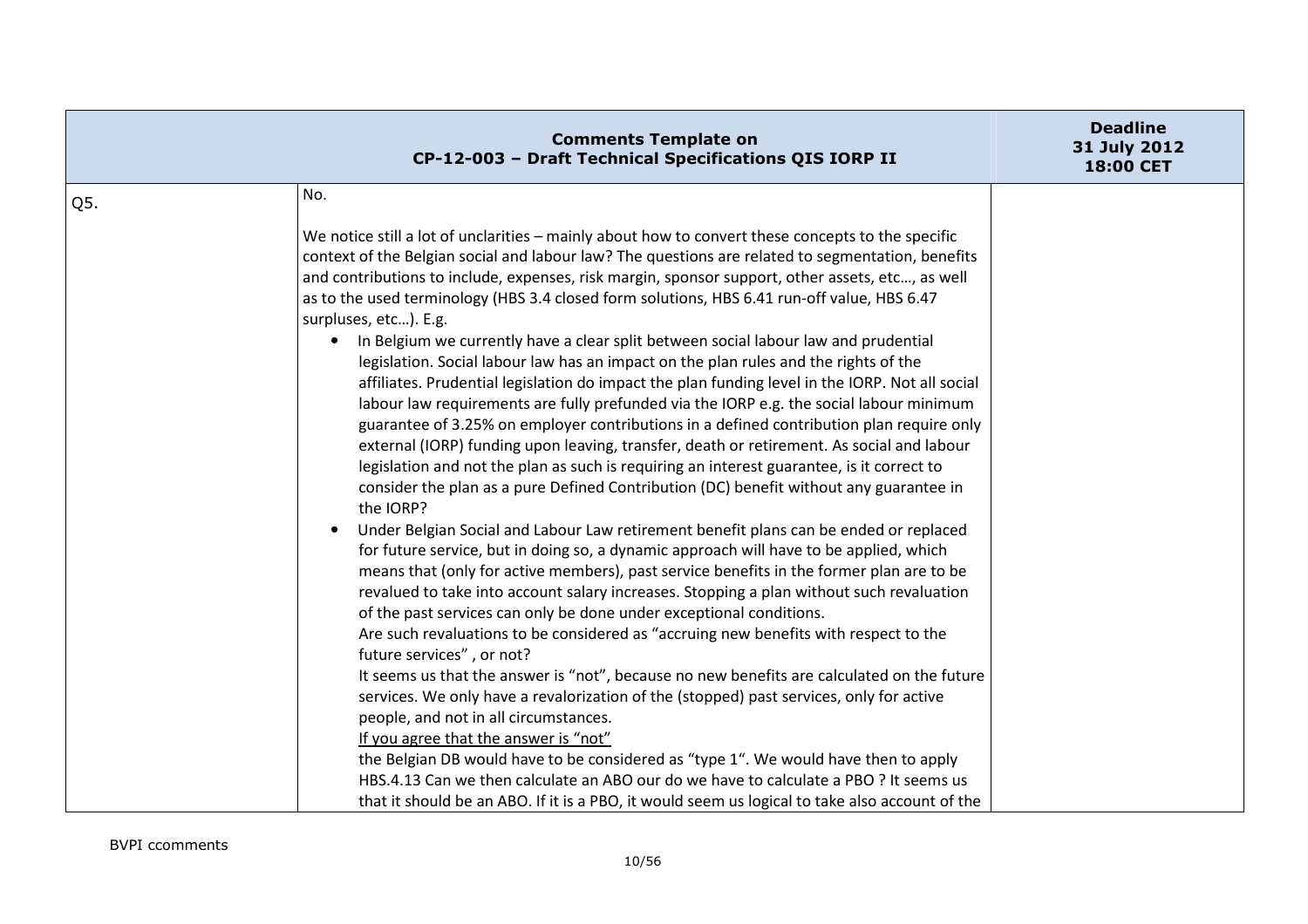|     | <b>Comments Template on</b><br>CP-12-003 - Draft Technical Specifications QIS IORP II                                                                                                                                                                                                                                                                                                                                                                                                                                                                                                                                                                                                                                                                                                                                                                                                                                                                                                                                                                                                                                                                                                                                                                                                                                                                                                                                                                                                                                                                                                                                     | <b>Deadline</b><br>31 July 2012<br>18:00 CET |
|-----|---------------------------------------------------------------------------------------------------------------------------------------------------------------------------------------------------------------------------------------------------------------------------------------------------------------------------------------------------------------------------------------------------------------------------------------------------------------------------------------------------------------------------------------------------------------------------------------------------------------------------------------------------------------------------------------------------------------------------------------------------------------------------------------------------------------------------------------------------------------------------------------------------------------------------------------------------------------------------------------------------------------------------------------------------------------------------------------------------------------------------------------------------------------------------------------------------------------------------------------------------------------------------------------------------------------------------------------------------------------------------------------------------------------------------------------------------------------------------------------------------------------------------------------------------------------------------------------------------------------------------|----------------------------------------------|
|     | contributions corresponding to future salary increases (like in HBS.4.14), but that isn't<br>foreseen in HBS.4.13.<br>The risk margin<br>$\bullet$<br>o The aim of the provided option is unclear. If the risk margin aims at serving as a<br>buffer for adverse deviation in the assumptions, we believe this part is already<br>included in the capital requirements<br>In the determination of the risk margin, the link to Cost of Capital is totally<br>irrelevant in the context of not for profit occupational pensions. Any reference to<br>"transfer value to an insurance company" seems arbitrary as it is not clear to us<br>why an insurance solution should be the reference point.<br>As such the 8% seems to be high and arbitrarily. We would like to invite EIOPA to<br>$\circ$<br>explain why this number has been developed.<br>Herewith some examples in the context of the valuation of the sponsor convenant:<br>$\circ$ We have no information what a recovery plan is looks like although it is part of<br>this valuation (Recovery plan: when? Duration? Etc)<br>How to value this concept in the context of Local subsidiaries of multinational<br>$\circ$<br>groups? How about the context of Industry-wide plans? Multi-employer plans?<br>(How to determine the rating? The company wealth? Multi-employer<br>with/without solidarity? One or multiple holistic balance sheets? Public sector?<br>Non-profit? Etc)<br>Will the sponsor (be able to) disclose the necessary information to calculate the<br>$\circ$<br>sponsor support? (eg. rules on disclosure for listed companies, etc.) |                                              |
| Q6. | Yes.                                                                                                                                                                                                                                                                                                                                                                                                                                                                                                                                                                                                                                                                                                                                                                                                                                                                                                                                                                                                                                                                                                                                                                                                                                                                                                                                                                                                                                                                                                                                                                                                                      |                                              |
|     | The suggested simplifications might be very useful.<br>We suggest to introduce a further simplification for the sponsor support: acting together with the<br>pension protection scheme as the closing element of the HBS. This would allow to make the<br>calculation of sponsor support superfluous.<br>• Herewith some examples of difficulties in the context of the valuation of the sponsor                                                                                                                                                                                                                                                                                                                                                                                                                                                                                                                                                                                                                                                                                                                                                                                                                                                                                                                                                                                                                                                                                                                                                                                                                          |                                              |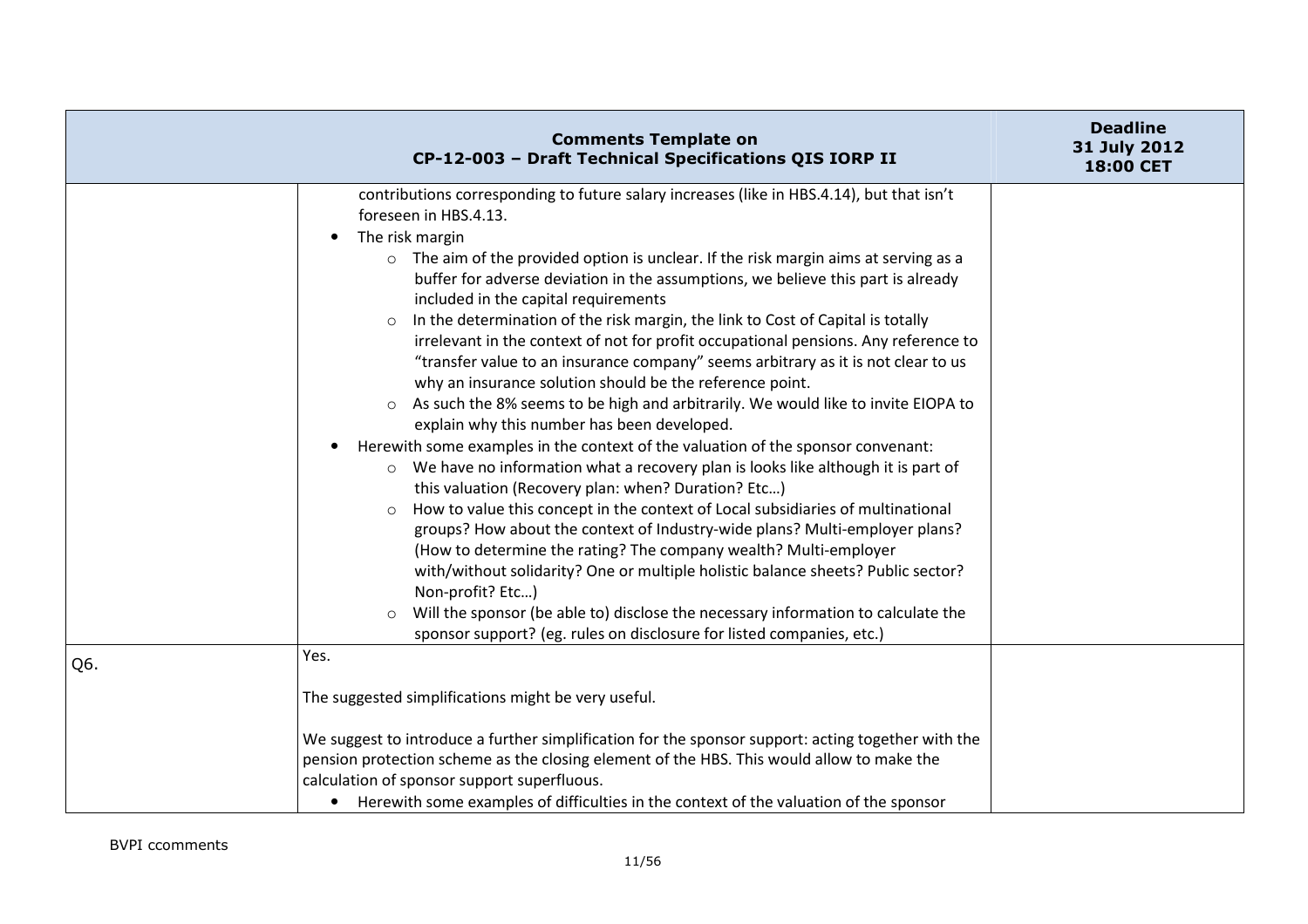|     | <b>Comments Template on</b><br>CP-12-003 - Draft Technical Specifications QIS IORP II                                                                                                                                                                                                                                                                                                                                                                                                                                                                                                                                                                                                                                                                                                                                                                                                                                                                                                                                                                                                                                                                                                                                                                                                                                                                                                                                                                                                                                                                                                                                                                       | <b>Deadline</b><br>31 July 2012<br>18:00 CET |
|-----|-------------------------------------------------------------------------------------------------------------------------------------------------------------------------------------------------------------------------------------------------------------------------------------------------------------------------------------------------------------------------------------------------------------------------------------------------------------------------------------------------------------------------------------------------------------------------------------------------------------------------------------------------------------------------------------------------------------------------------------------------------------------------------------------------------------------------------------------------------------------------------------------------------------------------------------------------------------------------------------------------------------------------------------------------------------------------------------------------------------------------------------------------------------------------------------------------------------------------------------------------------------------------------------------------------------------------------------------------------------------------------------------------------------------------------------------------------------------------------------------------------------------------------------------------------------------------------------------------------------------------------------------------------------|----------------------------------------------|
|     | convenant:<br>○ We have no information what a recovery plan is looking like although it is part of<br>this valuation (Recovery plan: when? Duration? Etc)<br>How to value this concept in the context of Local subsidiaries of multinational<br>$\circ$<br>groups? Industry-wide plans? Multi-employer plans? (How to determine the<br>rating? The company wealth? Multi-employer with/without solidarity? One or<br>multiple holistic balance sheets? Public sector? Non-profit? Etc)<br>Will sponsor disclose the necessary information to calculate the sponsor support?<br>$\circ$<br>We do not see any relevance of a risk margin as suggested. We do not support the link between<br>the risk margin and a Cost of Capital (cc Solvency II) in case of not for profit IORPs, hence it is<br>logical to skip the risk margin as it is already included in the SCR (or to deduct it from the SCR<br>requirements).<br>The risk margin<br>The aim of the provided option is unclear. If the risk margin aims at serving as a<br>$\circ$<br>buffer for adverse deviation in the assumptions, we believe this part is already<br>included in the capital requirements<br>In the determination of the risk margin, the link to Cost of Capital is totally<br>$\circ$<br>irrelevant in the context of not for profit occupational pensions. Any reference to<br>"transfer value to an insurance company" seems arbitrary as it is not clear to us<br>why an insurance solution should be the reference point.<br>As such the 8% seems to be high and arbitrarily. We would like to invite EIOPA to<br>$\circ$<br>explain how this number has been developed. |                                              |
| Q7. | No.<br>At this moment it is not totally clear if Belgian IORPs have always access to the most recent<br>mortality tables which include a future trend in mortality.                                                                                                                                                                                                                                                                                                                                                                                                                                                                                                                                                                                                                                                                                                                                                                                                                                                                                                                                                                                                                                                                                                                                                                                                                                                                                                                                                                                                                                                                                         |                                              |
|     | If we look beyond theory and move to the real usefulness, pension liabilities are very long term,<br>we think that no one is able to make reliable long term predictions regarding mortality rates.                                                                                                                                                                                                                                                                                                                                                                                                                                                                                                                                                                                                                                                                                                                                                                                                                                                                                                                                                                                                                                                                                                                                                                                                                                                                                                                                                                                                                                                         |                                              |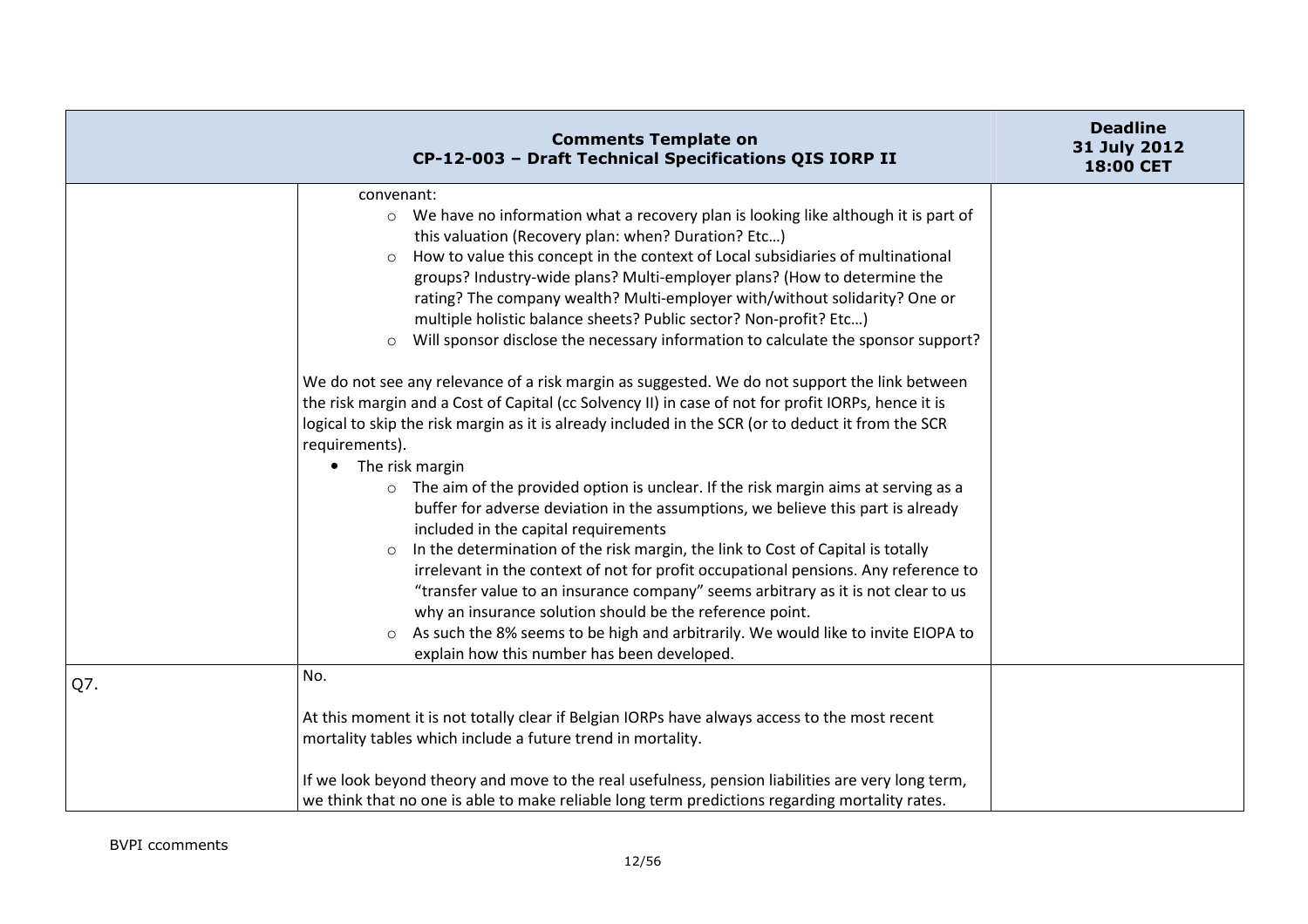|     | <b>Comments Template on</b><br>CP-12-003 - Draft Technical Specifications QIS IORP II                                                                                                                                                                                                                                                                                                                                                                                                                                                                                                                                                                                                                                                                                                                                                                                                                                                                                                                                                                                                                                                                                                                                                                                                                                                                                                                                                                                                                                                                                                                                                                                                                                                                                                                                                                                                                                                                                                                                                               | <b>Deadline</b><br>31 July 2012<br>18:00 CET |
|-----|-----------------------------------------------------------------------------------------------------------------------------------------------------------------------------------------------------------------------------------------------------------------------------------------------------------------------------------------------------------------------------------------------------------------------------------------------------------------------------------------------------------------------------------------------------------------------------------------------------------------------------------------------------------------------------------------------------------------------------------------------------------------------------------------------------------------------------------------------------------------------------------------------------------------------------------------------------------------------------------------------------------------------------------------------------------------------------------------------------------------------------------------------------------------------------------------------------------------------------------------------------------------------------------------------------------------------------------------------------------------------------------------------------------------------------------------------------------------------------------------------------------------------------------------------------------------------------------------------------------------------------------------------------------------------------------------------------------------------------------------------------------------------------------------------------------------------------------------------------------------------------------------------------------------------------------------------------------------------------------------------------------------------------------------------------|----------------------------------------------|
|     | This needs at least further investigation.                                                                                                                                                                                                                                                                                                                                                                                                                                                                                                                                                                                                                                                                                                                                                                                                                                                                                                                                                                                                                                                                                                                                                                                                                                                                                                                                                                                                                                                                                                                                                                                                                                                                                                                                                                                                                                                                                                                                                                                                          |                                              |
| Q8. | No.                                                                                                                                                                                                                                                                                                                                                                                                                                                                                                                                                                                                                                                                                                                                                                                                                                                                                                                                                                                                                                                                                                                                                                                                                                                                                                                                                                                                                                                                                                                                                                                                                                                                                                                                                                                                                                                                                                                                                                                                                                                 |                                              |
|     | It is not always clear which benefits to value. E.g.<br>In Belgium we currently have a clear split between social labour law and prudential<br>legislation. Social labour law has an impact on the plan rules. Prudential legislation do<br>impact the plan funding level in the IORP. Not all social labour law requirements are fully<br>prefunded via the IORP e.g. the social labour minimum guarantee of 3.25% on employer<br>contributions in a defined contribution plan require only external (IORP) funding upon<br>leaving, transfer, death or retirement. As social and labour legislation and not the plan as<br>such is requiring an interest guarantee, is it correct to consider the plan as a pure Defined<br>Contribution (DC) benefit without any guarantee in the IORP<br>Under Belgian Social and Labour Law retirement benefit plans can be ended or replaced<br>for future service, but in doing so, a dynamic approach will have to be applied, which<br>means that (only for active members), past service benefits in the former plan are to be<br>revalued to take into account salary increases. Stopping a plan without such revaluation<br>of the past services can only be done under exceptional conditions.<br>Are such revaluations to be considered as "accruing new benefits with respect to the<br>future services", or not?<br>It seems us that the answer is "not", because no new benefits are calculated on the future<br>services. We only have a revalorization of the (stopped) past services, only for active<br>people, and not in all circumstances.<br>If you agree that the answer is "not"<br>the Belgian DB would have to be considered as "type 1". We would have then to apply<br>HBS.4.13 Can we then calculate an ABO our do we have to calculate a PBO ? It seems us<br>that it should be an ABO. If it is a PBO, it would seem us logical to take also account of the<br>contributions corresponding to future salary increases (like in HBS.4.14), but that isn't<br>foreseen in HBS.4.13. |                                              |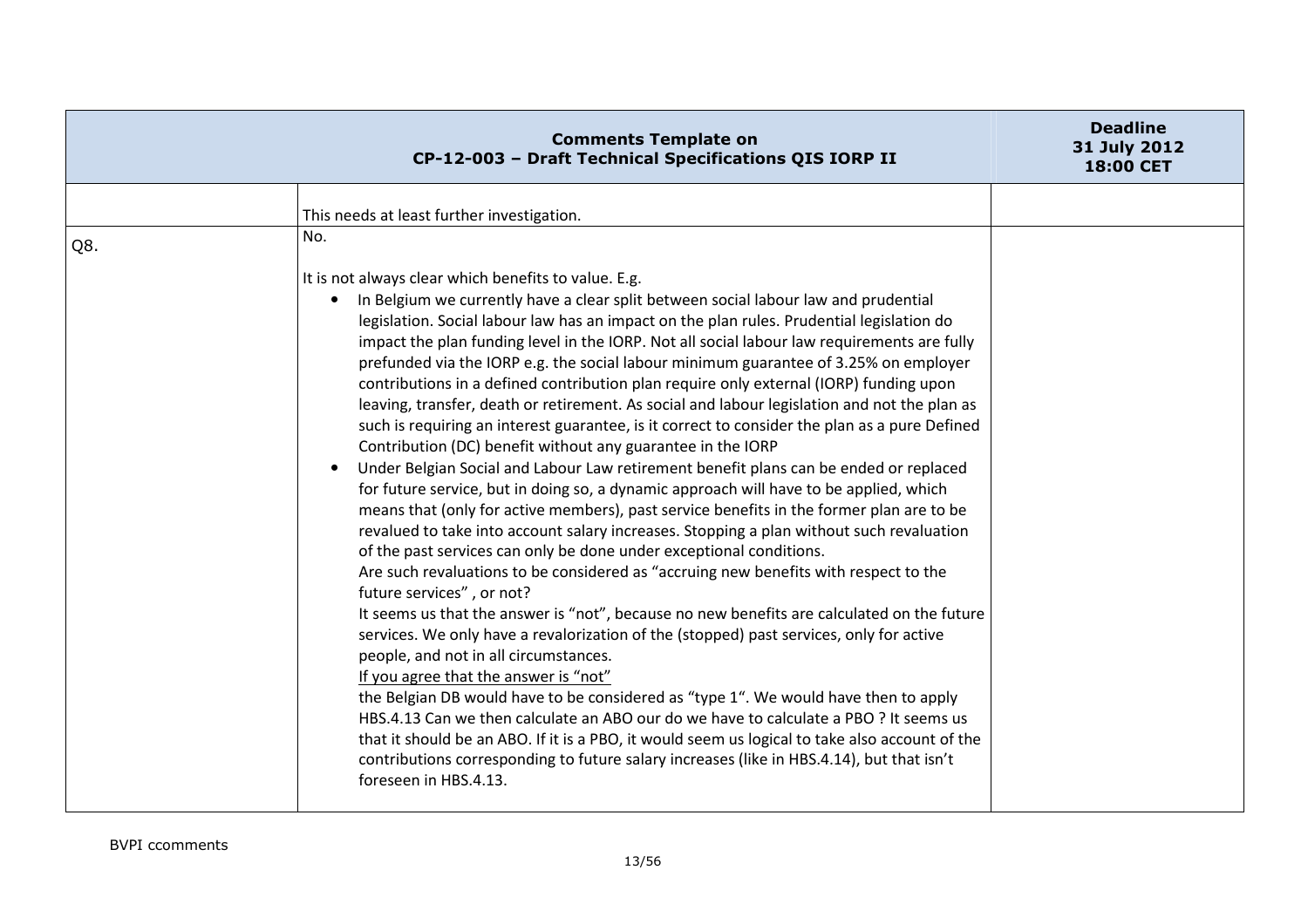|      | <b>Comments Template on</b><br>CP-12-003 - Draft Technical Specifications QIS IORP II                                                                                                                                                                                                                                                                                                                                                                                                                                                                                                                                                                                                                                                 | <b>Deadline</b><br>31 July 2012<br>18:00 CET |
|------|---------------------------------------------------------------------------------------------------------------------------------------------------------------------------------------------------------------------------------------------------------------------------------------------------------------------------------------------------------------------------------------------------------------------------------------------------------------------------------------------------------------------------------------------------------------------------------------------------------------------------------------------------------------------------------------------------------------------------------------|----------------------------------------------|
|      | We also notice unclarity about the expenses to take into account: legal expenses, administration<br>expenses and actuarial/consultancy expenses are mostly born by the sponsor.<br>To simplify the calculation, we suggest to ignore them.<br>Expenses linked to the asset management are taken from the investment return and often are not<br>transparent to the IORP. For those it is difficult what to take in the context of this valuation. We<br>suggest to estimate them at 0,5%.                                                                                                                                                                                                                                             |                                              |
|      | Options and guarantees might make the valuation very complex.                                                                                                                                                                                                                                                                                                                                                                                                                                                                                                                                                                                                                                                                         |                                              |
| Q9.  | This is a question that needs further investigation and discussion. In any case, if this is taken into<br>account, the need for the QIS/HBS calculations can be simplified significally. There is in fact a<br>100% loss absorbing capacity installed. This will put ultimate default risk with plan members, thus<br>making IORP II regulations much more simple: non existent.                                                                                                                                                                                                                                                                                                                                                      |                                              |
| Q10. | No.                                                                                                                                                                                                                                                                                                                                                                                                                                                                                                                                                                                                                                                                                                                                   |                                              |
|      | The set up and calculations as presented in this document are understudied/underanalysed and<br>too burdensome. The related costs are not in line with the size of the Belgian IORPs where assets<br>vary between 10 million € and 1.250 million €. Given the complexity, it is recommendable to apply<br>a more simple standard model, in proportion to the small size of Belgian IORPs and to exclude the<br>valuation of a number of balance sheet items in order to save costs.                                                                                                                                                                                                                                                   |                                              |
|      | Herewith some examples of unclarities in the context of the valuation of the sponsor convenant:<br>We have no information what a recovery plan is looking like although it is part of this<br>$\bullet$<br>valuation (Recovery plan: when? Duration? Etc)<br>How to value this concept in the context of Local subsidiaries of multinational groups?<br>Industry-wide plans? Multi-employer plans? (How to determine the rating? The company<br>wealth? Multi-employer with/without solidarity? One or multiple holistic balance sheets?<br>Public sector? Non-profit? Etc)<br>Will sponsor (be able to) disclose the necessary information to calculate the sponsor<br>support? (eg. rules on disclosure for listed companies, etc.) |                                              |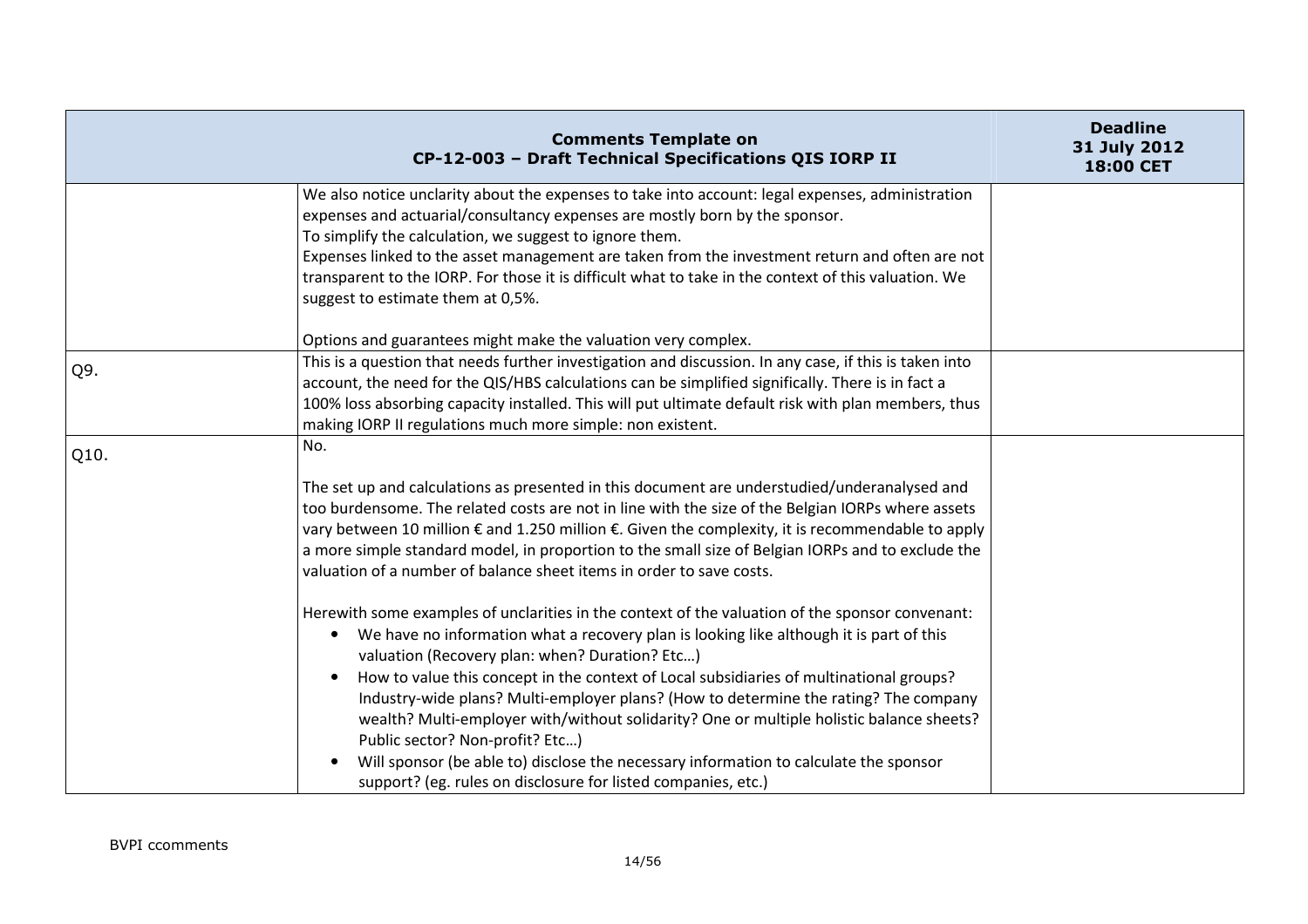|      | <b>Comments Template on</b><br>CP-12-003 - Draft Technical Specifications QIS IORP II                                                                                                                                                                                                                                                                                                                                                                                                                                                                                            | <b>Deadline</b><br>31 July 2012<br>18:00 CET |
|------|----------------------------------------------------------------------------------------------------------------------------------------------------------------------------------------------------------------------------------------------------------------------------------------------------------------------------------------------------------------------------------------------------------------------------------------------------------------------------------------------------------------------------------------------------------------------------------|----------------------------------------------|
|      | Next to this we consider that the evaluation of the sponsor convenant is too much assumption<br>driven and very dependant on the rating, which makes its outcome very sensible to any slight<br>modification of any assumption.                                                                                                                                                                                                                                                                                                                                                  |                                              |
|      | We suggest a further investigation of the sponsor support and could suggest to introduce a<br>further simplification for the sponsor support: acting together with the pension protection<br>scheme as the closing element of the HBS.                                                                                                                                                                                                                                                                                                                                           |                                              |
| Q11. | This part feels like a black box approach on default risk, recovery rate, estimate for future wealth,<br>This will generate values with no useful realistic value? There is too much reliance on assumptions<br>and rating agencies. Ratings imply a risk, namely their accuracy, both positive and negative (type I<br>and II risks both are important here).                                                                                                                                                                                                                   |                                              |
|      | Why the worst case scenario for those sponsors who are not rated?                                                                                                                                                                                                                                                                                                                                                                                                                                                                                                                |                                              |
|      | How to apply this concept in the context of:<br>Industry-wide plans?<br>$\bullet$<br>Multi-employer plans?<br>Local subsidiaries of multinational groups?<br>Companies who transfer the profit to the mother company?<br>Non profit organisations?<br>Public authorities?<br>• Semi-Independant public agencies?<br>(How to determine the rating? The company wealth? Etc)<br>We suggest to introduce a further simplification for the sponsor support: acting together with the<br>pension protection scheme as the closing element of the HBS without any numerical valuation. |                                              |
| Q12. | No.                                                                                                                                                                                                                                                                                                                                                                                                                                                                                                                                                                              |                                              |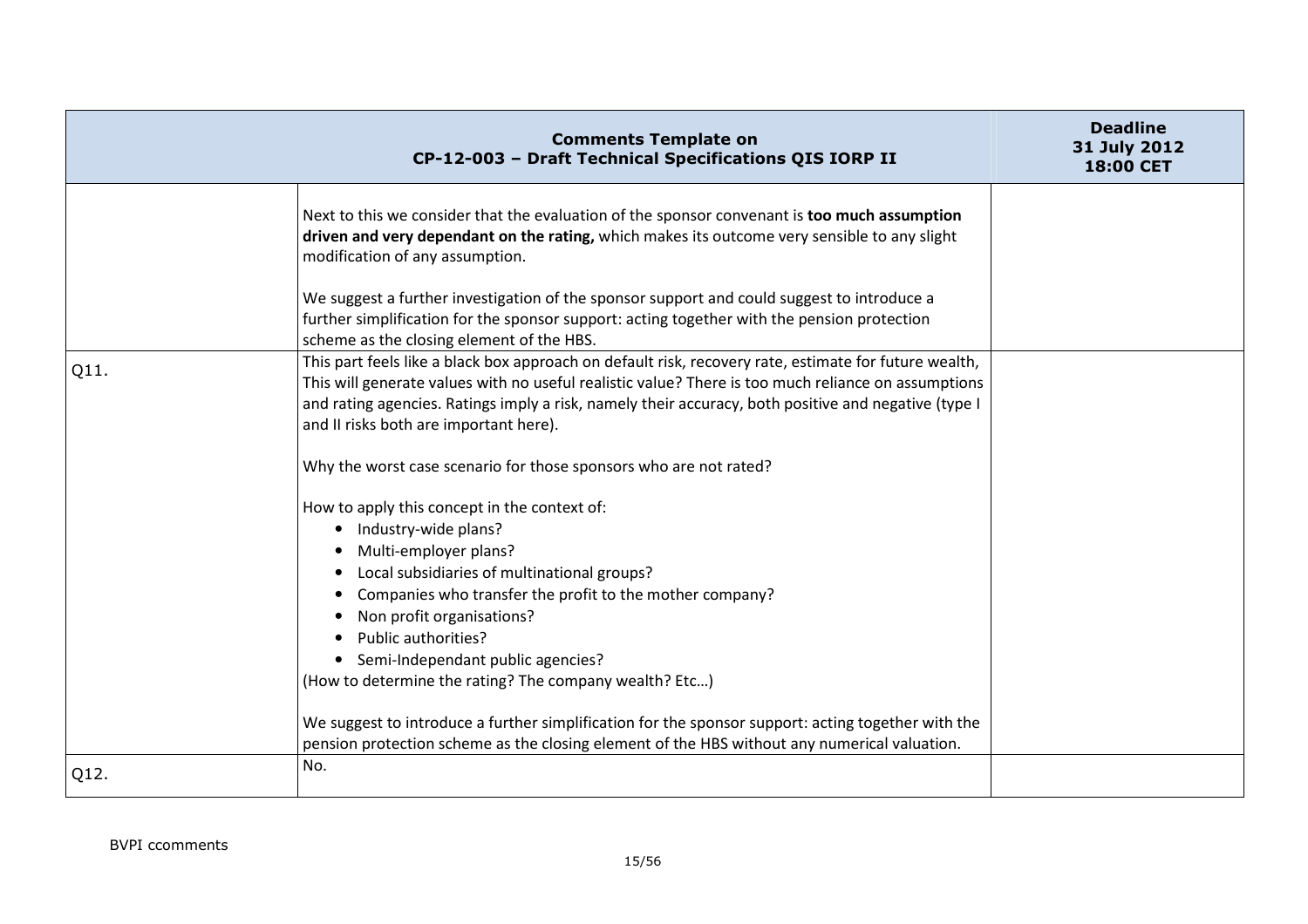|      | <b>Comments Template on</b><br>CP-12-003 - Draft Technical Specifications QIS IORP II                                                                                                                                                                                                                                                                                                                                                                                                                                                                                                                                                                                                                                                                                                                                                  | <b>Deadline</b><br>31 July 2012<br>18:00 CET |
|------|----------------------------------------------------------------------------------------------------------------------------------------------------------------------------------------------------------------------------------------------------------------------------------------------------------------------------------------------------------------------------------------------------------------------------------------------------------------------------------------------------------------------------------------------------------------------------------------------------------------------------------------------------------------------------------------------------------------------------------------------------------------------------------------------------------------------------------------|----------------------------------------------|
|      | We feel uncomfortable with the methodology of valuing the maximal value of the sponsor<br>support. This formula refers to the current and future profit of the sponsor. Will sponsor disclose<br>the necessary information to calculate the sponsor support? Will the sponsor be willing and be<br>able to? (cf. disclosure rules for listed companies, )<br>How to apply this concept in the context of:<br>• Industry-wide plans?<br>Multi-employer plans?<br>Local subsidiaries of multinational groups?<br>$\bullet$<br>Companies who transfer the profit to the mother company?<br>Non profit organisations?<br>$\bullet$<br>Public authorities?<br>$\bullet$<br>Semi-Independant public agencies?<br>(How to determine the rating? The company wealth? Etc)<br>Why the worst case scenario for those sponsors who are not rated? |                                              |
|      | Next to this we consider that the evaluation of the sponsor convenant is too much assumption<br>and rating driven which makes its outcome very sensible to any slight modification of any<br>assumption.<br>We suggest to introduce a further simplification for the sponsor support: acting together with the<br>pension protection scheme as the closing element of the HBS.                                                                                                                                                                                                                                                                                                                                                                                                                                                         |                                              |
| Q13. | No.<br>We raise the question if the swap curve is the adequate point of reference, since these are<br>financial derivatives offered by and thus marketed by banks. Pricing of swaps in itself bears<br>market and default risk. Through the pricing of swaps by banks, there may be significant market<br>effects (e.g. deviation between the swap spread and Belgian OLO's or Europe aggregate AAA<br>government bond curve ?) in function of the bank balance sheets.<br>We wonder and doubt if the swap market can really be considered as a market which is deep                                                                                                                                                                                                                                                                   |                                              |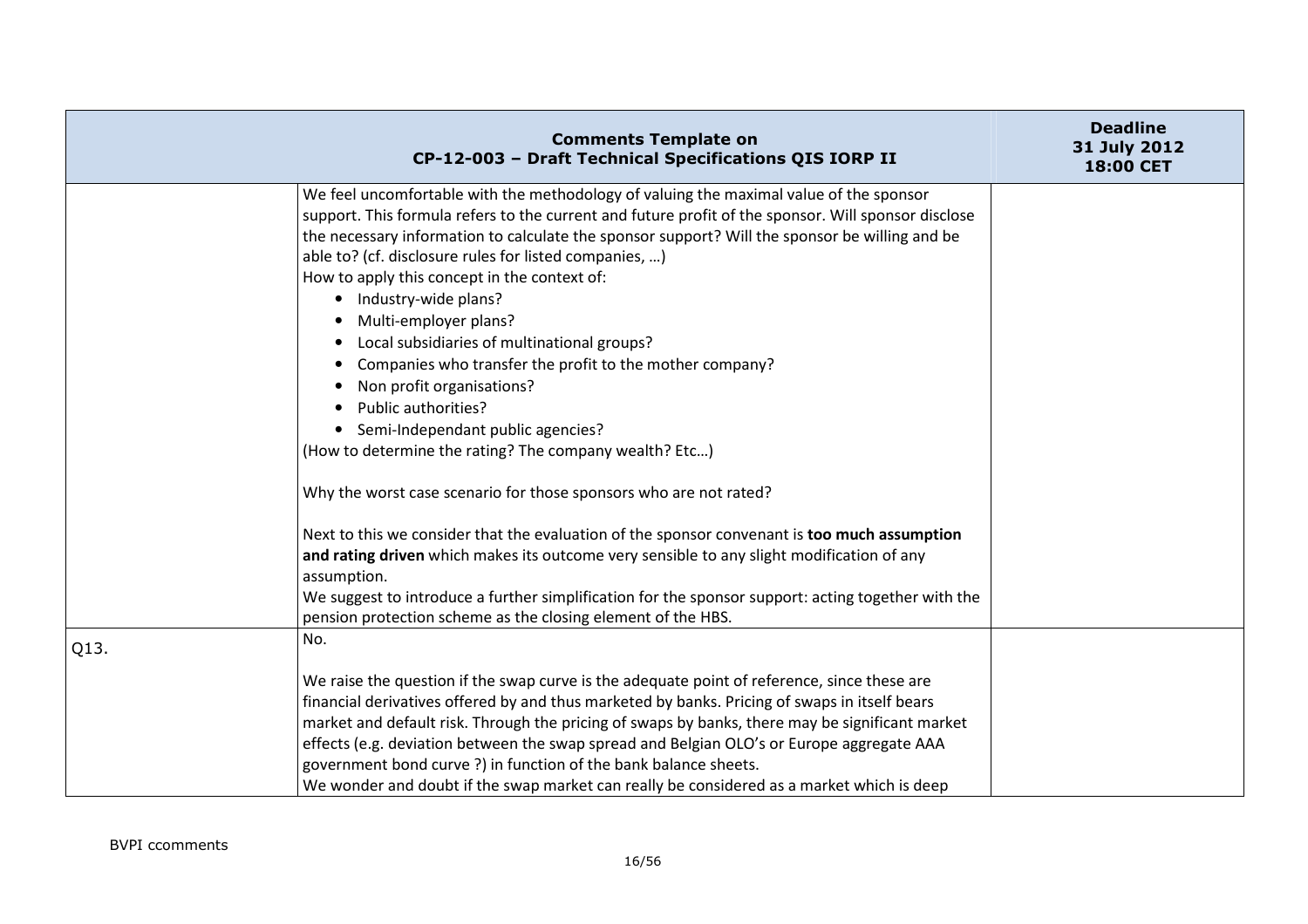|      | <b>Comments Template on</b><br>CP-12-003 - Draft Technical Specifications QIS IORP II                                                                                                                                                                                              | <b>Deadline</b><br>31 July 2012<br>18:00 CET |
|------|------------------------------------------------------------------------------------------------------------------------------------------------------------------------------------------------------------------------------------------------------------------------------------|----------------------------------------------|
|      | enough as described in HBS 3.13?                                                                                                                                                                                                                                                   |                                              |
|      | One could question as well if their exist uberhaupt a financial market which is deep enough to<br>absorb -without distortion- all European occupational pension liabilities?                                                                                                       |                                              |
|      | It is not totally clear if the shift of 50 basis points is enough to reflect the long term nature of the<br>pension liabilities of the IORP. This needs further investigation.                                                                                                     |                                              |
|      | We wonder why EIOPA does not use the expected rate of return (as allowed in the actual IORP<br>directive, eventually with the returns given by EIOPA in HBS 8.18 and following)?<br>We consider that this would reflect much more the real live of the IORP then a (constructed)   |                                              |
|      | index without a direct link to the IORP.                                                                                                                                                                                                                                           |                                              |
|      | As such we would prefer to get level B, the expected return on assets, as the default approach.                                                                                                                                                                                    |                                              |
| Q14. | No.                                                                                                                                                                                                                                                                                |                                              |
|      | We welcome the level B approach, but nevertheless it feels strange that the 3% risk premium is<br>fixed and not linked to the specific type of non-fixed income asset. Therefore we would like to<br>invite EIOPA to further elaborate this section.                               |                                              |
|      | We would prefer to get level B, the expected return on assets, as the default approach.                                                                                                                                                                                            |                                              |
| Q15. | No.                                                                                                                                                                                                                                                                                |                                              |
|      | We believe the 1% salary increase above inflation is not appropriate for all IORPs. Why fixing it at<br>1%? Why not referring to real salary increases? We prefer the IORP to decide on the salary<br>assumptions making use of objective justifications to underpin the decision. |                                              |
| Q16. | No.                                                                                                                                                                                                                                                                                |                                              |
|      | We strongly disagree with the principle of the calculation of the SCR. It is too complex and too<br>burdensome.                                                                                                                                                                    |                                              |
|      | Furthermore a lot of calculations are imposed although in the Belgian context those risks are not<br>born by the IORP. Complex SCR calculations while loss absorbing capacities will mostly neutralize                                                                             |                                              |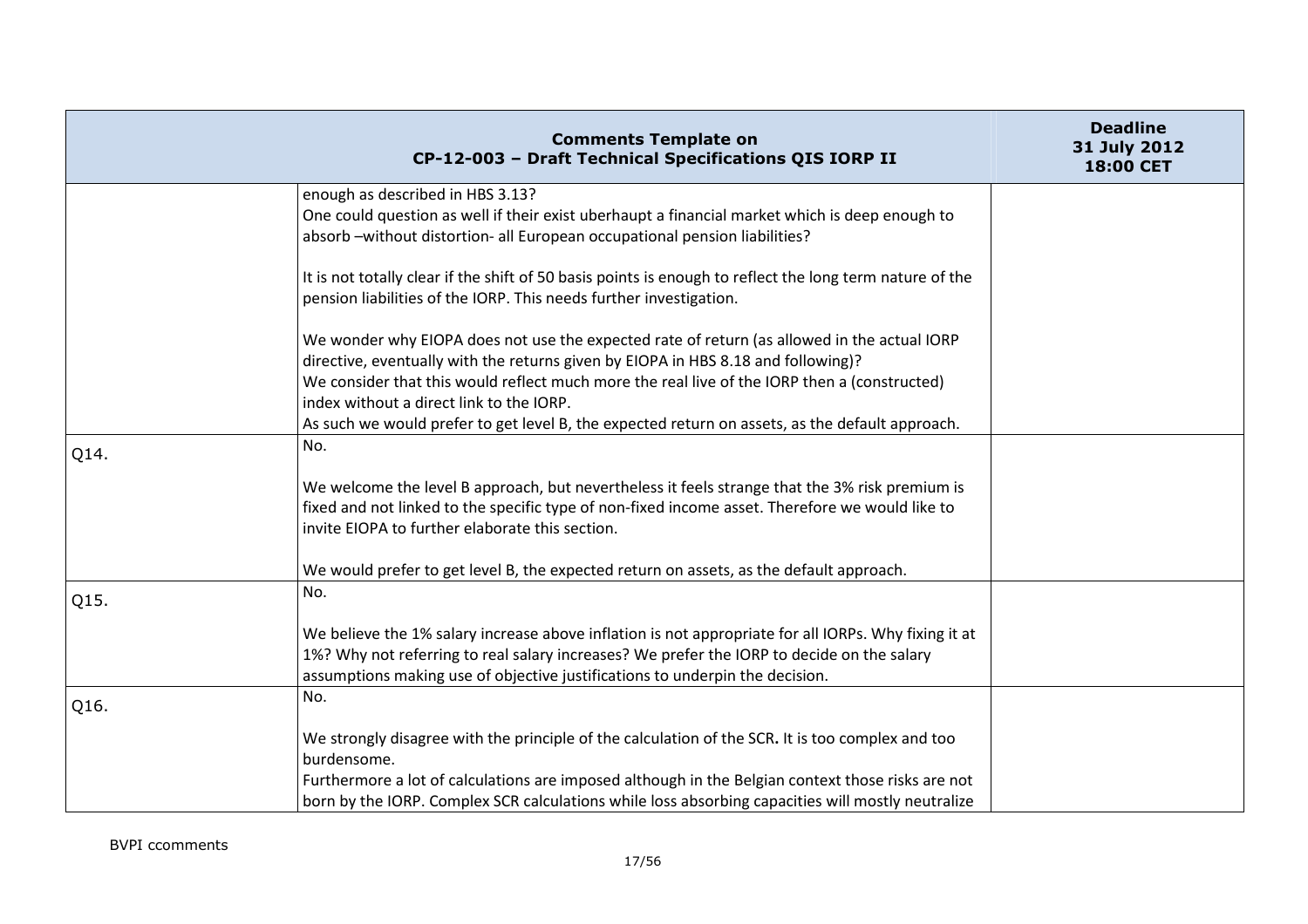|      | <b>Comments Template on</b><br>CP-12-003 - Draft Technical Specifications QIS IORP II                                                                                                                                                                                                                                                                                                                                                                                                                                                   | <b>Deadline</b><br>31 July 2012<br>18:00 CET |
|------|-----------------------------------------------------------------------------------------------------------------------------------------------------------------------------------------------------------------------------------------------------------------------------------------------------------------------------------------------------------------------------------------------------------------------------------------------------------------------------------------------------------------------------------------|----------------------------------------------|
|      | them. The costs to make all these type of calculation are not in proportion to size of the Belgian<br>IORPs. This part seems to be a copy paste of Solvency II and does not take into account the<br>specificities of an IORP (long duration of the liabilities). More simplifications are needed e.g. for<br>the purpose of this QIS an SCR based on the historical volatility of the funding ratio.<br>Next to our disagreement with the SCR we consider as stated earlier the calculation of sponsor                                 |                                              |
|      | support in the HBS as extremely costly and burdensome. On top the iterative approach on the loss<br>absorbing elements in the SCR calculation ask for a more pragmatic and simplified approach. The<br>elements about the sponsor convenant and security mechanisms are<br>understudied/underanalysed.                                                                                                                                                                                                                                  |                                              |
| Q17. | No.<br>It is not totally clear if all IORP related risks are addressed appropriately. We have some doubts<br>about the operational risk, the counterparty risk, the benefit option risk, catastrophe risk. It is not<br>totally clear if the parameters as used in the formulas are appropriate for IORPs. It gives the<br>feeling of a black box. Moreover, the co-existence is rather arbitrary (correlations between risks)<br>making the outcomes rather not very credible.                                                         |                                              |
|      | What about the inflation risk?<br>IORPs investing in real estate seem to be penalized with the approach for property risk: the<br>combination of a downshift of 25% in the value of investments in real estate combined with a<br>fixed correlation of 50% will overestimate the capital requirements.<br>We suggest to split the risk in an interest part (discounting) and a property part (level of cash<br>flow) might bring a solution. A differentiation of the risk level depending on the property nature<br>would be welcomed. |                                              |
|      | We regret the proposed framework doesn't taken into account risk mitigating effects of e.g.<br>dynamic portfolio strategies where pension funds might invest in more risk-baring assets when<br>their coverage ratio is good (and less when it is bad). The proposed framework would                                                                                                                                                                                                                                                    |                                              |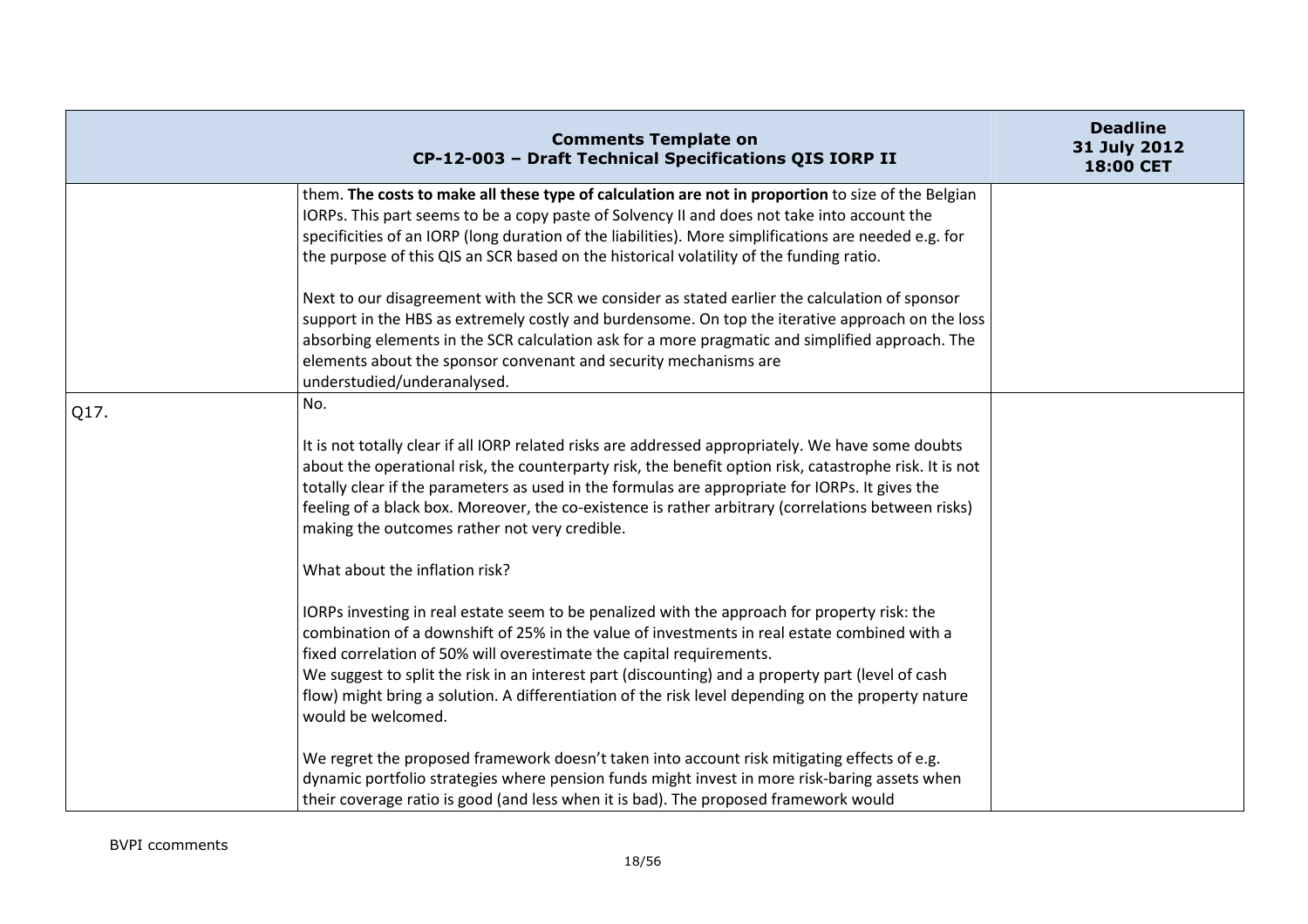|      | <b>Comments Template on</b><br>CP-12-003 - Draft Technical Specifications QIS IORP II                                                                                                                                                                                                                                                                                                                                                                                                                                                                                                                                                                                                                                                                                                                                                                                                                                                                                                                                                                                                                                                                                                                                                                                         | <b>Deadline</b><br>31 July 2012<br>18:00 CET |
|------|-------------------------------------------------------------------------------------------------------------------------------------------------------------------------------------------------------------------------------------------------------------------------------------------------------------------------------------------------------------------------------------------------------------------------------------------------------------------------------------------------------------------------------------------------------------------------------------------------------------------------------------------------------------------------------------------------------------------------------------------------------------------------------------------------------------------------------------------------------------------------------------------------------------------------------------------------------------------------------------------------------------------------------------------------------------------------------------------------------------------------------------------------------------------------------------------------------------------------------------------------------------------------------|----------------------------------------------|
|      | automatically imply higher Solvency Requirements as soon as the risk-baring assets would grow,<br>even if coverage ratios are excellent                                                                                                                                                                                                                                                                                                                                                                                                                                                                                                                                                                                                                                                                                                                                                                                                                                                                                                                                                                                                                                                                                                                                       |                                              |
|      | In the absence of the trigger points, it is difficult to judge if the MCR requirements are<br>appropriate.                                                                                                                                                                                                                                                                                                                                                                                                                                                                                                                                                                                                                                                                                                                                                                                                                                                                                                                                                                                                                                                                                                                                                                    |                                              |
| Q18. | No.                                                                                                                                                                                                                                                                                                                                                                                                                                                                                                                                                                                                                                                                                                                                                                                                                                                                                                                                                                                                                                                                                                                                                                                                                                                                           |                                              |
|      | We do strongly disagree to the principle of the calculation of the SCR. It is too complex and too<br>burdensome for the small Belgian IORPs. Furthermore a lot of calculations are imposed although<br>in the Belgian context those risks are not born by the IORP. Complex SCR calculations while loss<br>absorbing capacities will mostly neutralize them. The costs to make all these type of calculation<br>are not in proportion to size of the Belgian IORPs. This part seems to be a copy paste of Solvency II<br>and does not take into account the specificities of an IORP. More simplifications are needed.<br>There seems to be overdependence on the judgment of rating agencies. What for local<br>subsidiaries of multinational groups? Industry-wide plans? Multi-employer plans? (How to<br>determine the rating? The company wealth? Multi-employer with/without solidarity? One or<br>multiple holistic balance sheets? Public sector? Non-profit? Etc)<br>Next to our disagreement to the SCR we consider as stated earlier the calculation of sponsor<br>support in the HBS as extremely costly and burdensome. On top the iterative approach on the loss<br>absorbing elements in the SCR calculation ask for a more pragmatic and simplified approach. |                                              |
| Q19. | No.                                                                                                                                                                                                                                                                                                                                                                                                                                                                                                                                                                                                                                                                                                                                                                                                                                                                                                                                                                                                                                                                                                                                                                                                                                                                           |                                              |
|      | We believe for Belgian IORPs regulation in the context of good governance has minimized the<br>operational risk where possible. As parameters are fixed, it seems measures taken in the context<br>of the good governance regulation have not been taken into account.                                                                                                                                                                                                                                                                                                                                                                                                                                                                                                                                                                                                                                                                                                                                                                                                                                                                                                                                                                                                        |                                              |
| Q20. | No.                                                                                                                                                                                                                                                                                                                                                                                                                                                                                                                                                                                                                                                                                                                                                                                                                                                                                                                                                                                                                                                                                                                                                                                                                                                                           |                                              |
|      | We do strongly disagree to the principle of the calculation of the SCR. It is too complex and too                                                                                                                                                                                                                                                                                                                                                                                                                                                                                                                                                                                                                                                                                                                                                                                                                                                                                                                                                                                                                                                                                                                                                                             |                                              |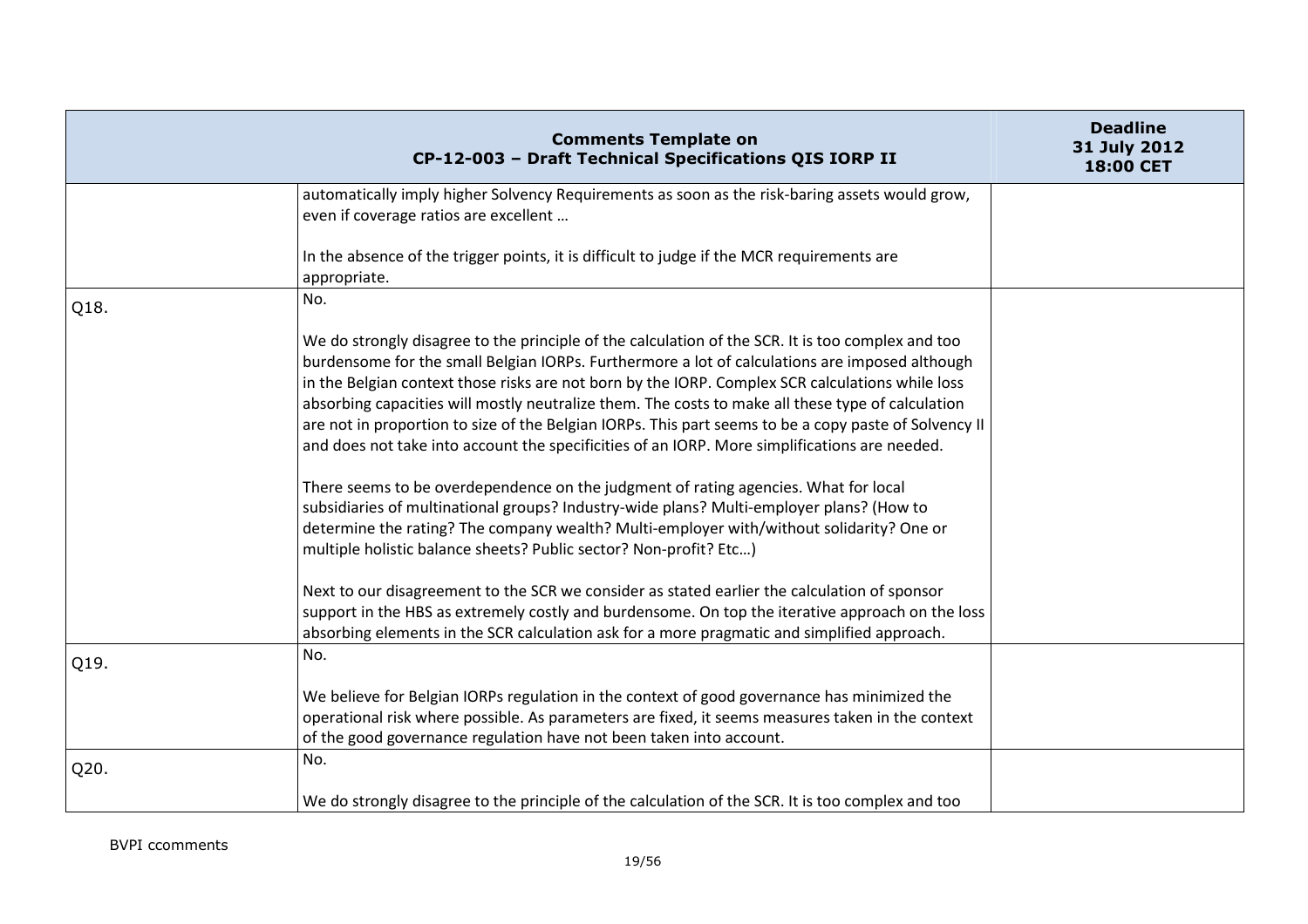|      | <b>Comments Template on</b><br>CP-12-003 - Draft Technical Specifications QIS IORP II                                                                                                              | <b>Deadline</b><br>31 July 2012<br>18:00 CET |
|------|----------------------------------------------------------------------------------------------------------------------------------------------------------------------------------------------------|----------------------------------------------|
|      | burdensome for the small Belgian IORPs. Furthermore a lot of calculations are imposed although<br>in the Belgian context those risks are not born by the IORP. Complex SCR calculations while loss |                                              |
|      | absorbing capacities will mostly neutralize them. The costs to make all these type of calculation                                                                                                  |                                              |
|      | are not in proportion to size of the Belgian IORPs. This part seems to be a copy paste of Solvency II                                                                                              |                                              |
|      | and does not take into account the specificities of an IORP. More simplifications are needed.                                                                                                      |                                              |
|      | Next to our disagreement to the SCR we consider as stated earlier the calculation of sponsor                                                                                                       |                                              |
|      | support in the HBS as extremely costly and burdensome. On top the iterative approach on the loss                                                                                                   |                                              |
|      | absorbing elements in the SCR calculation ask for a more pragmatic and simplified approach.                                                                                                        |                                              |
|      | We regret we cannot further simplify e.g. for the interest rate risk to consider to perform a shock                                                                                                |                                              |
|      | on the average duration instead of looking at the shock per maturity?.                                                                                                                             |                                              |
|      | We welcome all simplifications, but wonder if the simplification on interest rate risk does not lead                                                                                               |                                              |
|      | to a dubbel counting of the stress for the spread risk? Is the tradeoff between yield and spread                                                                                                   |                                              |
|      | accurately present (i.e. the partial compensation effect between yield and spread).                                                                                                                |                                              |
|      | Further simplifications for risks which are not material would be more than welcomed.                                                                                                              |                                              |
| Q21. | No.                                                                                                                                                                                                |                                              |
|      | We do strongly disagree to the principle of the calculation of the SCR. It is too complex and too                                                                                                  |                                              |
|      | burdensome for the small Belgian IORPs. Furthermore a lot of calculations are imposed although                                                                                                     |                                              |
|      | in the Belgian context those risks are not born by the IORP. Complex SCR calculations while loss                                                                                                   |                                              |
|      | absorbing capacities will mostly neutralize them. The costs to make all these type of calculation                                                                                                  |                                              |
|      | are not in proportion to size of the Belgian IORPs. This part seems to be a copy paste of Solvency II                                                                                              |                                              |
|      | and does not take into account the specificities of an IORP. More simplifications are needed.                                                                                                      |                                              |
|      | Next to our disagreement to the SCR we consider as stated earlier the calculation of sponsor                                                                                                       |                                              |
|      | support in the HBS as extremely costly and burdensome. On top the iterative approach on the loss                                                                                                   |                                              |
|      | absorbing elements in the SCR calculation ask for a more pragmatic and simplified approach.                                                                                                        |                                              |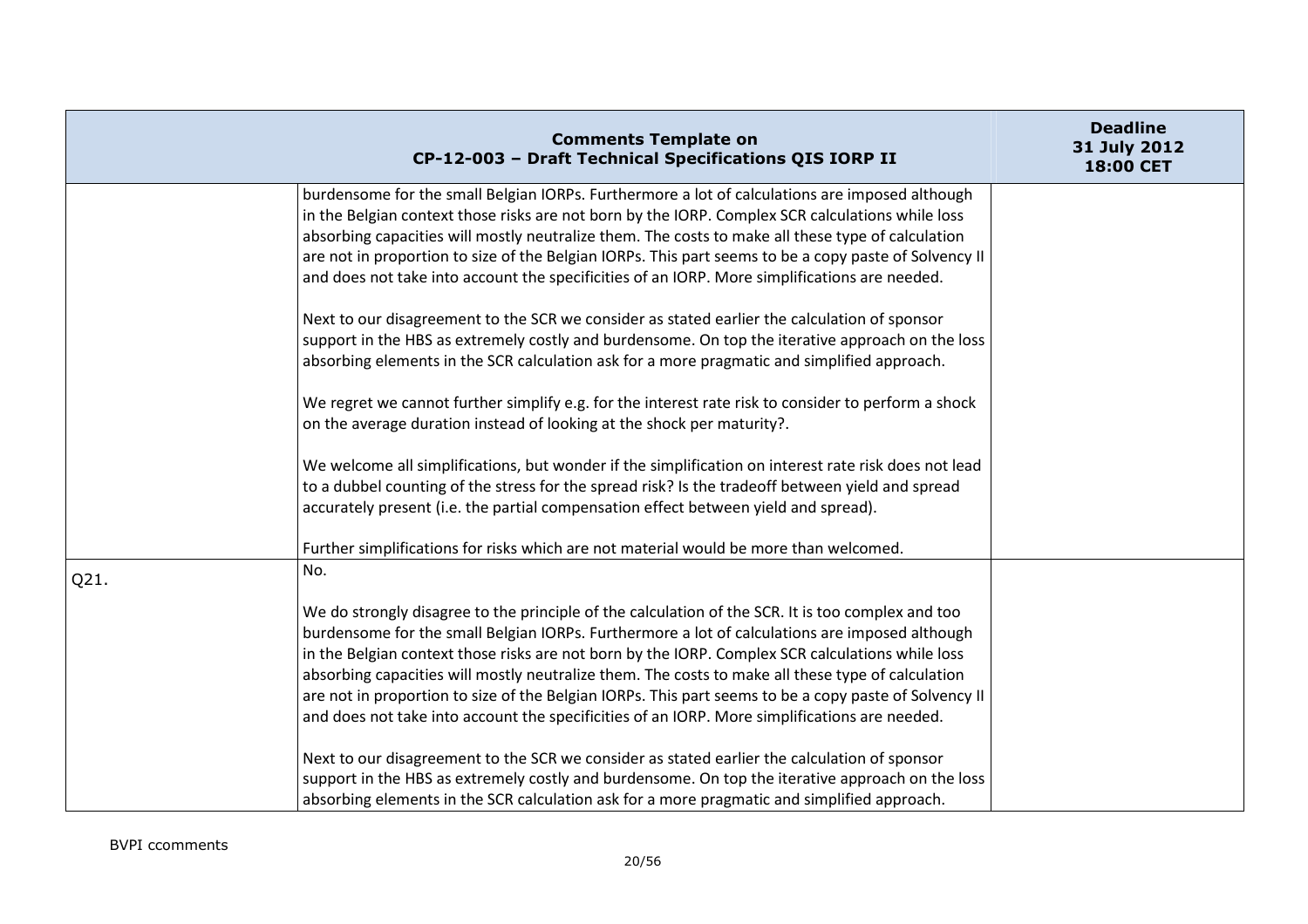|      | <b>Comments Template on</b><br>CP-12-003 - Draft Technical Specifications QIS IORP II                                                                                                                                                                                                                                                                                                                                                                                                                                                                                                                                                                                                     | <b>Deadline</b><br>31 July 2012<br>18:00 CET |
|------|-------------------------------------------------------------------------------------------------------------------------------------------------------------------------------------------------------------------------------------------------------------------------------------------------------------------------------------------------------------------------------------------------------------------------------------------------------------------------------------------------------------------------------------------------------------------------------------------------------------------------------------------------------------------------------------------|----------------------------------------------|
|      | A lot of specifications about sponsor default seem to be understudied, are still unclear and give<br>room for a lot of different interpretations. It is very difficult to translate these general concepts to<br>a specific situation of an IORP. How to determine the sponsor default risk in the context of local<br>subsidiaries of multinational groups? Industry-wide plans? Multi-employer plans? (How to<br>determine the rating? The company wealth? Multi-employer with/without solidarity? One or<br>multiple holistic balance sheets? Public sector? Non-profit? Etc) Public sector? Nonprofit sector?<br>There seems to be overdependence on the judgment of rating agencies. |                                              |
|      | Furthermore, the sponsor default risk is also double counted (both in the value of the sponsor<br>support as well in the SCR for sponsor default risk). Therefore, we propose to not take the sponsor<br>default risk into account in the SCR calculation. Furthermore, the counterparty default risk<br>module of the SCR calculation is very detailed and may not be that material.                                                                                                                                                                                                                                                                                                     |                                              |
| Q22. | No.                                                                                                                                                                                                                                                                                                                                                                                                                                                                                                                                                                                                                                                                                       |                                              |
|      | We do strongly disagree to the principle of the calculation of the SCR. It is too complex and too<br>burdensome for the small Belgian IORPs. Furthermore a lot of calculations are imposed although<br>in the Belgian context those risks are not born by the IORP. Complex SCR calculations while loss<br>absorbing capacities will mostly neutralize them. The costs to make all these type of calculation<br>are not in proportion to size of the Belgian IORPs. This part seems to be a copy paste of Solvency II<br>and does not take into account the specificities of an IORP. More simplifications are needed.                                                                    |                                              |
|      | We believe that $-$ especially for the purpose of this QIS $-$ the benefit option risk should not be<br>included in the calculation of the SCR as it is not likely to be material, while it takes a lot of time<br>and effort to determine the benefit option SCR. The main aim of this QIS is to answer the question<br>if a Holistic Balance Sheet will be appropriate as supervisory tool. For achieving this goal,<br>calculation of the benefit option SCR will be supervacaneous.                                                                                                                                                                                                   |                                              |
| Q23. | No.                                                                                                                                                                                                                                                                                                                                                                                                                                                                                                                                                                                                                                                                                       |                                              |
|      | Too complex and more guidance is needed.                                                                                                                                                                                                                                                                                                                                                                                                                                                                                                                                                                                                                                                  |                                              |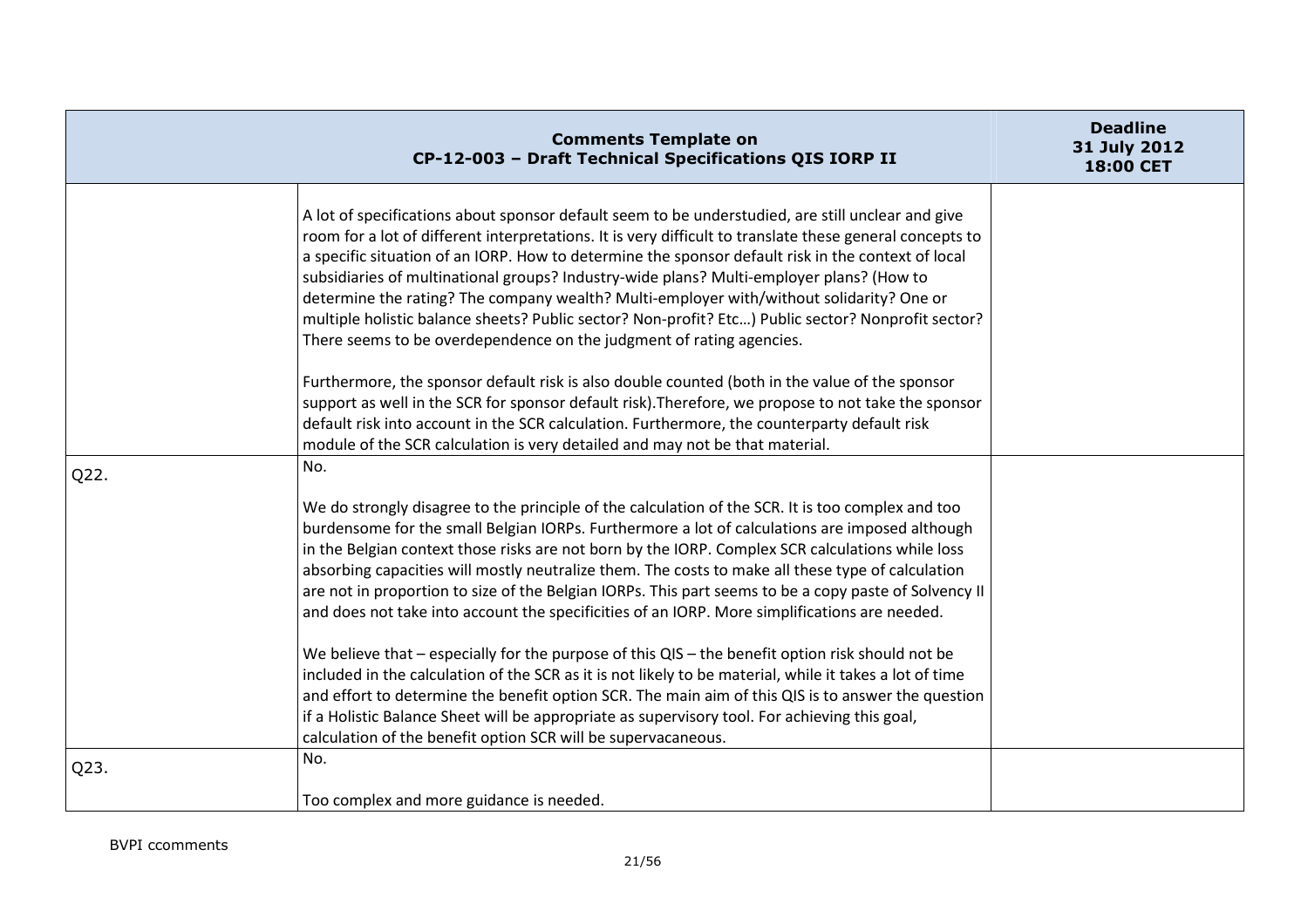|        | <b>Comments Template on</b><br>CP-12-003 - Draft Technical Specifications QIS IORP II                                                                                                                                                                                                                                                                                                                                                                                                                                                                                                                                                                                                                                                                                                                                                                                                                                                                                                                                                                                                                                                                                                                                                                                                                                                                                                        | <b>Deadline</b><br>31 July 2012<br>18:00 CET |
|--------|----------------------------------------------------------------------------------------------------------------------------------------------------------------------------------------------------------------------------------------------------------------------------------------------------------------------------------------------------------------------------------------------------------------------------------------------------------------------------------------------------------------------------------------------------------------------------------------------------------------------------------------------------------------------------------------------------------------------------------------------------------------------------------------------------------------------------------------------------------------------------------------------------------------------------------------------------------------------------------------------------------------------------------------------------------------------------------------------------------------------------------------------------------------------------------------------------------------------------------------------------------------------------------------------------------------------------------------------------------------------------------------------|----------------------------------------------|
|        | The first part estimates the impact of the use of derivatives to redesign financial risk.<br>Basis risk: assessment is very vague.<br>The risk in using derivatives is purely based on credit ratings of counterparties. Conditions are<br>vague (e.g. liquidation in a "timely" manner ??) which is in line with the specific complex behavior<br>of derivatives, thus not captured. Furthermore, dynamic strategies are not in scope, although<br>proven techniques, exactly to reduce liquidation risks etc. when using derivatives. We detect a<br>failure of practical knowledge of the use of derivatives.<br>Collateral: not in line with practice. Example: due to specifics, collateral is often managed by<br>collateral agents who represent as attorney the pension funds. In this case, the pension fund does<br>not obtain the right to seize collateral directly.<br>The second part tackles insurance risk mitigation.<br>Again, basic risk is covered very vaguely, and credit ratings are blindly used to cover for<br>counterparty risk.<br>This chapter is not sufficiently analysed.<br>It seems strange that if investments or risk mitigation techniques involve insurance undertakings<br>or banks, the same capital requirements are required for risks already taking into account at the<br>counterparty side as for them also Solvency II and Basel III applies. |                                              |
| I.1.1. |                                                                                                                                                                                                                                                                                                                                                                                                                                                                                                                                                                                                                                                                                                                                                                                                                                                                                                                                                                                                                                                                                                                                                                                                                                                                                                                                                                                              |                                              |
| I.1.2. |                                                                                                                                                                                                                                                                                                                                                                                                                                                                                                                                                                                                                                                                                                                                                                                                                                                                                                                                                                                                                                                                                                                                                                                                                                                                                                                                                                                              |                                              |
| I.1.3. |                                                                                                                                                                                                                                                                                                                                                                                                                                                                                                                                                                                                                                                                                                                                                                                                                                                                                                                                                                                                                                                                                                                                                                                                                                                                                                                                                                                              |                                              |
| I.1.4. |                                                                                                                                                                                                                                                                                                                                                                                                                                                                                                                                                                                                                                                                                                                                                                                                                                                                                                                                                                                                                                                                                                                                                                                                                                                                                                                                                                                              |                                              |
| I.1.5. |                                                                                                                                                                                                                                                                                                                                                                                                                                                                                                                                                                                                                                                                                                                                                                                                                                                                                                                                                                                                                                                                                                                                                                                                                                                                                                                                                                                              |                                              |
| I.2.1. |                                                                                                                                                                                                                                                                                                                                                                                                                                                                                                                                                                                                                                                                                                                                                                                                                                                                                                                                                                                                                                                                                                                                                                                                                                                                                                                                                                                              |                                              |
| I.2.2. |                                                                                                                                                                                                                                                                                                                                                                                                                                                                                                                                                                                                                                                                                                                                                                                                                                                                                                                                                                                                                                                                                                                                                                                                                                                                                                                                                                                              |                                              |
| I.2.3. | Occupational pensions and insurances are not identical and sometimes merit different                                                                                                                                                                                                                                                                                                                                                                                                                                                                                                                                                                                                                                                                                                                                                                                                                                                                                                                                                                                                                                                                                                                                                                                                                                                                                                         |                                              |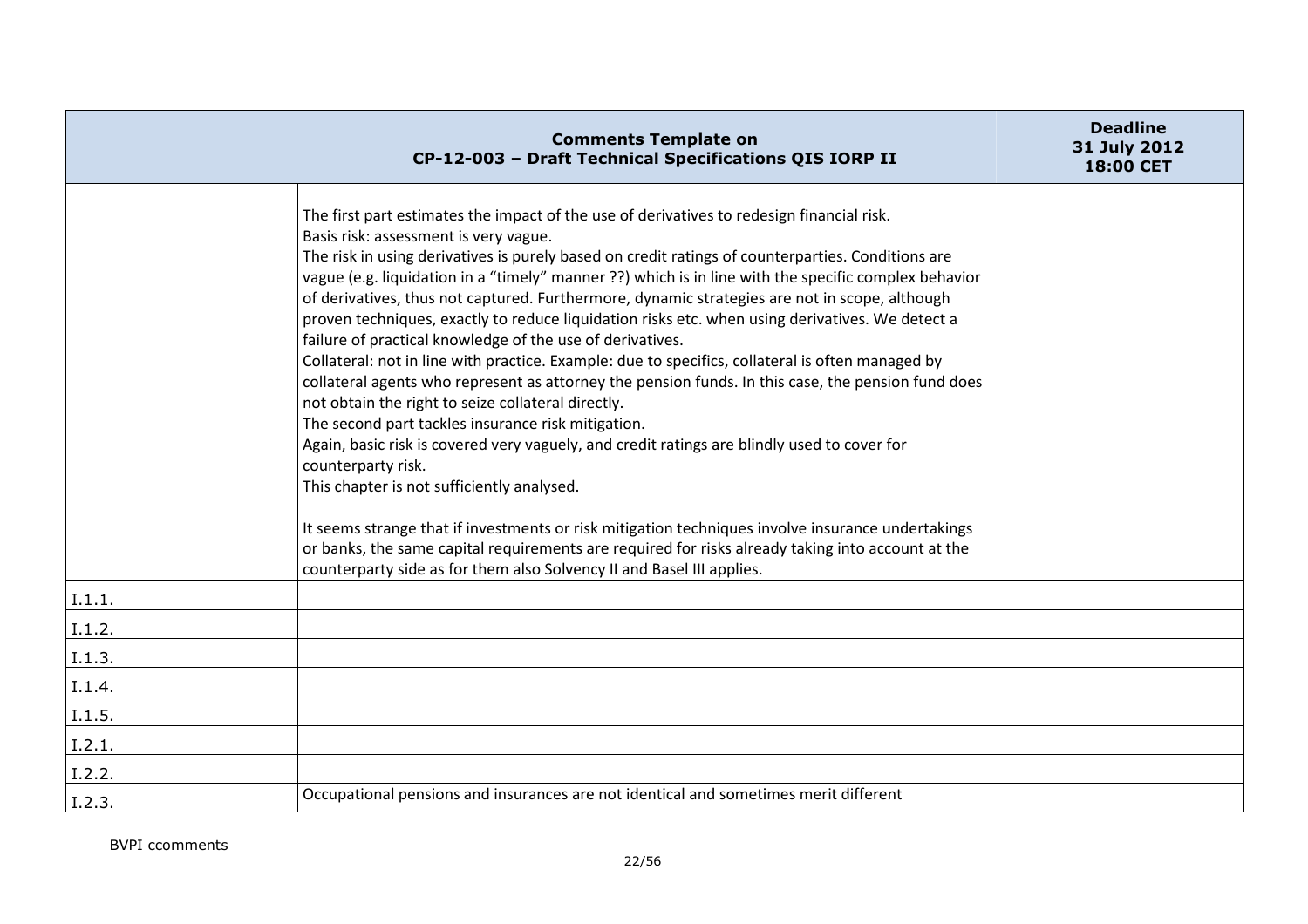|         | <b>Comments Template on</b><br>CP-12-003 - Draft Technical Specifications QIS IORP II                                                                                                                                                                                                                                                                                                         | <b>Deadline</b><br>31 July 2012<br>18:00 CET |
|---------|-----------------------------------------------------------------------------------------------------------------------------------------------------------------------------------------------------------------------------------------------------------------------------------------------------------------------------------------------------------------------------------------------|----------------------------------------------|
|         | approaches. However, if occupational pensions in IORPs will be covered by a separate directive<br>which is not applicable to occupational pensions administered by insurance companies, this will<br>lead to discrepancies.<br>In occupational pensions, also the sponsor is involved as a party, regardless the fact whether the<br>plan is administered by an IORP or an insurance company. |                                              |
| I.2.4.  |                                                                                                                                                                                                                                                                                                                                                                                               |                                              |
| I.2.5.  |                                                                                                                                                                                                                                                                                                                                                                                               |                                              |
| I.2.6.  |                                                                                                                                                                                                                                                                                                                                                                                               |                                              |
| I.3.1.  |                                                                                                                                                                                                                                                                                                                                                                                               |                                              |
| I.3.2.  |                                                                                                                                                                                                                                                                                                                                                                                               |                                              |
| I.4.1.  |                                                                                                                                                                                                                                                                                                                                                                                               |                                              |
| I.4.2.  |                                                                                                                                                                                                                                                                                                                                                                                               |                                              |
| I.4.3.  |                                                                                                                                                                                                                                                                                                                                                                                               |                                              |
| I.4.4.  |                                                                                                                                                                                                                                                                                                                                                                                               |                                              |
| I.4.5.  |                                                                                                                                                                                                                                                                                                                                                                                               |                                              |
| I.4.6.  |                                                                                                                                                                                                                                                                                                                                                                                               |                                              |
| I.4.7.  |                                                                                                                                                                                                                                                                                                                                                                                               |                                              |
| I.4.8.  |                                                                                                                                                                                                                                                                                                                                                                                               |                                              |
| I.4.9.  |                                                                                                                                                                                                                                                                                                                                                                                               |                                              |
| I.4.10. |                                                                                                                                                                                                                                                                                                                                                                                               |                                              |
| I.4.11. |                                                                                                                                                                                                                                                                                                                                                                                               |                                              |
| I.4.12. | Recoverables from reinsurance should be added                                                                                                                                                                                                                                                                                                                                                 |                                              |
| I.4.13. |                                                                                                                                                                                                                                                                                                                                                                                               |                                              |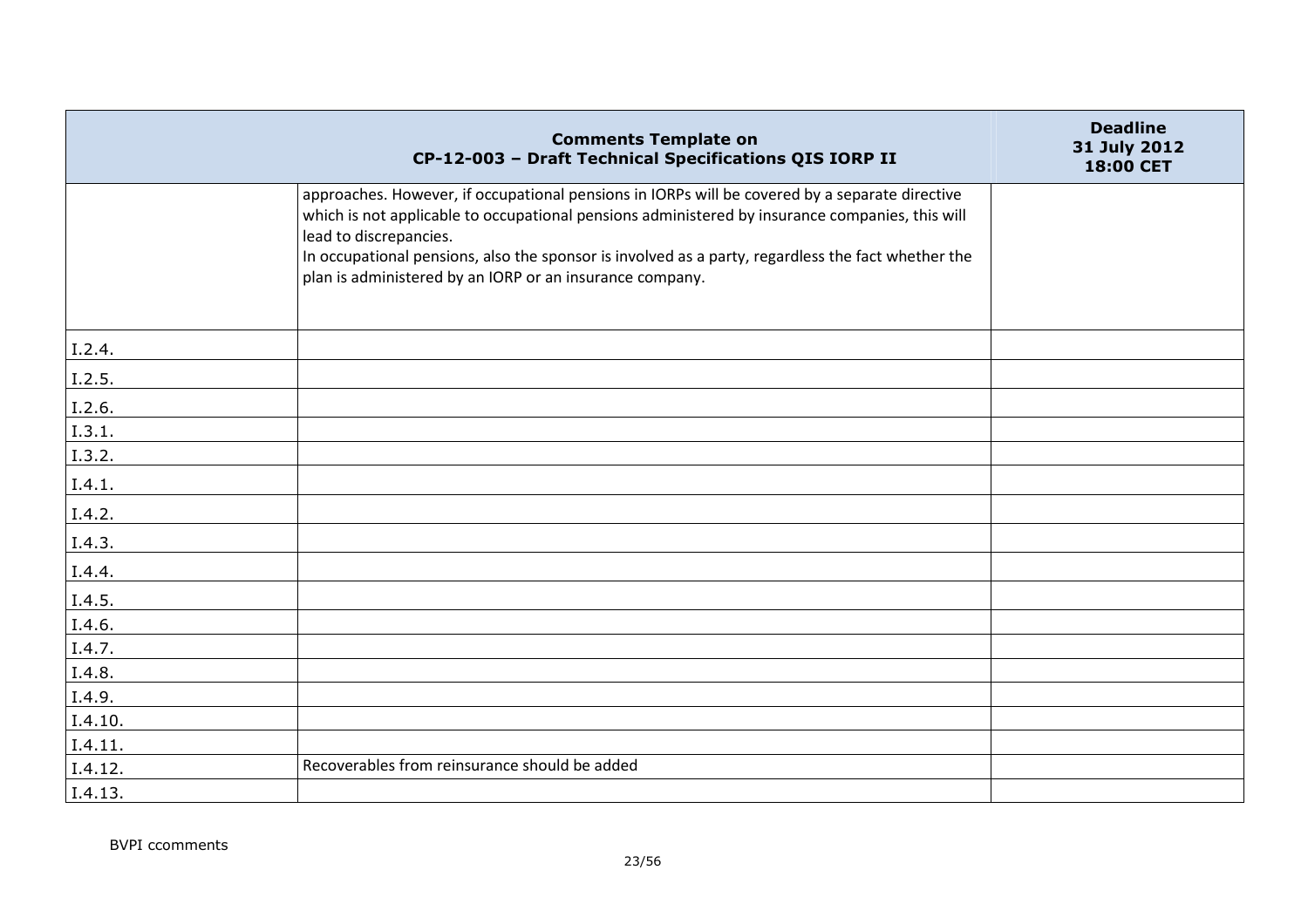|         | <b>Comments Template on</b><br>CP-12-003 - Draft Technical Specifications QIS IORP II                                                                           | <b>Deadline</b><br>31 July 2012<br>18:00 CET |
|---------|-----------------------------------------------------------------------------------------------------------------------------------------------------------------|----------------------------------------------|
| I.4.14. |                                                                                                                                                                 |                                              |
| I.4.15. |                                                                                                                                                                 |                                              |
| I.4.16. |                                                                                                                                                                 |                                              |
| I.4.17. |                                                                                                                                                                 |                                              |
| I.4.18. |                                                                                                                                                                 |                                              |
| I.4.19. | Is the VaR appropriate for long term pension liabilities ?<br>Is the VaR over a time horizon of a 1 year period appropriate for long term pension liabilities ? |                                              |
| I.4.20. |                                                                                                                                                                 |                                              |
| I.4.21. |                                                                                                                                                                 |                                              |
| 1.4.22. |                                                                                                                                                                 |                                              |
| 1.5.1.  |                                                                                                                                                                 |                                              |
| I.5.2.  |                                                                                                                                                                 |                                              |
| 1.5.3.  |                                                                                                                                                                 |                                              |
| I.5.4.  |                                                                                                                                                                 |                                              |
| I.5.5.  |                                                                                                                                                                 |                                              |
| I.5.6.  |                                                                                                                                                                 |                                              |
| I.5.7.  |                                                                                                                                                                 |                                              |
| I.5.8.  |                                                                                                                                                                 |                                              |
| I.6.1.  |                                                                                                                                                                 |                                              |
| I.6.2.  |                                                                                                                                                                 |                                              |
| I.6.3.  |                                                                                                                                                                 |                                              |
| I.7.1.  |                                                                                                                                                                 |                                              |
| I.7.2.  |                                                                                                                                                                 |                                              |
| I.7.3.  |                                                                                                                                                                 |                                              |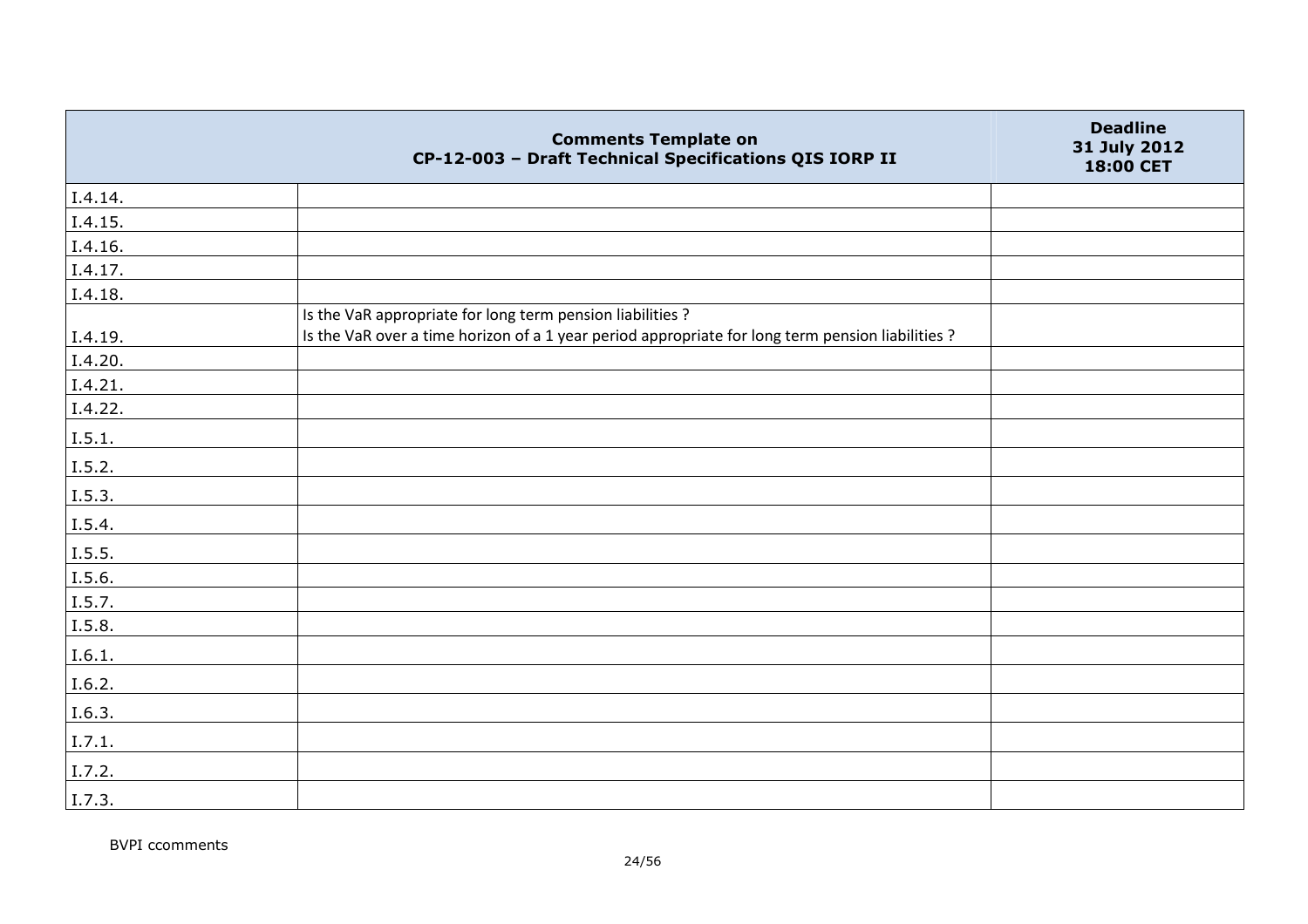|          | <b>Comments Template on</b><br>CP-12-003 - Draft Technical Specifications QIS IORP II            | <b>Deadline</b><br>31 July 2012<br>18:00 CET |
|----------|--------------------------------------------------------------------------------------------------|----------------------------------------------|
| I.7.4.   |                                                                                                  |                                              |
| I.7.5.   |                                                                                                  |                                              |
| I.8.1.   |                                                                                                  |                                              |
| I.8.2.   |                                                                                                  |                                              |
| I.8.3.   |                                                                                                  |                                              |
| I.8.4.   |                                                                                                  |                                              |
| I.8.5.   |                                                                                                  |                                              |
| I.8.6.   |                                                                                                  |                                              |
| I.9.1.   |                                                                                                  |                                              |
| I.9.2.   |                                                                                                  |                                              |
| I.9.3.   |                                                                                                  |                                              |
| I.10.1.  |                                                                                                  |                                              |
| I.10.2.  |                                                                                                  |                                              |
| I.10.3.  |                                                                                                  |                                              |
| I.10.4   |                                                                                                  |                                              |
| I.11.1   |                                                                                                  |                                              |
| HBS.1.1. |                                                                                                  |                                              |
| HBS.2.1. |                                                                                                  |                                              |
| HBS.2.2. |                                                                                                  |                                              |
| HBS.2.3. |                                                                                                  |                                              |
| HBS.2.4. |                                                                                                  |                                              |
| HBS.2.5. |                                                                                                  |                                              |
| HBS.2.6. | In Belgium we currently have a clear split between social labour law and prudential legislation. |                                              |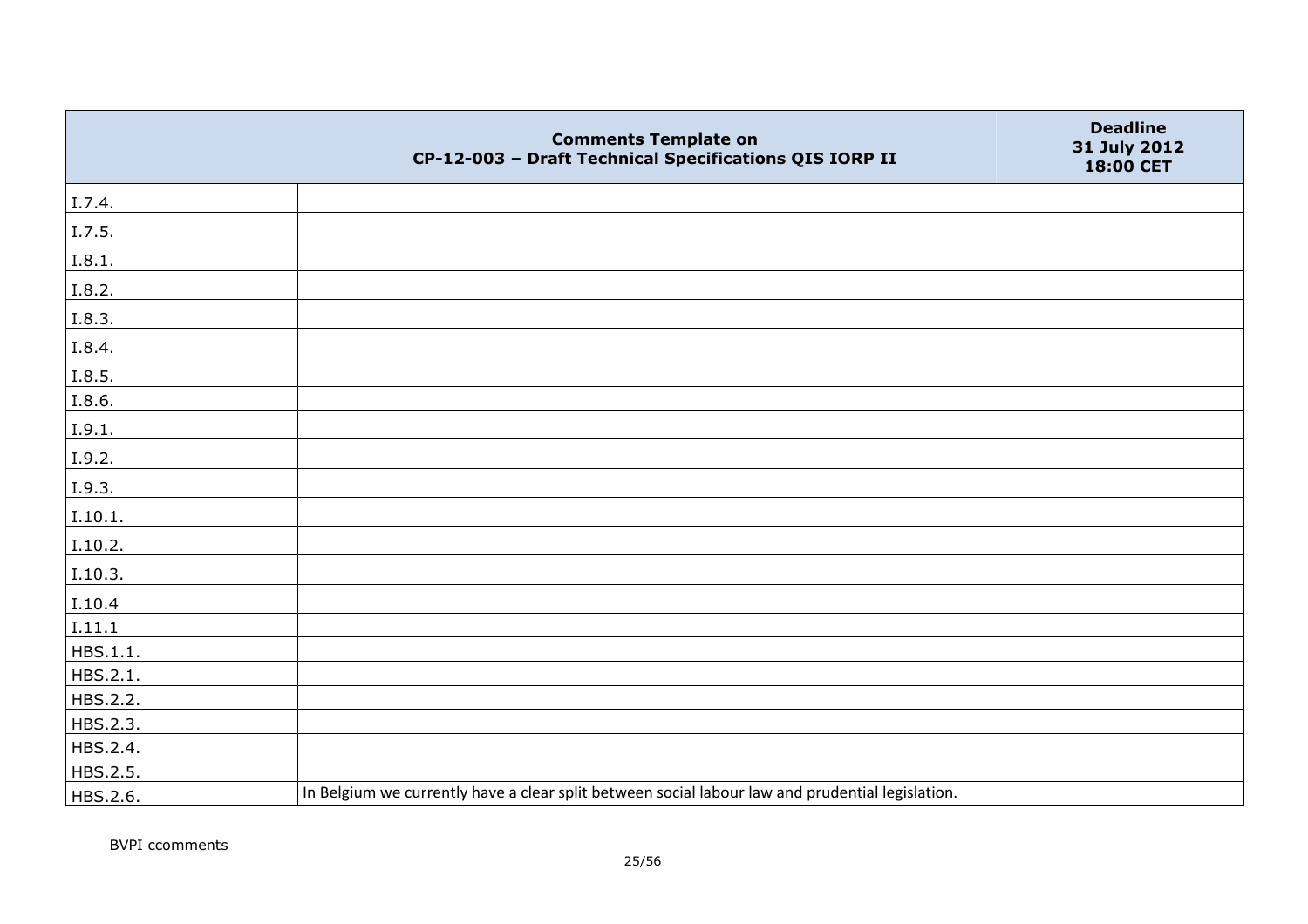|           | <b>Comments Template on</b><br>CP-12-003 - Draft Technical Specifications QIS IORP II                                                                                                                                                                                                                                                                                                                                                                                                                                                                                                                                         | <b>Deadline</b><br>31 July 2012<br>18:00 CET |
|-----------|-------------------------------------------------------------------------------------------------------------------------------------------------------------------------------------------------------------------------------------------------------------------------------------------------------------------------------------------------------------------------------------------------------------------------------------------------------------------------------------------------------------------------------------------------------------------------------------------------------------------------------|----------------------------------------------|
|           | Social labour law has an impact on the plan rules. Prudential legislation do impact the plan<br>funding level in the IORP. Not all social labour law requirements are fully prefunded via the IORP<br>e.g. the social labour minimum guarantee of 3.25% on employer contributions in a defined<br>contribution plan require only external (IORP) funding upon leaving, transfer, death or retirement.<br>As social and labour legislation and not the plan as such is requiring an interest guarantee, is it<br>correct to consider the plan as a pure Defined Contribution (DC) benefit without any guarantee in<br>the IORP |                                              |
| HBS.2.7.  |                                                                                                                                                                                                                                                                                                                                                                                                                                                                                                                                                                                                                               |                                              |
| HBS.2.8.  |                                                                                                                                                                                                                                                                                                                                                                                                                                                                                                                                                                                                                               |                                              |
| HBS.3.1.  | How to understand « own credit standing »?                                                                                                                                                                                                                                                                                                                                                                                                                                                                                                                                                                                    |                                              |
| HBS.3.2.  |                                                                                                                                                                                                                                                                                                                                                                                                                                                                                                                                                                                                                               |                                              |
| HBS.3.3.  |                                                                                                                                                                                                                                                                                                                                                                                                                                                                                                                                                                                                                               |                                              |
| HBS.3.4.  | Please clarify « closed form solutions »?                                                                                                                                                                                                                                                                                                                                                                                                                                                                                                                                                                                     |                                              |
| HBS.3.5.  |                                                                                                                                                                                                                                                                                                                                                                                                                                                                                                                                                                                                                               |                                              |
| HBS.3.6.  |                                                                                                                                                                                                                                                                                                                                                                                                                                                                                                                                                                                                                               |                                              |
| HBS.3.7.  |                                                                                                                                                                                                                                                                                                                                                                                                                                                                                                                                                                                                                               |                                              |
| HBS.3.8.  |                                                                                                                                                                                                                                                                                                                                                                                                                                                                                                                                                                                                                               |                                              |
| HBS.3.9.  |                                                                                                                                                                                                                                                                                                                                                                                                                                                                                                                                                                                                                               |                                              |
| HBS.3.10. |                                                                                                                                                                                                                                                                                                                                                                                                                                                                                                                                                                                                                               |                                              |
| HBS.3.11. |                                                                                                                                                                                                                                                                                                                                                                                                                                                                                                                                                                                                                               |                                              |
| HBS.3.12. |                                                                                                                                                                                                                                                                                                                                                                                                                                                                                                                                                                                                                               |                                              |
| HBS.3.13. | How to define a deep, liquid market ? Current definition is not objective - gives room for<br>interpretation - e.g. large number.                                                                                                                                                                                                                                                                                                                                                                                                                                                                                             |                                              |
| HBS.3.14. |                                                                                                                                                                                                                                                                                                                                                                                                                                                                                                                                                                                                                               |                                              |
| HBS.3.15. |                                                                                                                                                                                                                                                                                                                                                                                                                                                                                                                                                                                                                               |                                              |
| HBS.3.16. | Please clarify the terminology « portfolio ». Is this information linked to the assets, to the<br>underlying liabilities, to both?                                                                                                                                                                                                                                                                                                                                                                                                                                                                                            |                                              |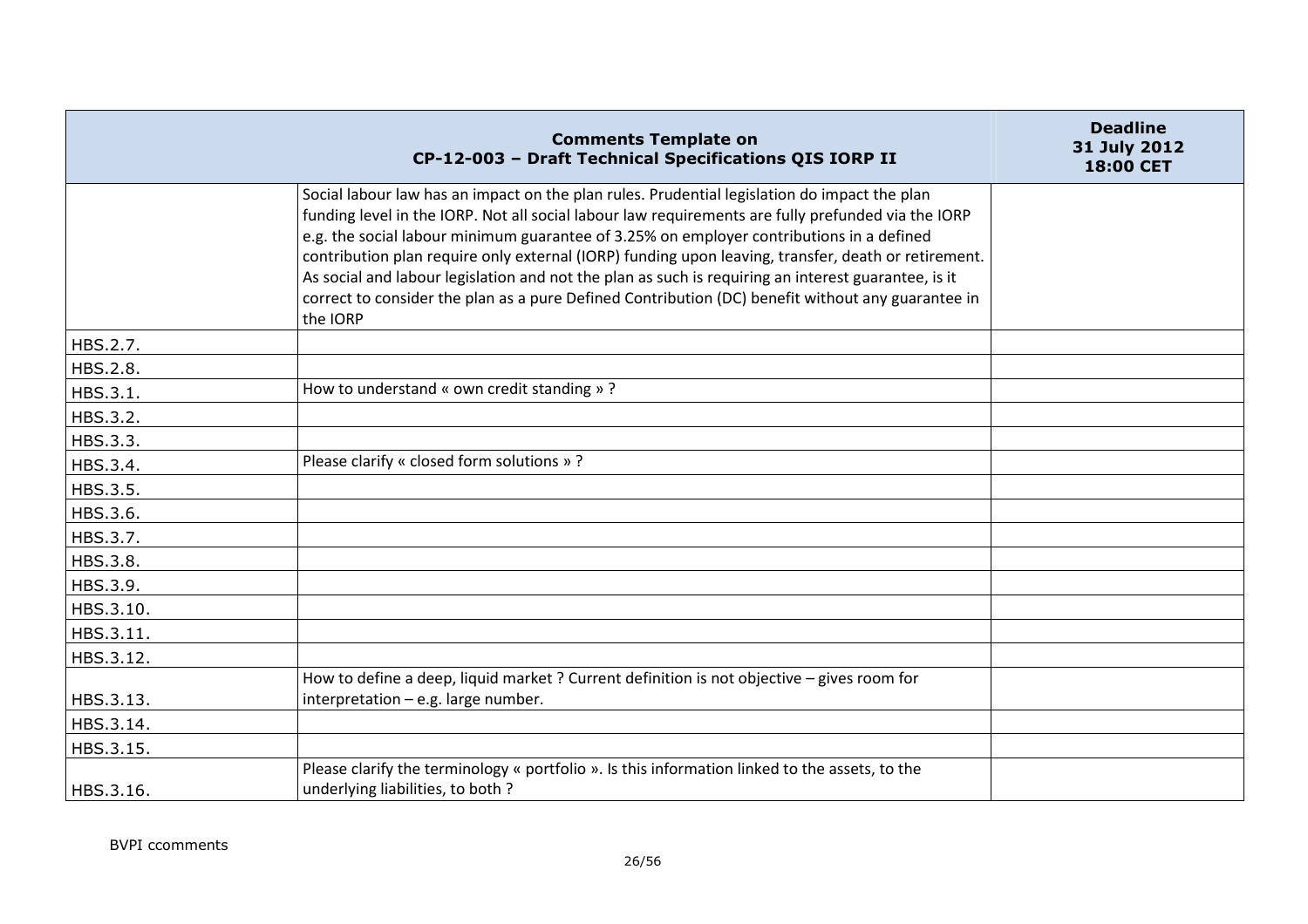|           | <b>Comments Template on</b><br>CP-12-003 - Draft Technical Specifications QIS IORP II                                                                                                | <b>Deadline</b><br>31 July 2012<br>18:00 CET |
|-----------|--------------------------------------------------------------------------------------------------------------------------------------------------------------------------------------|----------------------------------------------|
| HBS.3.17. |                                                                                                                                                                                      |                                              |
| HBS.3.18. |                                                                                                                                                                                      |                                              |
| HBS.3.19. |                                                                                                                                                                                      |                                              |
| HBS.3.20. | Include future legislative and other changes,  with or without a financial impact. As from when?<br>(informal meetings, draft documents, draft legislation, , published legislation) |                                              |
| HBS.3.21. |                                                                                                                                                                                      |                                              |
| HBS.3.22. |                                                                                                                                                                                      |                                              |
| HBS.3.23. |                                                                                                                                                                                      |                                              |
| HBS.3.24. |                                                                                                                                                                                      |                                              |
| HBS.3.25. |                                                                                                                                                                                      |                                              |
| HBS.3.26. |                                                                                                                                                                                      |                                              |
| HBS.3.27. |                                                                                                                                                                                      |                                              |
| HBS.3.28. |                                                                                                                                                                                      |                                              |
| HBS.3.29. |                                                                                                                                                                                      |                                              |
| HBS.4.1.  |                                                                                                                                                                                      |                                              |
| HBS.4.2.  |                                                                                                                                                                                      |                                              |
| HBS.4.3.  |                                                                                                                                                                                      |                                              |
| HBS.4.4.  |                                                                                                                                                                                      |                                              |
| HBS.4.5.  |                                                                                                                                                                                      |                                              |
| HBS.4.6.  | Can we replace future cash flows with a run off/termination value (at age 80) to simplify<br>calculations?                                                                           |                                              |
| HBS.4.7.  |                                                                                                                                                                                      |                                              |
| HBS.4.8.  |                                                                                                                                                                                      |                                              |
| HBS.4.9.  |                                                                                                                                                                                      |                                              |
| HBS.4.10. |                                                                                                                                                                                      |                                              |
| HBS.4.11. |                                                                                                                                                                                      |                                              |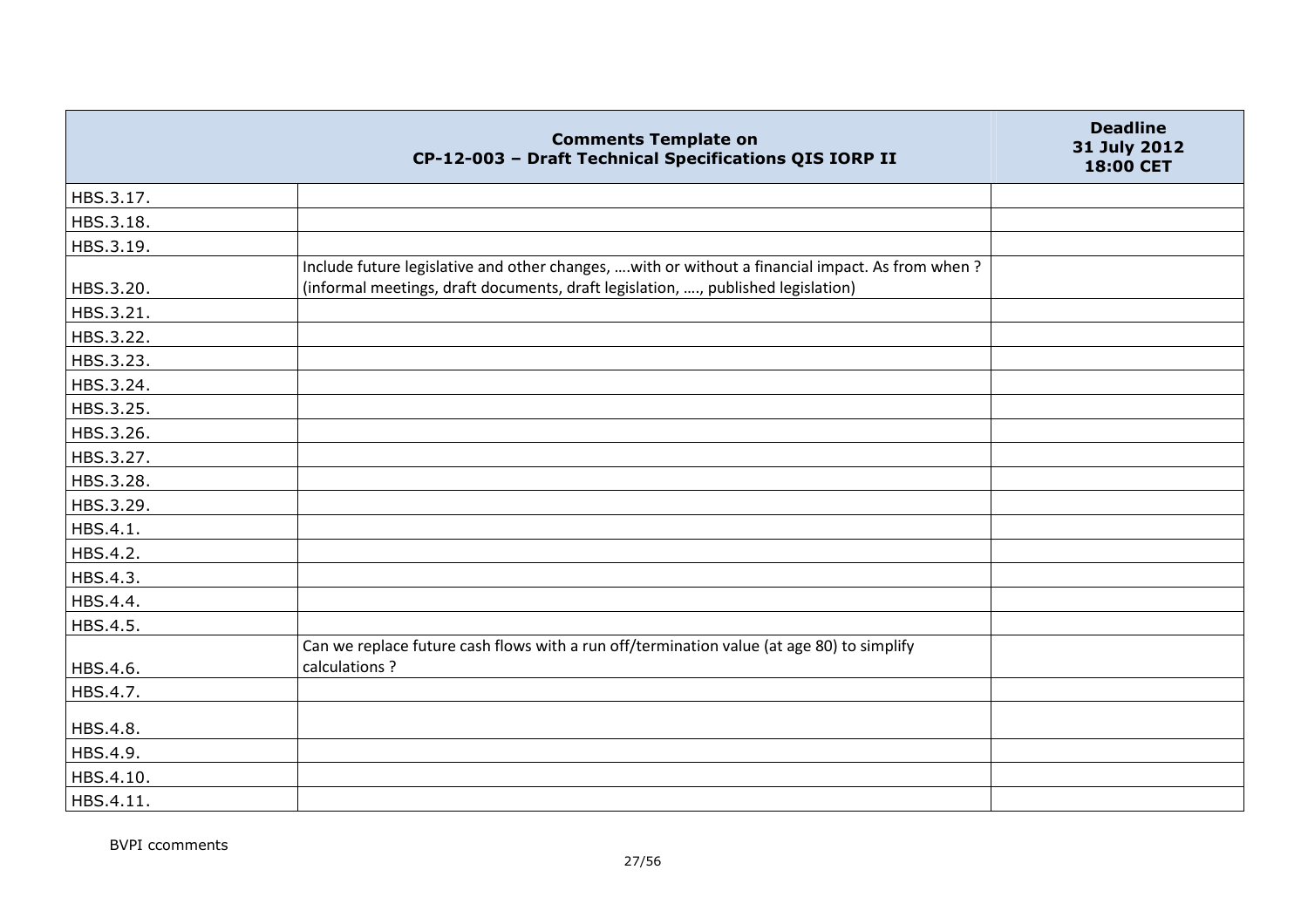|           | <b>Comments Template on</b><br>CP-12-003 - Draft Technical Specifications QIS IORP II                                                                                                                                                                                                                                                                                                                                                                                                                                                                                                                                                                                                                                                                    | <b>Deadline</b><br>31 July 2012<br>18:00 CET |
|-----------|----------------------------------------------------------------------------------------------------------------------------------------------------------------------------------------------------------------------------------------------------------------------------------------------------------------------------------------------------------------------------------------------------------------------------------------------------------------------------------------------------------------------------------------------------------------------------------------------------------------------------------------------------------------------------------------------------------------------------------------------------------|----------------------------------------------|
|           | Under Belgian Social and Labour Law retirement benefit plans can be ended or replaced for future<br>service, but in doing so, a dynamic approach will have to be applied, which means that (only for<br>active members), past service benefits in the former plan are to be revalued to take into account<br>salary increases. Stopping a plan without such revaluation of the past services can only be done<br>under exceptional conditions.<br>Are such revaluations to be considered as "accruing new benefits with respect to the future<br>services", or not?It seems us that the answer is "not", because no new benefits are calculated on<br>the future services. We only have a revalorization of the (stopped) past services, only for active |                                              |
| HBS.4.12. | people, and not in all circumstances.<br>If you agree that the answer is "not" the Belgian DB would have to be considered as "type 1". We<br>would have then to apply HBS.4.13 Can we then calculate an ABO our do we have to calculate a<br>PBO ? It seems us that it should be an ABO. If it is a PBO, it would seem us logical to take also<br>account of the contributions corresponding to future salary increases (like in HBS.4.14), but that<br>isn't foreseen in HBS.4.13.                                                                                                                                                                                                                                                                      |                                              |
| HBS.4.13. |                                                                                                                                                                                                                                                                                                                                                                                                                                                                                                                                                                                                                                                                                                                                                          |                                              |
| HBS.4.14. |                                                                                                                                                                                                                                                                                                                                                                                                                                                                                                                                                                                                                                                                                                                                                          |                                              |
| HBS.4.15. |                                                                                                                                                                                                                                                                                                                                                                                                                                                                                                                                                                                                                                                                                                                                                          |                                              |
| HBS.4.16. | What are the expenses to consider ? (e.g. cost related to asset management, custodian, etc)<br>Where to get the information ? Can we simplify the calculation by adjusting the return to allow<br>for this type of costs?                                                                                                                                                                                                                                                                                                                                                                                                                                                                                                                                |                                              |
| HBS.4.17. |                                                                                                                                                                                                                                                                                                                                                                                                                                                                                                                                                                                                                                                                                                                                                          |                                              |
| HBS.4.18. |                                                                                                                                                                                                                                                                                                                                                                                                                                                                                                                                                                                                                                                                                                                                                          |                                              |
| HBS.4.19. |                                                                                                                                                                                                                                                                                                                                                                                                                                                                                                                                                                                                                                                                                                                                                          |                                              |
| HBS.4.20. |                                                                                                                                                                                                                                                                                                                                                                                                                                                                                                                                                                                                                                                                                                                                                          |                                              |
| HBS.4.21. |                                                                                                                                                                                                                                                                                                                                                                                                                                                                                                                                                                                                                                                                                                                                                          |                                              |
| HBS.4.22. |                                                                                                                                                                                                                                                                                                                                                                                                                                                                                                                                                                                                                                                                                                                                                          |                                              |
| HBS.4.23. |                                                                                                                                                                                                                                                                                                                                                                                                                                                                                                                                                                                                                                                                                                                                                          |                                              |
| HBS.4.24. |                                                                                                                                                                                                                                                                                                                                                                                                                                                                                                                                                                                                                                                                                                                                                          |                                              |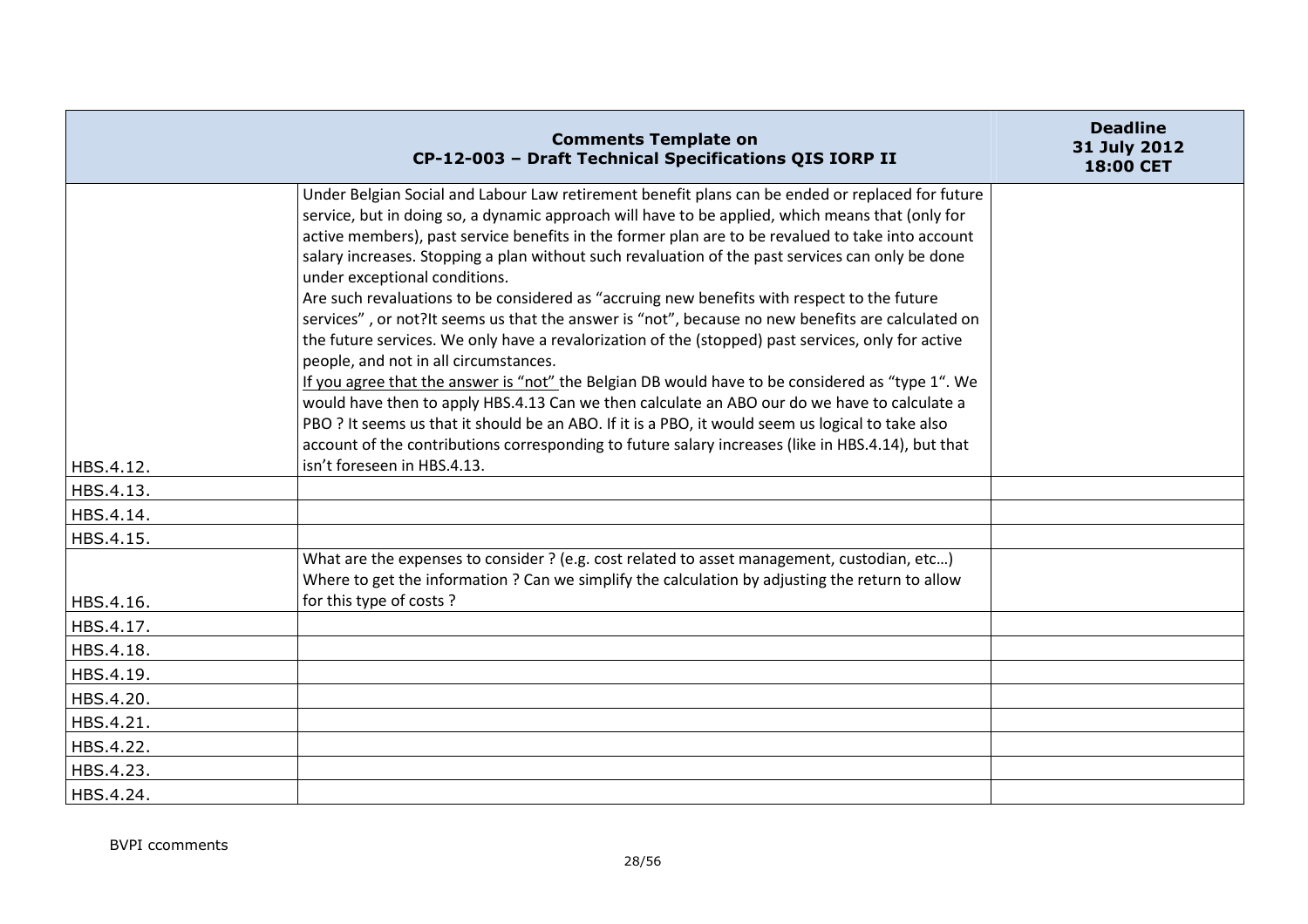|           | <b>Comments Template on</b><br>CP-12-003 - Draft Technical Specifications QIS IORP II | <b>Deadline</b><br>31 July 2012<br>18:00 CET |
|-----------|---------------------------------------------------------------------------------------|----------------------------------------------|
| HBS.4.25. |                                                                                       |                                              |
| HBS.4.26. |                                                                                       |                                              |
| HBS.4.27. |                                                                                       |                                              |
| HBS.4.28. |                                                                                       |                                              |
| HBS.4.29. |                                                                                       |                                              |
| HBS.4.30. |                                                                                       |                                              |
| HBS.4.31. |                                                                                       |                                              |
| HBS.4.32. |                                                                                       |                                              |
| HBS.4.33. |                                                                                       |                                              |
| HBS.4.34. |                                                                                       |                                              |
| HBS.4.35. |                                                                                       |                                              |
| HBS.4.36. |                                                                                       |                                              |
| HBS.4.37. |                                                                                       |                                              |
| HBS.4.38. |                                                                                       |                                              |
| HBS.4.39. |                                                                                       |                                              |
| HBS.4.40. |                                                                                       |                                              |
| HBS.4.41. |                                                                                       |                                              |
| HBS.4.42. |                                                                                       |                                              |
| HBS.4.43. |                                                                                       |                                              |
| HBS.4.44. |                                                                                       |                                              |
| HBS.4.45. |                                                                                       |                                              |
| HBS.4.46. |                                                                                       |                                              |
| HBS.4.47. |                                                                                       |                                              |
| HBS.4.48. |                                                                                       |                                              |
| HBS.4.49. |                                                                                       |                                              |
| HBS.4.50. |                                                                                       |                                              |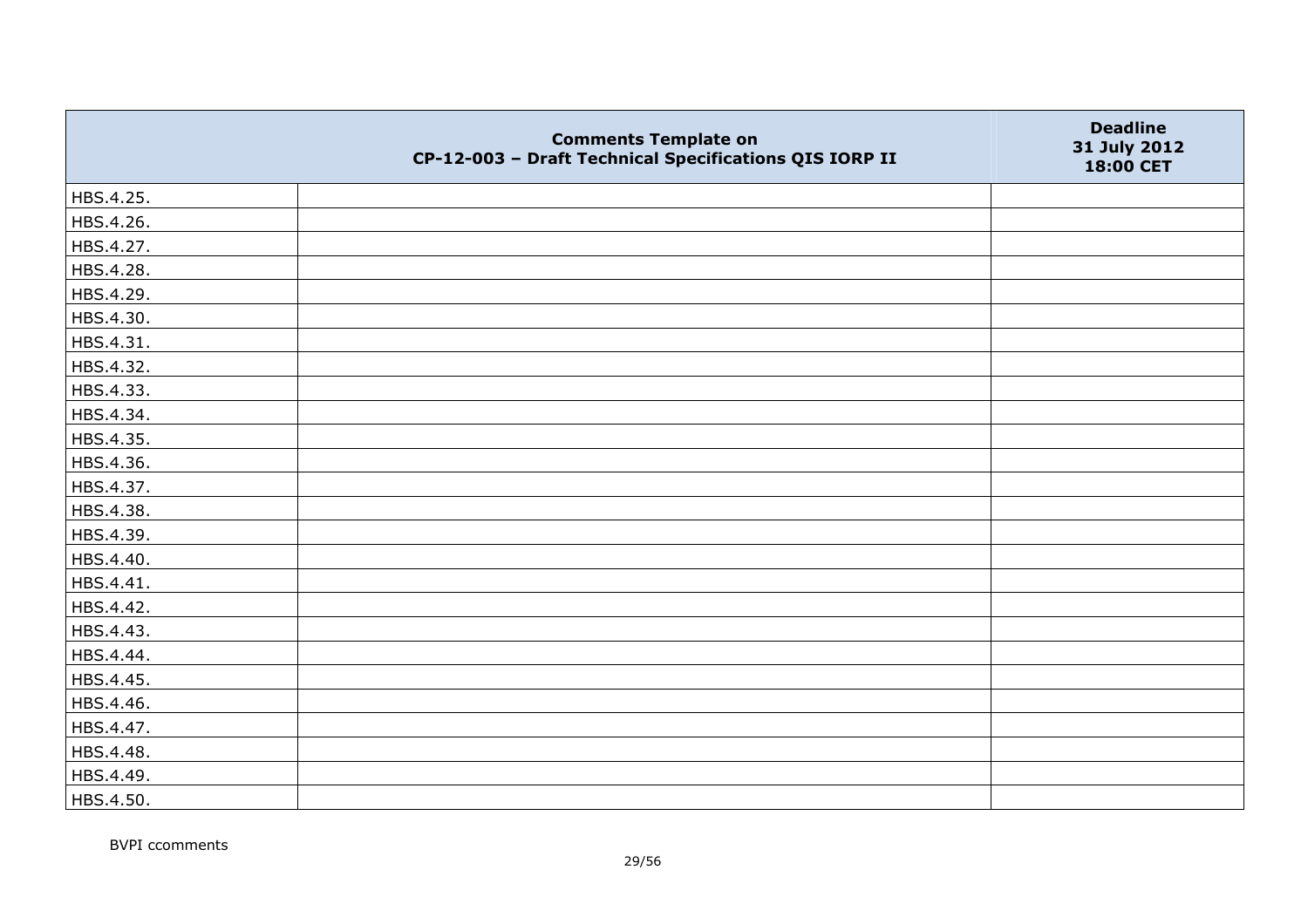|           | <b>Comments Template on</b><br>CP-12-003 - Draft Technical Specifications QIS IORP II                                                     | <b>Deadline</b><br>31 July 2012<br>18:00 CET |
|-----------|-------------------------------------------------------------------------------------------------------------------------------------------|----------------------------------------------|
| HBS.4.51. |                                                                                                                                           |                                              |
| HBS.4.52. |                                                                                                                                           |                                              |
| HBS.4.53. |                                                                                                                                           |                                              |
| HBS.4.54. |                                                                                                                                           |                                              |
| HBS.4.55. |                                                                                                                                           |                                              |
| HBS.4.56. |                                                                                                                                           |                                              |
| HBS.4.57. |                                                                                                                                           |                                              |
| HBS.4.58. |                                                                                                                                           |                                              |
| HBS.4.59. |                                                                                                                                           |                                              |
| HBS.4.60. |                                                                                                                                           |                                              |
| HBS.4.61. |                                                                                                                                           |                                              |
| HBS.5.1.  |                                                                                                                                           |                                              |
| HBS.5.2.  |                                                                                                                                           |                                              |
| HBS.5.3.  |                                                                                                                                           |                                              |
| HBS.5.4.  |                                                                                                                                           |                                              |
| HBS.5.5.  |                                                                                                                                           |                                              |
| HBS.6.1.  | How to explain « A » - increase in contribution - what is the time horizon ? One year ? Aligned<br>with the horizon of the best estimate? |                                              |
| HBS.6.2.  |                                                                                                                                           |                                              |
| HBS.6.3.  |                                                                                                                                           |                                              |
| HBS.6.4.  |                                                                                                                                           |                                              |
| HBS.6.5.  |                                                                                                                                           |                                              |
| HBS.6.6.  | Please clarify. It is not totally clear what to understand under D in case of discontinuance of the<br>IORP?                              |                                              |
| HBS.6.7.  |                                                                                                                                           |                                              |
| HBS.6.8.  |                                                                                                                                           |                                              |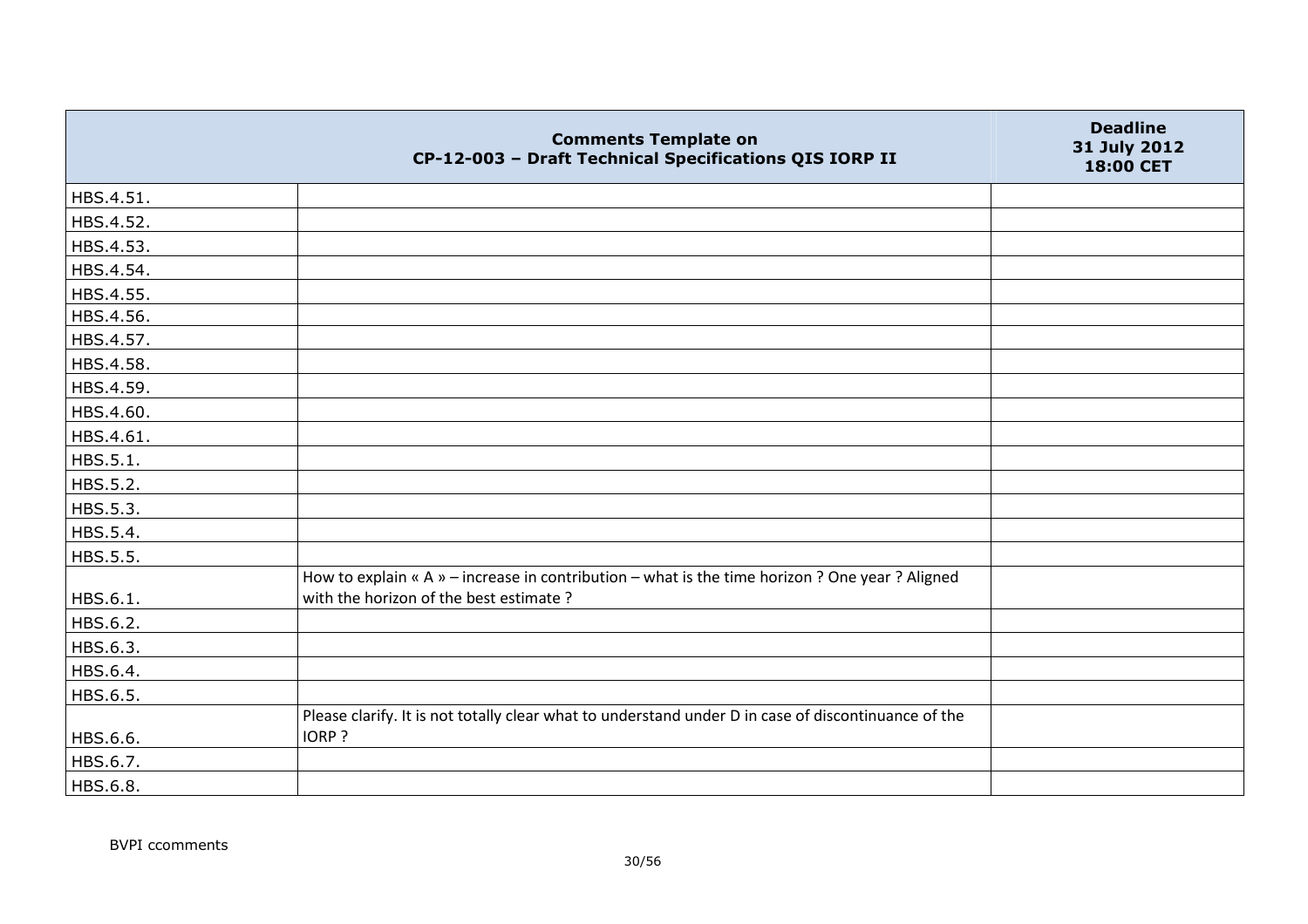|           | <b>Comments Template on</b><br>CP-12-003 - Draft Technical Specifications QIS IORP II                                                                                                                                                                              | <b>Deadline</b><br>31 July 2012<br>18:00 CET |
|-----------|--------------------------------------------------------------------------------------------------------------------------------------------------------------------------------------------------------------------------------------------------------------------|----------------------------------------------|
| HBS.6.9.  |                                                                                                                                                                                                                                                                    |                                              |
| HBS.6.10. |                                                                                                                                                                                                                                                                    |                                              |
| HBS.6.11. |                                                                                                                                                                                                                                                                    |                                              |
| HBS.6.12. |                                                                                                                                                                                                                                                                    |                                              |
| HBS.6.13. |                                                                                                                                                                                                                                                                    |                                              |
| HBS.6.14. |                                                                                                                                                                                                                                                                    |                                              |
| HBS.6.15. |                                                                                                                                                                                                                                                                    |                                              |
| HBS.6.16. |                                                                                                                                                                                                                                                                    |                                              |
| HBS.6.17. | Why 50%?                                                                                                                                                                                                                                                           |                                              |
| HBS.6.18. |                                                                                                                                                                                                                                                                    |                                              |
| HBS.6.19. |                                                                                                                                                                                                                                                                    |                                              |
| HBS.6.20. | Why to calculate an unlimited sponsor value if it is limited anyway?                                                                                                                                                                                               |                                              |
| HBS.6.21. |                                                                                                                                                                                                                                                                    |                                              |
| HBS.6.22. |                                                                                                                                                                                                                                                                    |                                              |
| HBS.6.23. |                                                                                                                                                                                                                                                                    |                                              |
| HBS.6.24. |                                                                                                                                                                                                                                                                    |                                              |
| HBS.6.25. |                                                                                                                                                                                                                                                                    |                                              |
| HBS.6.26. |                                                                                                                                                                                                                                                                    |                                              |
| HBS.6.27. |                                                                                                                                                                                                                                                                    |                                              |
|           | If a sponsor reports under local GAAP at solo level and IFRS at group level, which accouting                                                                                                                                                                       |                                              |
| HBS.6.28. | standard should be used to define the liabilities towards the IORP?                                                                                                                                                                                                |                                              |
| HBS.6.29. |                                                                                                                                                                                                                                                                    |                                              |
| HBS.6.30. | Why EBTDA and not EBITDA ?<br>What's the sense of this in case of sponsors belonging to a bigger group/holding/multinational<br>where often all profit is transfered to the mother holding? How to apply for industry-wide IORPs<br>with multiple small sponsors ? |                                              |
|           |                                                                                                                                                                                                                                                                    |                                              |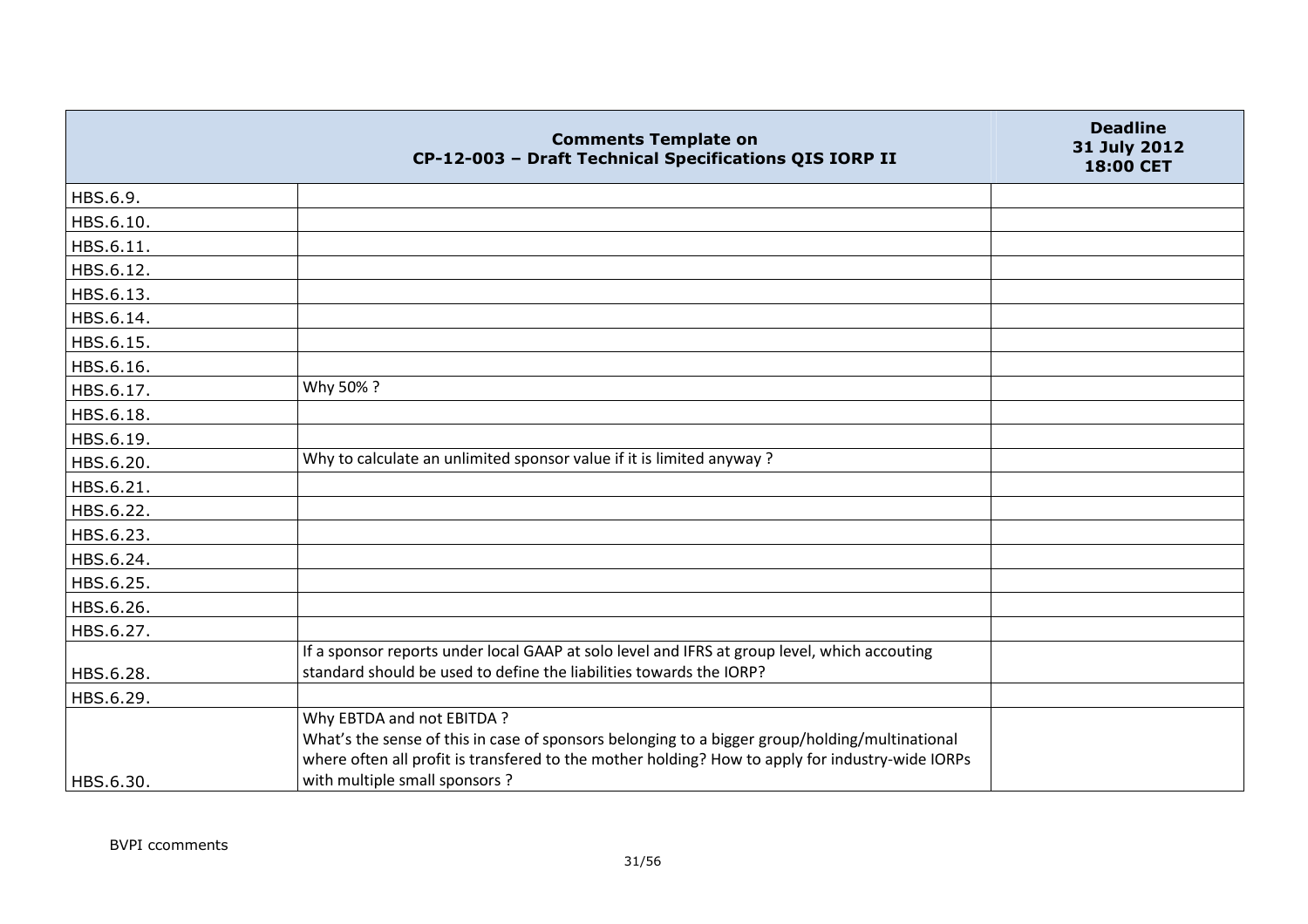|                        | <b>Comments Template on</b><br>CP-12-003 - Draft Technical Specifications QIS IORP II                                                                                                                                                                                   | <b>Deadline</b><br>31 July 2012<br>18:00 CET |
|------------------------|-------------------------------------------------------------------------------------------------------------------------------------------------------------------------------------------------------------------------------------------------------------------------|----------------------------------------------|
| HBS.6.31.              |                                                                                                                                                                                                                                                                         |                                              |
| HBS.6.32.              |                                                                                                                                                                                                                                                                         |                                              |
| HBS.6.33.              |                                                                                                                                                                                                                                                                         |                                              |
| HBS.6.34.              |                                                                                                                                                                                                                                                                         |                                              |
|                        | In the Belgian context of seperate assets (afzonderlijk vermogen/patrimoine distincts) seperate<br>statutory balance sheets apply, no solidarity exists, does this also mean a seperate HBS ?                                                                           |                                              |
| HBS.6.35.              | In case of cross border activities, only 1 HBS ?<br>The use of « i » is confusing, once it is used as a discount factor (see 6.36 and 6.39), other times it<br>is used as an discount rate (see 6.48 and 6.50). Better to use discount factor $v = 1/(1+i)$ in 6.36 and |                                              |
| HBS.6.36.              | 6.39, and to use « i » discount rate in 6.48.<br>In the Belgian context we understand there is no limitation, is this correct?<br>If a sponsor reports under local GAAP at solo level and IFRS at group level, which accouting                                          |                                              |
| HBS.6.37.              | standard should be used to define the liabilities towards the IORP?                                                                                                                                                                                                     |                                              |
| HBS.6.38.              |                                                                                                                                                                                                                                                                         |                                              |
| HBS.6.39.<br>HBS.6.40. | If the first cash flow from recovery plan occurs in the middle of year 1, we would expect the<br>following discount factor : I(t-0.5), so shouldn't we consider t as from 0 instead of as from 1?                                                                       |                                              |
| HBS.6.41.              | Please clarify term « run off value ».                                                                                                                                                                                                                                  |                                              |
| HBS.6.42.              |                                                                                                                                                                                                                                                                         |                                              |
| HBS.6.43.              |                                                                                                                                                                                                                                                                         |                                              |
| HBS.6.44.              |                                                                                                                                                                                                                                                                         |                                              |
| HBS.6.45.              |                                                                                                                                                                                                                                                                         |                                              |
| HBS.6.46.              | Why only symmetric in the determenistic approach and not in the stochastic.                                                                                                                                                                                             |                                              |
| HBS.6.47.              | How to understand « surplus » as we are in the context of a recovery plan.                                                                                                                                                                                              |                                              |
| HBS.6.48.              |                                                                                                                                                                                                                                                                         |                                              |
| HBS.6.49.              |                                                                                                                                                                                                                                                                         |                                              |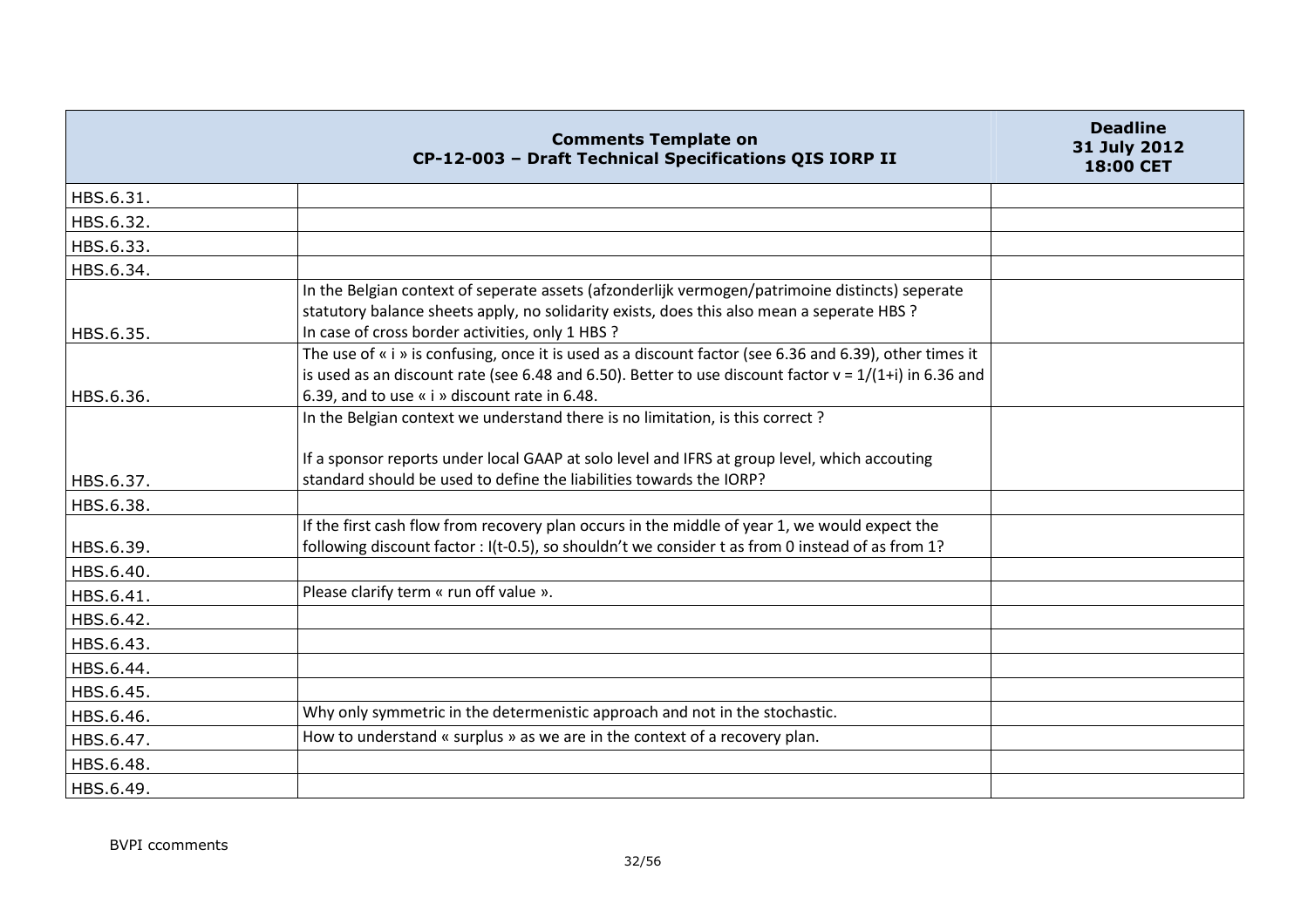|           | <b>Comments Template on</b><br>CP-12-003 - Draft Technical Specifications QIS IORP II                                                                                                                               | <b>Deadline</b><br>31 July 2012<br>18:00 CET |
|-----------|---------------------------------------------------------------------------------------------------------------------------------------------------------------------------------------------------------------------|----------------------------------------------|
|           | What is regarded as a recovery plan? When is a recovery plan needed? What is the duration of<br>the settlement?                                                                                                     |                                              |
|           | The use of « i » is confusing, once it is used as a discount factor (see 6.36 and 6.39), other times it<br>is used as an discount rate (see 6.48 and 6.50). Better to use discount factor $v = 1/(1+i)$ in 6.36 and |                                              |
| HBS.6.50. | 6.39, and to use « i » discount rate in 6.48.                                                                                                                                                                       |                                              |
| HBS.6.51. |                                                                                                                                                                                                                     |                                              |
| HBS.6.52. |                                                                                                                                                                                                                     |                                              |
| HBS.6.53. |                                                                                                                                                                                                                     |                                              |
| HBS.6.54. |                                                                                                                                                                                                                     |                                              |
| HBS.6.55. |                                                                                                                                                                                                                     |                                              |
| HBS.6.56. |                                                                                                                                                                                                                     |                                              |
| HBS.6.57. |                                                                                                                                                                                                                     |                                              |
| HBS.6.58. |                                                                                                                                                                                                                     |                                              |
| HBS.6.59. |                                                                                                                                                                                                                     |                                              |
| HBS.6.60. |                                                                                                                                                                                                                     |                                              |
| HBS.6.61. |                                                                                                                                                                                                                     |                                              |
| HBS.6.62. |                                                                                                                                                                                                                     |                                              |
| HBS.6.63. |                                                                                                                                                                                                                     |                                              |
| HBS.6.64. |                                                                                                                                                                                                                     |                                              |
| HBS.6.65. |                                                                                                                                                                                                                     |                                              |
| HBS.6.66. |                                                                                                                                                                                                                     |                                              |
| HBS.6.67. |                                                                                                                                                                                                                     |                                              |
| HBS.6.68. |                                                                                                                                                                                                                     |                                              |
| HBS.6.69. |                                                                                                                                                                                                                     |                                              |
| HBS.6.70. |                                                                                                                                                                                                                     |                                              |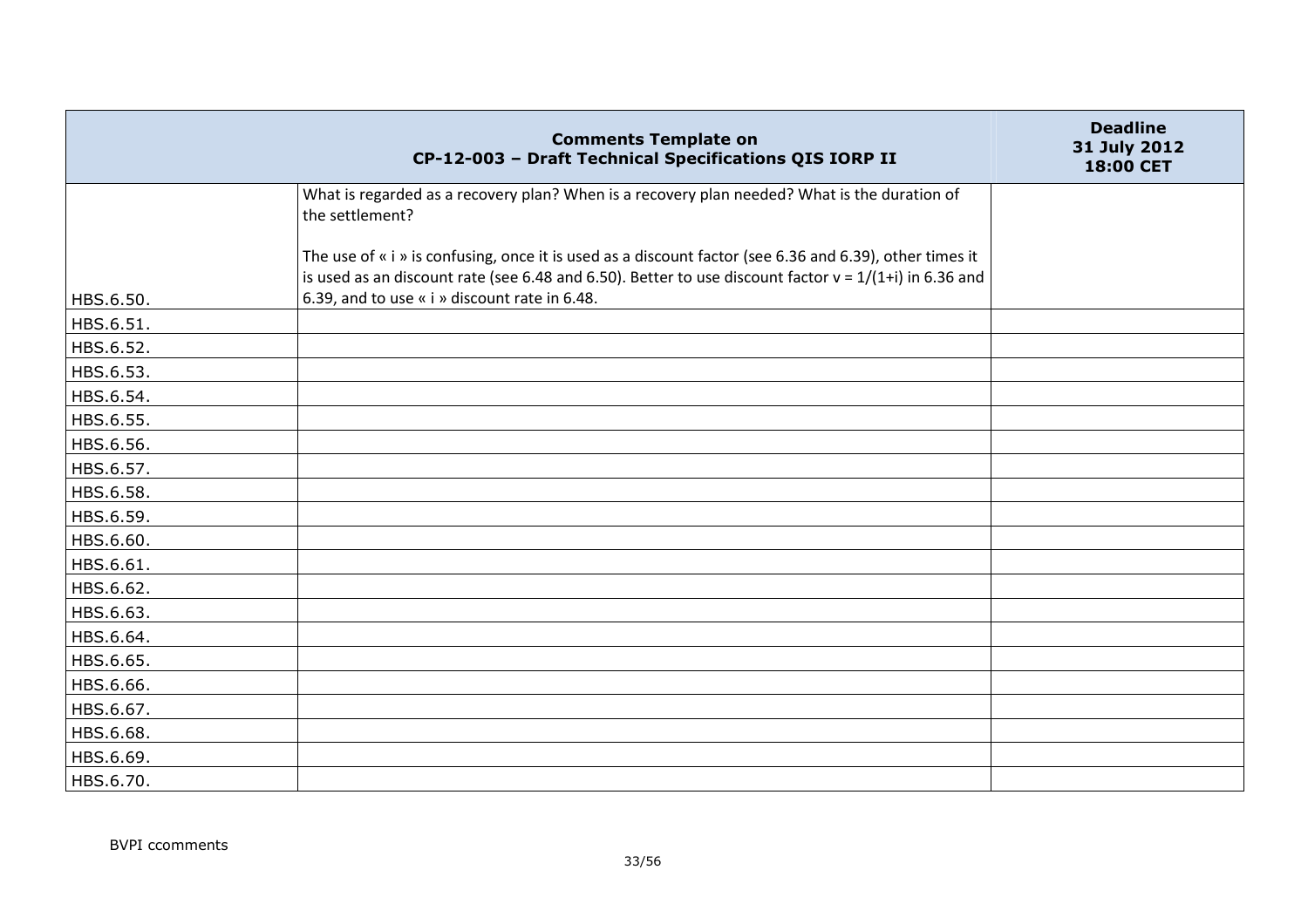|           | <b>Comments Template on</b><br>CP-12-003 - Draft Technical Specifications QIS IORP II | <b>Deadline</b><br>31 July 2012<br>18:00 CET |
|-----------|---------------------------------------------------------------------------------------|----------------------------------------------|
| HBS.6.71. |                                                                                       |                                              |
| HBS.6.72. |                                                                                       |                                              |
| HBS.6.73. |                                                                                       |                                              |
| HBS.6.74. |                                                                                       |                                              |
| HBS.6.75. |                                                                                       |                                              |
| HBS.6.76. |                                                                                       |                                              |
| HBS.6.77. |                                                                                       |                                              |
| HBS.6.78. |                                                                                       |                                              |
| HBS.6.79. |                                                                                       |                                              |
| HBS.6.80. |                                                                                       |                                              |
| HBS.6.81. |                                                                                       |                                              |
| HBS.6.82. |                                                                                       |                                              |
| HBS.6.83. |                                                                                       |                                              |
| HBS.6.84. |                                                                                       |                                              |
| HBS.6.85. |                                                                                       |                                              |
| HBS.6.86. |                                                                                       |                                              |
| HBS.6.87. |                                                                                       |                                              |
| HBS.6.88. |                                                                                       |                                              |
| HBS.6.89. |                                                                                       |                                              |
| HBS.6.90. |                                                                                       |                                              |
| HBS.7.1.  |                                                                                       |                                              |
| HBS.7.2.  |                                                                                       |                                              |
| HBS.7.3.  |                                                                                       |                                              |
| HBS.7.4.  |                                                                                       |                                              |
| HBS.7.5.  |                                                                                       |                                              |
| HBS.7.6.  |                                                                                       |                                              |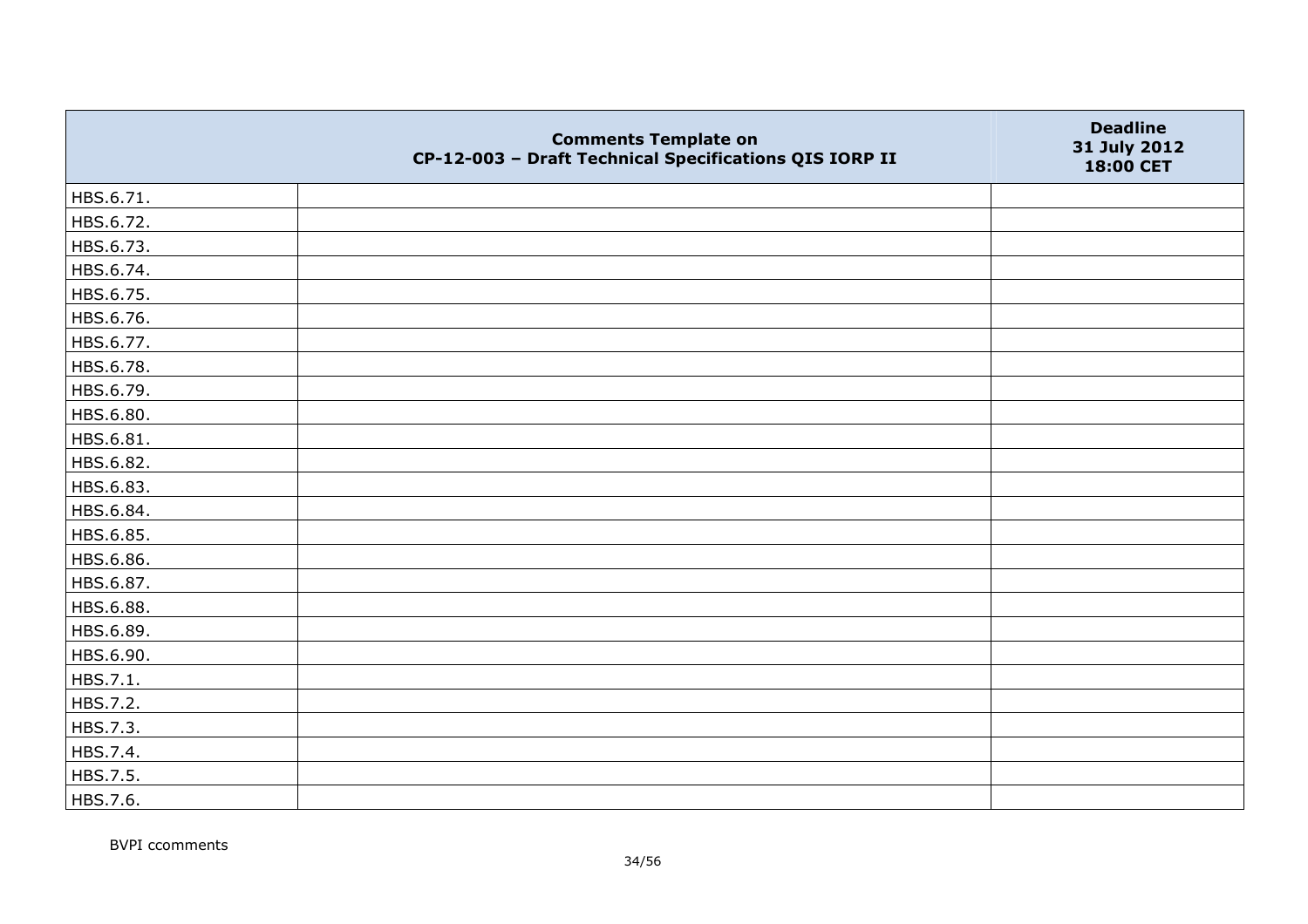|           | <b>Comments Template on</b><br>CP-12-003 - Draft Technical Specifications QIS IORP II | <b>Deadline</b><br>31 July 2012<br>18:00 CET |
|-----------|---------------------------------------------------------------------------------------|----------------------------------------------|
| HBS.7.7.  |                                                                                       |                                              |
| HBS.7.8.  |                                                                                       |                                              |
| HBS.7.9.  |                                                                                       |                                              |
| HBS.7.10. |                                                                                       |                                              |
| HBS.7.11. |                                                                                       |                                              |
| HBS.7.12. |                                                                                       |                                              |
| HBS.7.13. |                                                                                       |                                              |
| HBS.7.14. |                                                                                       |                                              |
| HBS.7.15. |                                                                                       |                                              |
| HBS.7.16. |                                                                                       |                                              |
| HBS.7.17. |                                                                                       |                                              |
| HBS.7.18. |                                                                                       |                                              |
| HBS.7.19. |                                                                                       |                                              |
| HBS.7.20. |                                                                                       |                                              |
| HBS.7.21. |                                                                                       |                                              |
| HBS.7.22. |                                                                                       |                                              |
| HBS.7.23. |                                                                                       |                                              |
| HBS.7.24. |                                                                                       |                                              |
| HBS.7.25. |                                                                                       |                                              |
| HBS.7.26. |                                                                                       |                                              |
| HBS.7.27. |                                                                                       |                                              |
| HBS.7.28. |                                                                                       |                                              |
| HBS.7.29. |                                                                                       |                                              |
| HBS.7.30. |                                                                                       |                                              |
| HBS.7.31. |                                                                                       |                                              |
| HBS.7.32. |                                                                                       |                                              |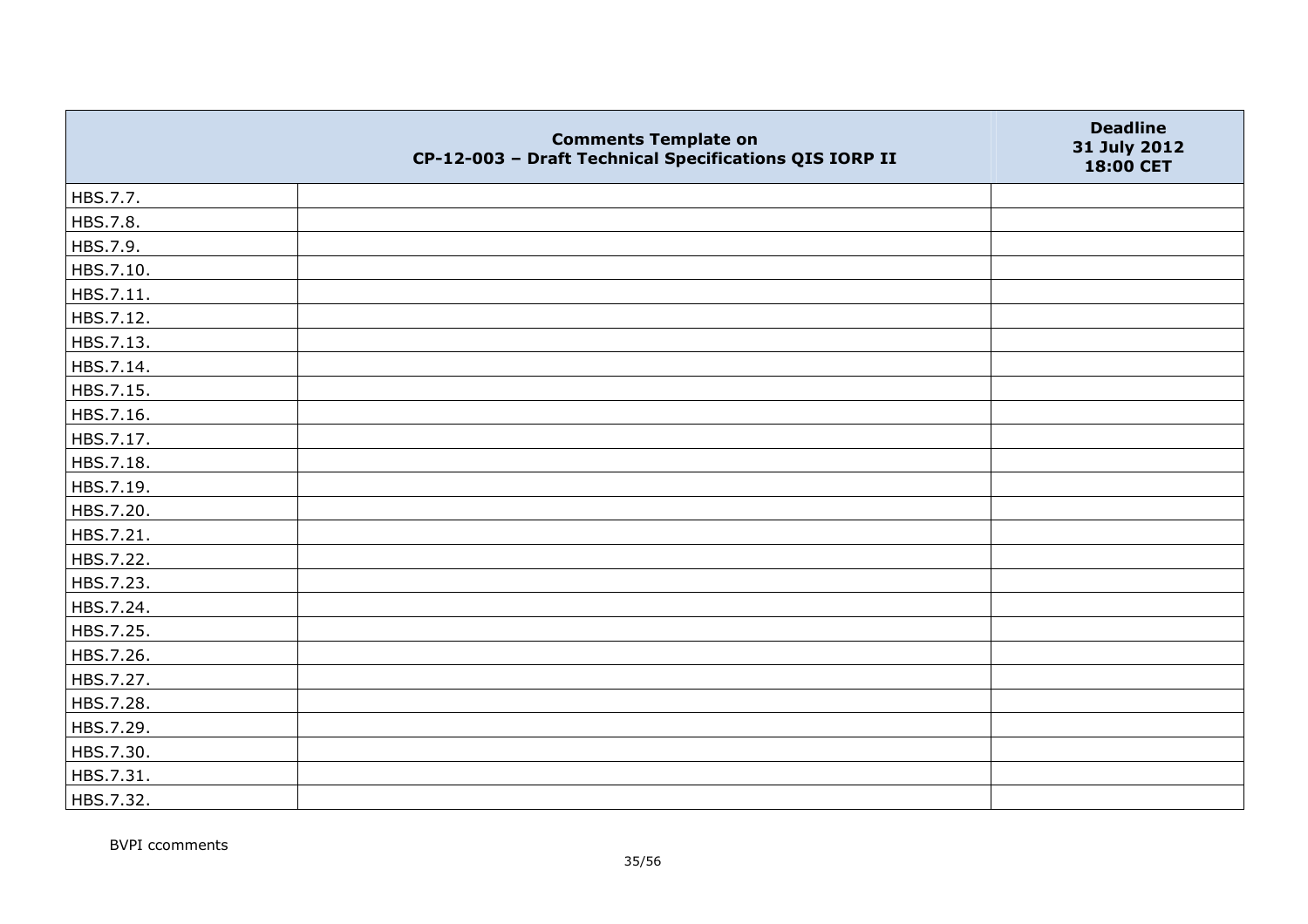|           | <b>Comments Template on</b><br>CP-12-003 - Draft Technical Specifications QIS IORP II | <b>Deadline</b><br>31 July 2012<br>18:00 CET |
|-----------|---------------------------------------------------------------------------------------|----------------------------------------------|
| HBS.7.33. | Why not taking into account any collateral in the recovery rate?                      |                                              |
| HBS.7.34. |                                                                                       |                                              |
| HBS.7.35. |                                                                                       |                                              |
| HBS.7.36. |                                                                                       |                                              |
| HBS.7.37. |                                                                                       |                                              |
| HBS.7.38. |                                                                                       |                                              |
| HBS.7.39. |                                                                                       |                                              |
| HBS.7.40. |                                                                                       |                                              |
| HBS.7.41. |                                                                                       |                                              |
| HBS.7.42. |                                                                                       |                                              |
| HBS.8.1.  |                                                                                       |                                              |
| HBS.8.2.  |                                                                                       |                                              |
| HBS.8.3.  |                                                                                       |                                              |
| HBS.8.4.  |                                                                                       |                                              |
| HBS.8.5.  |                                                                                       |                                              |
| HBS.8.6.  |                                                                                       |                                              |
| HBS.8.7.  |                                                                                       |                                              |
| HBS.8.8.  |                                                                                       |                                              |
| HBS.8.9.  |                                                                                       |                                              |
| HBS.8.10. |                                                                                       |                                              |
| HBS.8.11. |                                                                                       |                                              |
| HBS.8.12. |                                                                                       |                                              |
| HBS.8.13. |                                                                                       |                                              |
| HBS.8.14. |                                                                                       |                                              |
| HBS.8.15. |                                                                                       |                                              |
| HBS.8.16. |                                                                                       |                                              |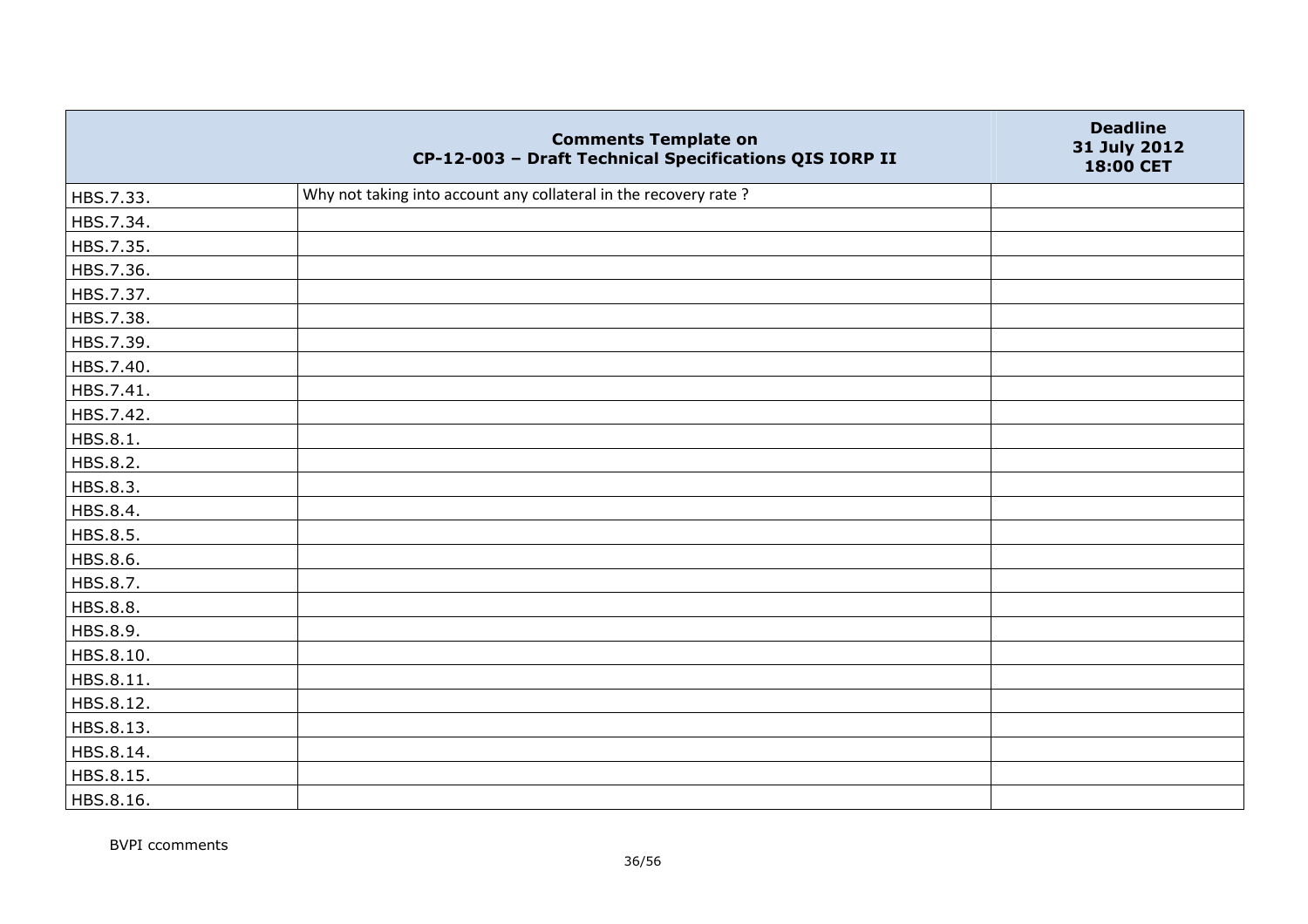|           | <b>Comments Template on</b><br>CP-12-003 - Draft Technical Specifications QIS IORP II | <b>Deadline</b><br>31 July 2012<br>18:00 CET |
|-----------|---------------------------------------------------------------------------------------|----------------------------------------------|
| HBS.8.17. |                                                                                       |                                              |
| HBS.8.18. |                                                                                       |                                              |
| HBS.8.19. |                                                                                       |                                              |
| HBS.8.20. |                                                                                       |                                              |
| HBS.8.21. |                                                                                       |                                              |
| HBS.8.22. |                                                                                       |                                              |
| HBS.8.23. |                                                                                       |                                              |
| HBS.8.24. |                                                                                       |                                              |
| HBS.9.1.  |                                                                                       |                                              |
| HBS.9.2.  |                                                                                       |                                              |
| HBS.9.3.  |                                                                                       |                                              |
| HBS.9.4.  | How to understand « other liabilities » ? How to understand in Belgian context ?      |                                              |
| HBS.9.5.  |                                                                                       |                                              |
| HBS.9.6.  |                                                                                       |                                              |
| HBS.9.7.  |                                                                                       |                                              |
| HBS.9.8.  |                                                                                       |                                              |
| HBS.9.9.  |                                                                                       |                                              |
| SCR.1.1.  |                                                                                       |                                              |
| SCR.1.2.  |                                                                                       |                                              |
| SCR.1.3.  |                                                                                       |                                              |
| SCR.1.4.  |                                                                                       |                                              |
| SCR.1.5.  |                                                                                       |                                              |
| SCR.1.6.  |                                                                                       |                                              |
| SCR.1.7.  |                                                                                       |                                              |
| SCR.1.8.  |                                                                                       |                                              |
| SCR.1.9.  |                                                                                       |                                              |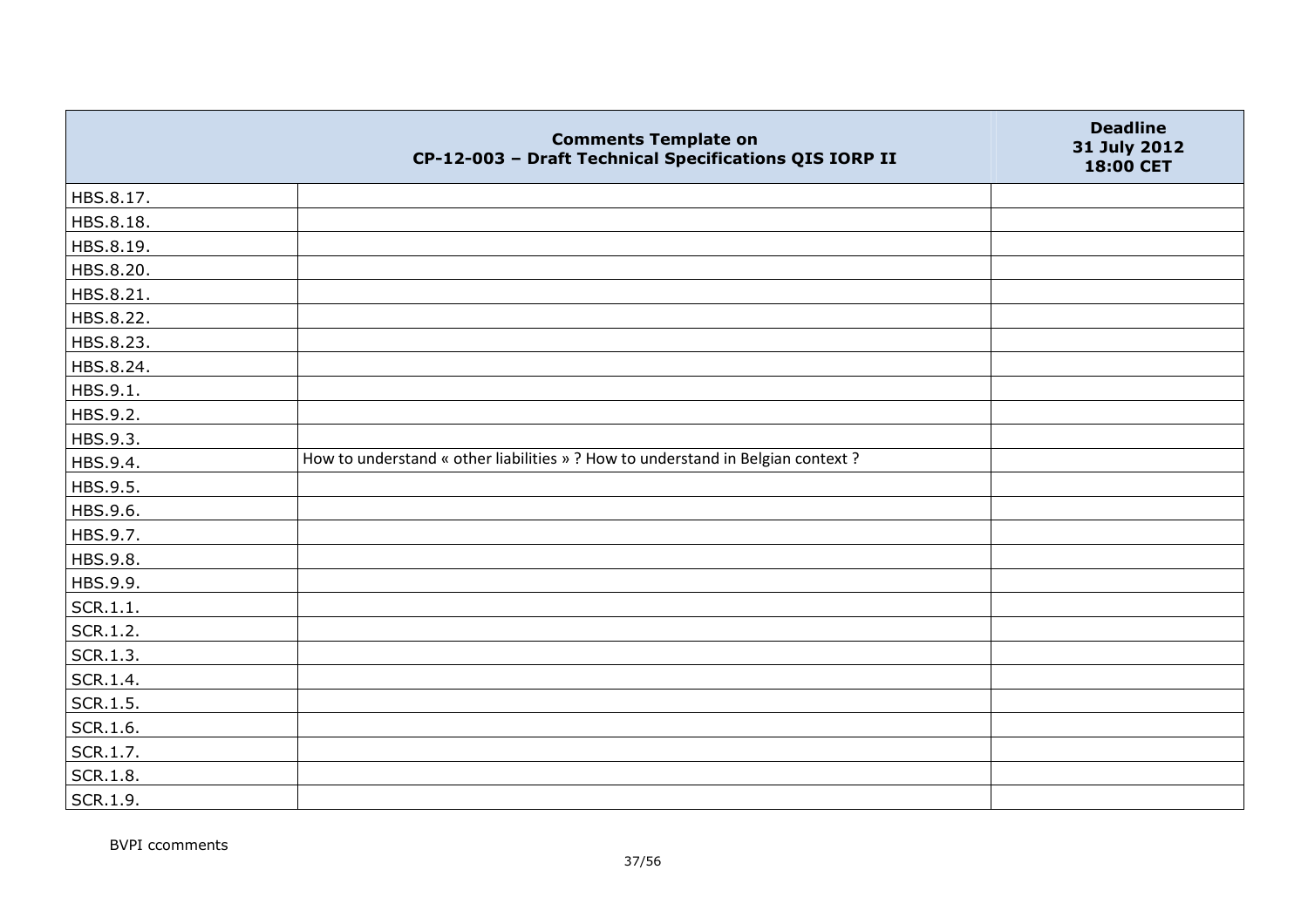|           | <b>Comments Template on</b><br>CP-12-003 - Draft Technical Specifications QIS IORP II | <b>Deadline</b><br>31 July 2012<br>18:00 CET |
|-----------|---------------------------------------------------------------------------------------|----------------------------------------------|
| SCR.1.10. |                                                                                       |                                              |
|           | Is the VaR appropriate for long term pension liabilities ?                            |                                              |
| SCR.1.11. | Is the VaR over a 1 year period appropriate for long term pension liabilities ?       |                                              |
| SCR.1.12. |                                                                                       |                                              |
| SCR.1.13. |                                                                                       |                                              |
| SCR.1.14. |                                                                                       |                                              |
| SCR.1.15. |                                                                                       |                                              |
| SCR.1.16. |                                                                                       |                                              |
| SCR.1.17. |                                                                                       |                                              |
| SCR.1.18. |                                                                                       |                                              |
| SCR.1.19. |                                                                                       |                                              |
| SCR.1.20. |                                                                                       |                                              |
| SCR.1.21. |                                                                                       |                                              |
| SCR.1.22. |                                                                                       |                                              |
| SCR.1.23. |                                                                                       |                                              |
| SCR.1.24. |                                                                                       |                                              |
| SCR.1.25. |                                                                                       |                                              |
| SCR.2.1.  |                                                                                       |                                              |
| SCR.2.2.  |                                                                                       |                                              |
| SCR.2.3.  |                                                                                       |                                              |
| SCR.2.4.  |                                                                                       |                                              |
| SCR.2.5.  |                                                                                       |                                              |
| SCR.2.6.  |                                                                                       |                                              |
| SCR.2.7.  |                                                                                       |                                              |
| SCR.2.8.  |                                                                                       |                                              |
| SCR.2.9.  |                                                                                       |                                              |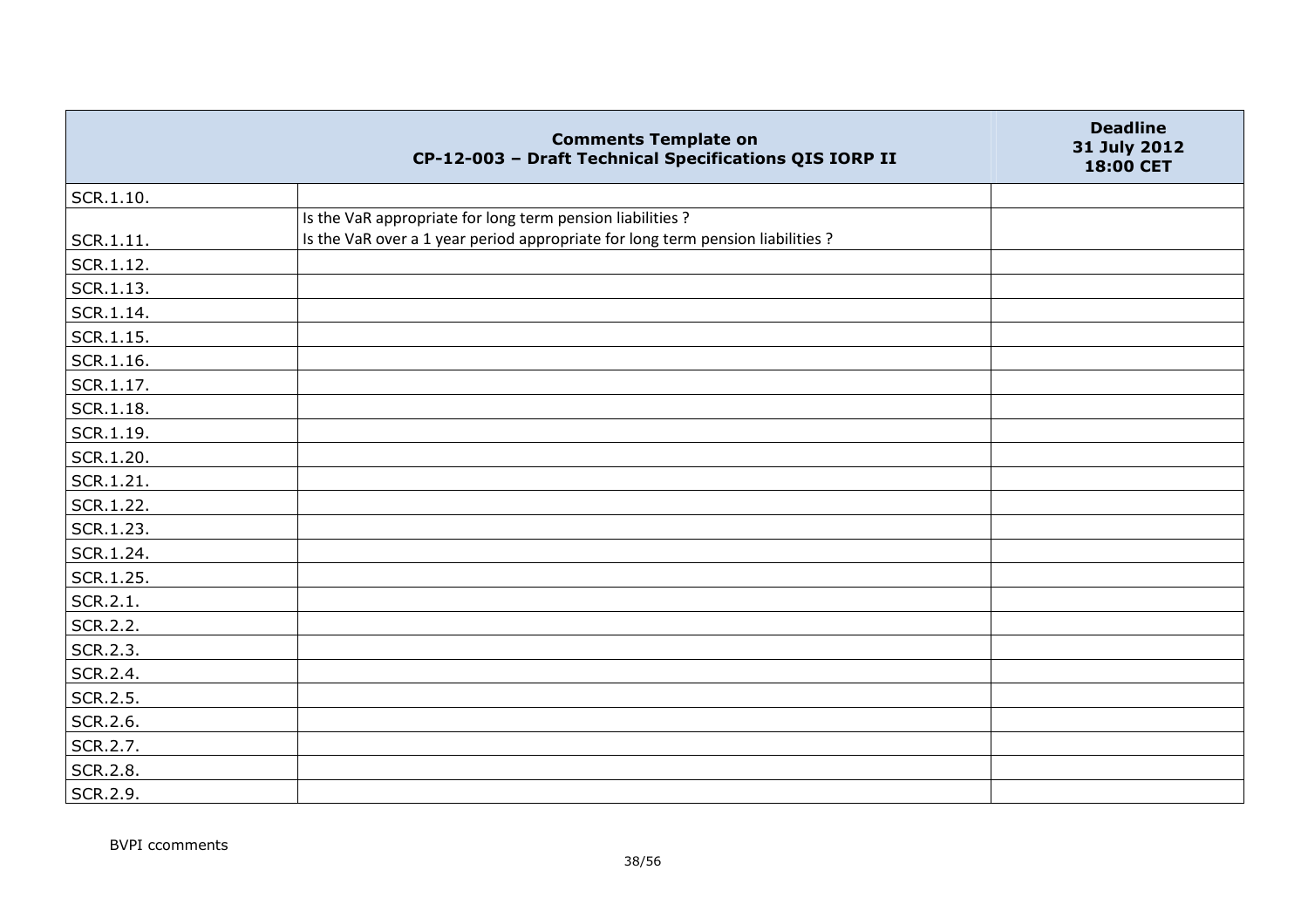|           | <b>Comments Template on</b><br>CP-12-003 - Draft Technical Specifications QIS IORP II | <b>Deadline</b><br>31 July 2012<br>18:00 CET |
|-----------|---------------------------------------------------------------------------------------|----------------------------------------------|
| SCR.2.10. |                                                                                       |                                              |
| SCR.2.11. |                                                                                       |                                              |
| SCR.2.12. | Definition of deferred taxes ? How to understand in the Belgian context of OFPs ?     |                                              |
| SCR.2.13. |                                                                                       |                                              |
| SCR.2.14. |                                                                                       |                                              |
| SCR.2.15. |                                                                                       |                                              |
| SCR.2.16. |                                                                                       |                                              |
| SCR.2.17. |                                                                                       |                                              |
| SCR.2.18. |                                                                                       |                                              |
| SCR.2.19. |                                                                                       |                                              |
| SCR.2.20. |                                                                                       |                                              |
| SCR.2.21. |                                                                                       |                                              |
| SCR.2.22. |                                                                                       |                                              |
| SCR.2.23. |                                                                                       |                                              |
| SCR.2.24. |                                                                                       |                                              |
| SCR.2.25. |                                                                                       |                                              |
| SCR.2.26. |                                                                                       |                                              |
| SCR.2.27. |                                                                                       |                                              |
| SCR.2.28. |                                                                                       |                                              |
| SCR.2.29. |                                                                                       |                                              |
| SCR.2.30. |                                                                                       |                                              |
| SCR.2.31. |                                                                                       |                                              |
| SCR.2.32. |                                                                                       |                                              |
| SCR.2.33. |                                                                                       |                                              |
| SCR.2.34. |                                                                                       |                                              |
| SCR.2.35. |                                                                                       |                                              |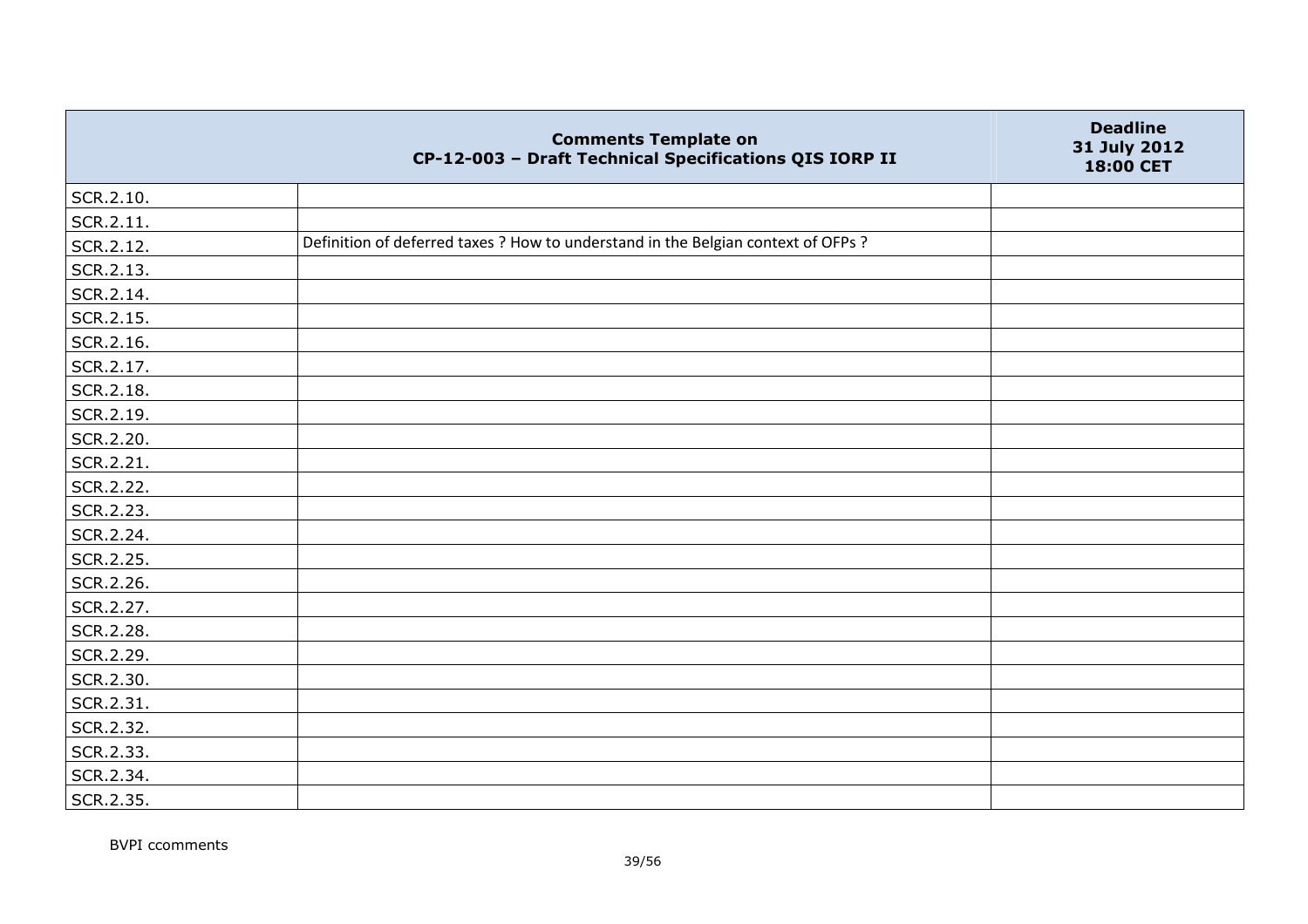|           | <b>Comments Template on</b><br>CP-12-003 - Draft Technical Specifications QIS IORP II                    | <b>Deadline</b><br>31 July 2012<br>18:00 CET |
|-----------|----------------------------------------------------------------------------------------------------------|----------------------------------------------|
| SCR.3.1.  |                                                                                                          |                                              |
| SCR.3.2.  |                                                                                                          |                                              |
| SCR.3.3.  |                                                                                                          |                                              |
| SCR.3.4.  |                                                                                                          |                                              |
| SCR.3.5.  |                                                                                                          |                                              |
| SCR.3.6.  |                                                                                                          |                                              |
| SCR.4.1.  |                                                                                                          |                                              |
| SCR.4.2.  |                                                                                                          |                                              |
| SCR.4.3.  |                                                                                                          |                                              |
| SCR.4.4.  |                                                                                                          |                                              |
| SCR.5.1.  |                                                                                                          |                                              |
| SCR.5.2.  |                                                                                                          |                                              |
| SCR.5.3.  |                                                                                                          |                                              |
| SCR.5.4.  |                                                                                                          |                                              |
| SCR.5.5.  |                                                                                                          |                                              |
| SCR.5.6.  |                                                                                                          |                                              |
| SCR.5.7.  |                                                                                                          |                                              |
| SCR.5.8.  |                                                                                                          |                                              |
| SCR.5.9.  | How to apply look through approach in contex of hedge funds, funds icluding property (SPV),<br>debt, etc |                                              |
| SCR.5.10. |                                                                                                          |                                              |
| SCR.5.11. |                                                                                                          |                                              |
| SCR.5.12. |                                                                                                          |                                              |
| SCR.5.13. |                                                                                                          |                                              |
| SCR.5.14. |                                                                                                          |                                              |
| SCR.5.15. | Do we need to include insurance assets in the interest risk calculation as it was already taken into     |                                              |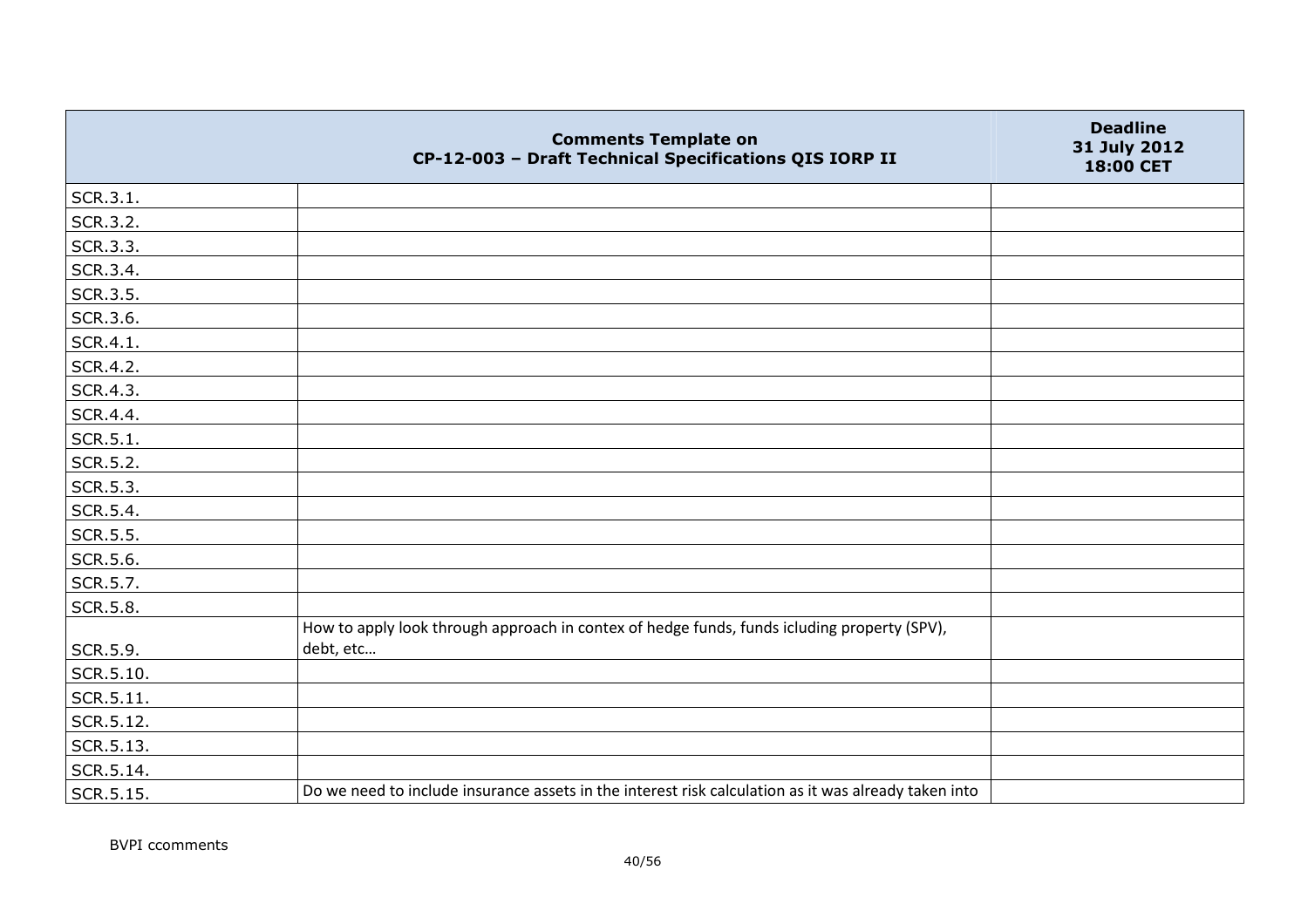|           | <b>Comments Template on</b><br>CP-12-003 - Draft Technical Specifications QIS IORP II                                                                                                                                                                      | <b>Deadline</b><br>31 July 2012<br>18:00 CET |
|-----------|------------------------------------------------------------------------------------------------------------------------------------------------------------------------------------------------------------------------------------------------------------|----------------------------------------------|
|           | account in a SCR calculation.                                                                                                                                                                                                                              |                                              |
| SCR.5.16. |                                                                                                                                                                                                                                                            |                                              |
| SCR.5.17. |                                                                                                                                                                                                                                                            |                                              |
| SCR.5.18. |                                                                                                                                                                                                                                                            |                                              |
| SCR.5.19. |                                                                                                                                                                                                                                                            |                                              |
| SCR.5.20. |                                                                                                                                                                                                                                                            |                                              |
| SCR.5.21. |                                                                                                                                                                                                                                                            |                                              |
| SCR.5.22. | Why spread inclusive ? Simplified but double up ? See remark before SCR 5.73.                                                                                                                                                                              |                                              |
| SCR.5.23. |                                                                                                                                                                                                                                                            |                                              |
| SCR.5.24. |                                                                                                                                                                                                                                                            |                                              |
| SCR.5.25. |                                                                                                                                                                                                                                                            |                                              |
| SCR.5.26. |                                                                                                                                                                                                                                                            |                                              |
| SCR.5.27. |                                                                                                                                                                                                                                                            |                                              |
| SCR.5.28. |                                                                                                                                                                                                                                                            |                                              |
| SCR.5.29. |                                                                                                                                                                                                                                                            |                                              |
| SCR.5.30. |                                                                                                                                                                                                                                                            |                                              |
| SCR.5.31. |                                                                                                                                                                                                                                                            |                                              |
| SCR.5.32. |                                                                                                                                                                                                                                                            |                                              |
| SCR.5.33. | Why applying country of listing and not country of risk e.g. Gaspron - Russia vs Luxembourg ?                                                                                                                                                              |                                              |
| SCR.5.34. |                                                                                                                                                                                                                                                            |                                              |
|           | Why not linked to managment actions?<br>Why not take into account p.e. low volatility strategies (minimum variance, ) to use lower equity<br>shocks?<br>When pension funds invest in funds with explicit low volatility strategies as investment objective |                                              |
| SCR.5.35. | lower shocks would be more appropriate.                                                                                                                                                                                                                    |                                              |
| SCR.5.36. |                                                                                                                                                                                                                                                            |                                              |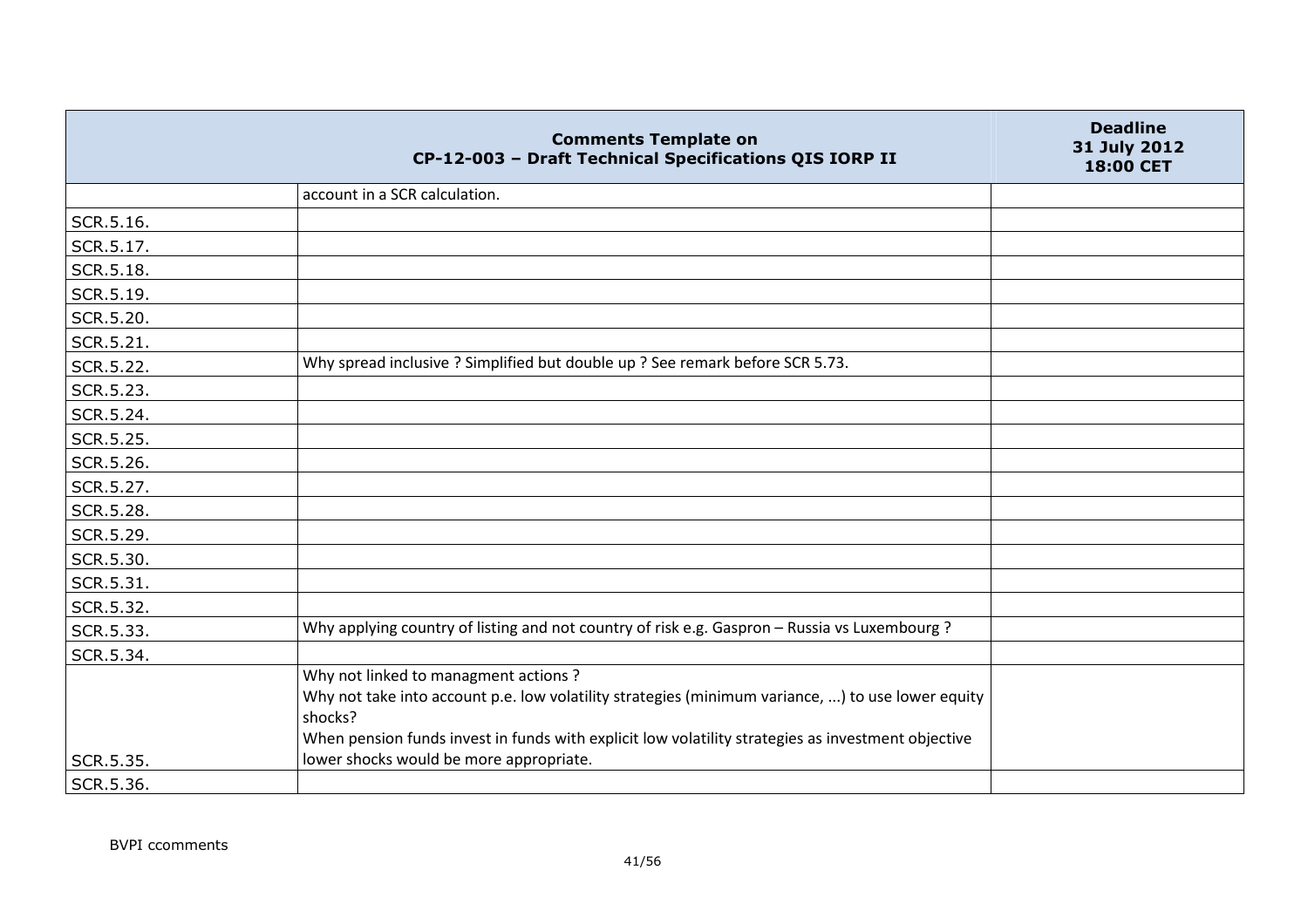|           | <b>Comments Template on</b><br>CP-12-003 - Draft Technical Specifications QIS IORP II | <b>Deadline</b><br>31 July 2012<br>18:00 CET |
|-----------|---------------------------------------------------------------------------------------|----------------------------------------------|
| SCR.5.37. |                                                                                       |                                              |
| SCR.5.38. |                                                                                       |                                              |
| SCR.5.39. |                                                                                       |                                              |
| SCR.5.40. |                                                                                       |                                              |
| SCR.5.41. |                                                                                       |                                              |
| SCR.5.42. |                                                                                       |                                              |
| SCR.5.43. |                                                                                       |                                              |
| SCR.5.44. |                                                                                       |                                              |
| SCR.5.45. |                                                                                       |                                              |
| SCR.5.46. |                                                                                       |                                              |
| SCR.5.47. |                                                                                       |                                              |
| SCR.5.48. |                                                                                       |                                              |
| SCR.5.49. |                                                                                       |                                              |
| SCR.5.50. |                                                                                       |                                              |
| SCR.5.51. |                                                                                       |                                              |
| SCR.5.52. |                                                                                       |                                              |
| SCR.5.53. |                                                                                       |                                              |
| SCR.5.54. |                                                                                       |                                              |
| SCR.5.55. | How to link property market to concept as defined in HBS 3.13 ?                       |                                              |
| SCR.5.56. |                                                                                       |                                              |
| SCR.5.57. |                                                                                       |                                              |
| SCR.5.58. |                                                                                       |                                              |
| SCR.5.59. |                                                                                       |                                              |
| SCR.5.60. |                                                                                       |                                              |
| SCR.5.61. |                                                                                       |                                              |
| SCR.5.62. |                                                                                       |                                              |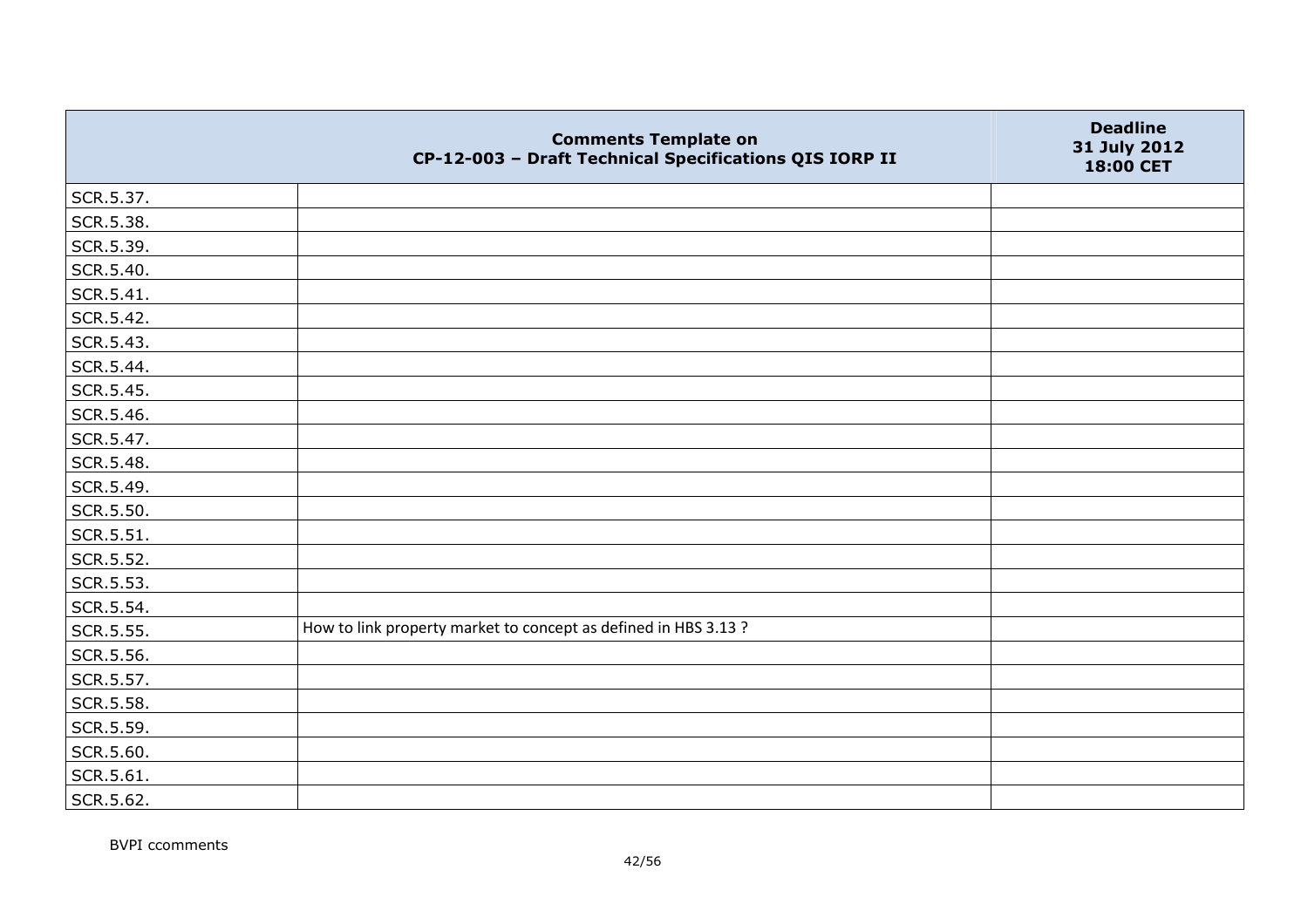|           | <b>Comments Template on</b><br>CP-12-003 - Draft Technical Specifications QIS IORP II                                                                                                                   | <b>Deadline</b><br>31 July 2012<br>18:00 CET |
|-----------|---------------------------------------------------------------------------------------------------------------------------------------------------------------------------------------------------------|----------------------------------------------|
| SCR.5.63. |                                                                                                                                                                                                         |                                              |
| SCR.5.64. |                                                                                                                                                                                                         |                                              |
| SCR.5.65. |                                                                                                                                                                                                         |                                              |
| SCR.5.66. |                                                                                                                                                                                                         |                                              |
| SCR.5.67. |                                                                                                                                                                                                         |                                              |
| SCR.5.68. |                                                                                                                                                                                                         |                                              |
| SCR.5.69. |                                                                                                                                                                                                         |                                              |
| SCR.5.70. |                                                                                                                                                                                                         |                                              |
| SCR.5.71. |                                                                                                                                                                                                         |                                              |
| SCR.5.72. |                                                                                                                                                                                                         |                                              |
| SCR.5.73. | Can all rating offices be used ? Or only the 3 biggest ?                                                                                                                                                |                                              |
|           | Would the spread risk also be applied on subordinated debt, considering it is not part of own fund<br>which is not in line with SCR.1.8? Or is subordinated debt to be considered here as an investment |                                              |
| SCR.5.74. | and not a liability?                                                                                                                                                                                    |                                              |
| SCR.5.75. |                                                                                                                                                                                                         |                                              |
| SCR.5.76. |                                                                                                                                                                                                         |                                              |
| SCR.5.77. |                                                                                                                                                                                                         |                                              |
| SCR.5.78. |                                                                                                                                                                                                         |                                              |
| SCR.5.79. |                                                                                                                                                                                                         |                                              |
| SCR.5.80. |                                                                                                                                                                                                         |                                              |
| SCR.5.81. |                                                                                                                                                                                                         |                                              |
| SCR.5.82. |                                                                                                                                                                                                         |                                              |
| SCR.5.83. |                                                                                                                                                                                                         |                                              |
| SCR.5.84. |                                                                                                                                                                                                         |                                              |
| SCR.5.85. | Do bonds also inclue loans ?                                                                                                                                                                            |                                              |
| SCR.5.86. |                                                                                                                                                                                                         |                                              |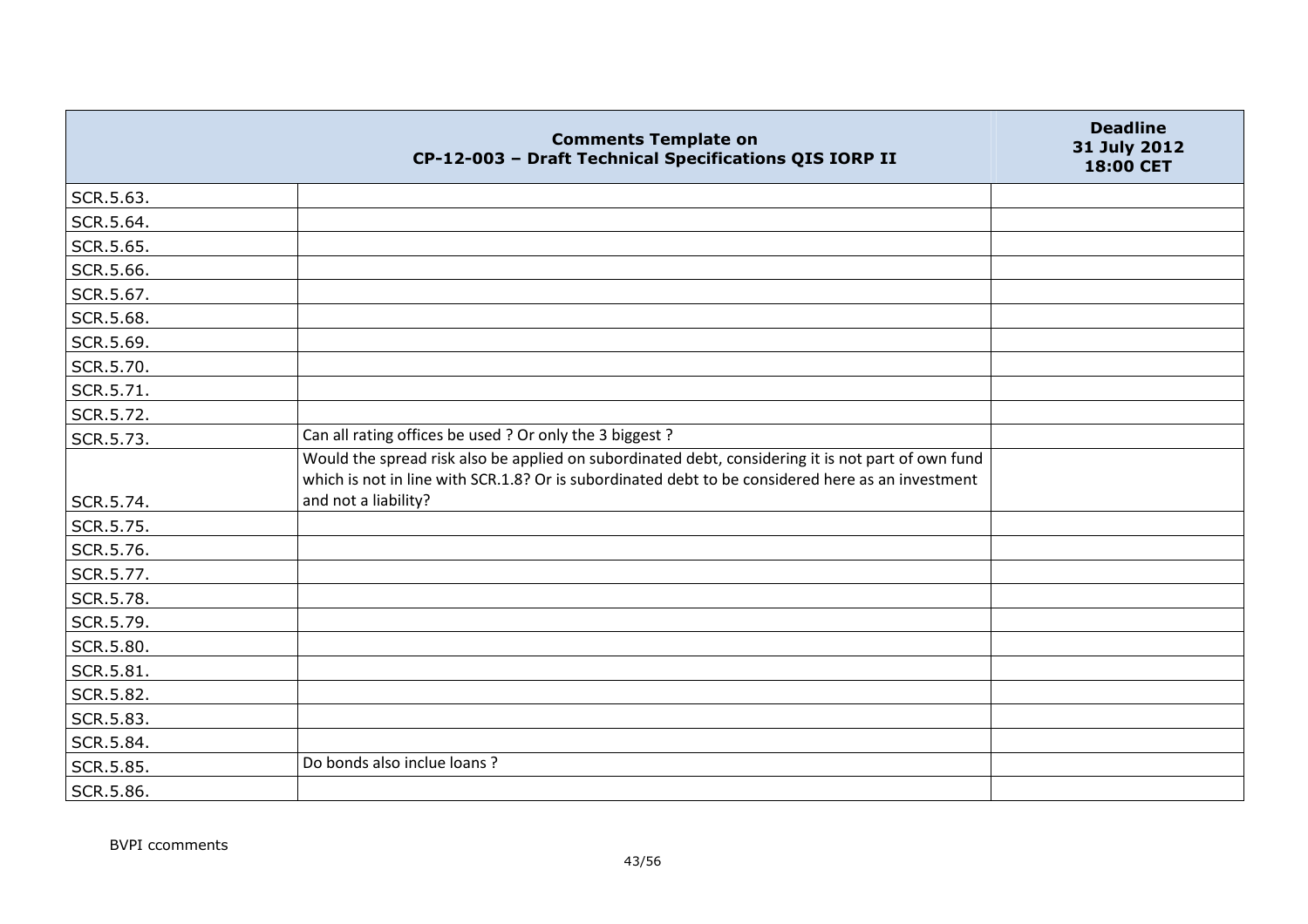|            | <b>Comments Template on</b><br>CP-12-003 - Draft Technical Specifications QIS IORP II               | <b>Deadline</b><br>31 July 2012<br>18:00 CET |
|------------|-----------------------------------------------------------------------------------------------------|----------------------------------------------|
| SCR.5.87.  |                                                                                                     |                                              |
| SCR.5.88.  |                                                                                                     |                                              |
| SCR.5.89.  |                                                                                                     |                                              |
| SCR.5.90.  |                                                                                                     |                                              |
| SCR.5.91.  |                                                                                                     |                                              |
| SCR.5.92.  |                                                                                                     |                                              |
| SCR.5.93.  |                                                                                                     |                                              |
| SCR.5.94.  |                                                                                                     |                                              |
| SCR.5.95.  |                                                                                                     |                                              |
|            | Direct/indirect - why not taking into account latest SII version and use simplified version (direct |                                              |
| SCR.5.96.  | approach)                                                                                           |                                              |
| SCR.5.97.  |                                                                                                     |                                              |
| SCR.5.98.  |                                                                                                     |                                              |
| SCR.5.99.  |                                                                                                     |                                              |
| SCR.5.100. | Why different Fup factors in table 5.100 vs 5.88 ?                                                  |                                              |
| SCR.5.101. |                                                                                                     |                                              |
| SCR.5.102. |                                                                                                     |                                              |
| SCR.5.103. |                                                                                                     |                                              |
| SCR.5.104. |                                                                                                     |                                              |
| SCR.5.105. |                                                                                                     |                                              |
| SCR.5.106. |                                                                                                     |                                              |
| SCR.5.107. |                                                                                                     |                                              |
| SCR.5.108. |                                                                                                     |                                              |
| SCR.5.109. |                                                                                                     |                                              |
| SCR.5.110. |                                                                                                     |                                              |
| SCR.5.111. |                                                                                                     |                                              |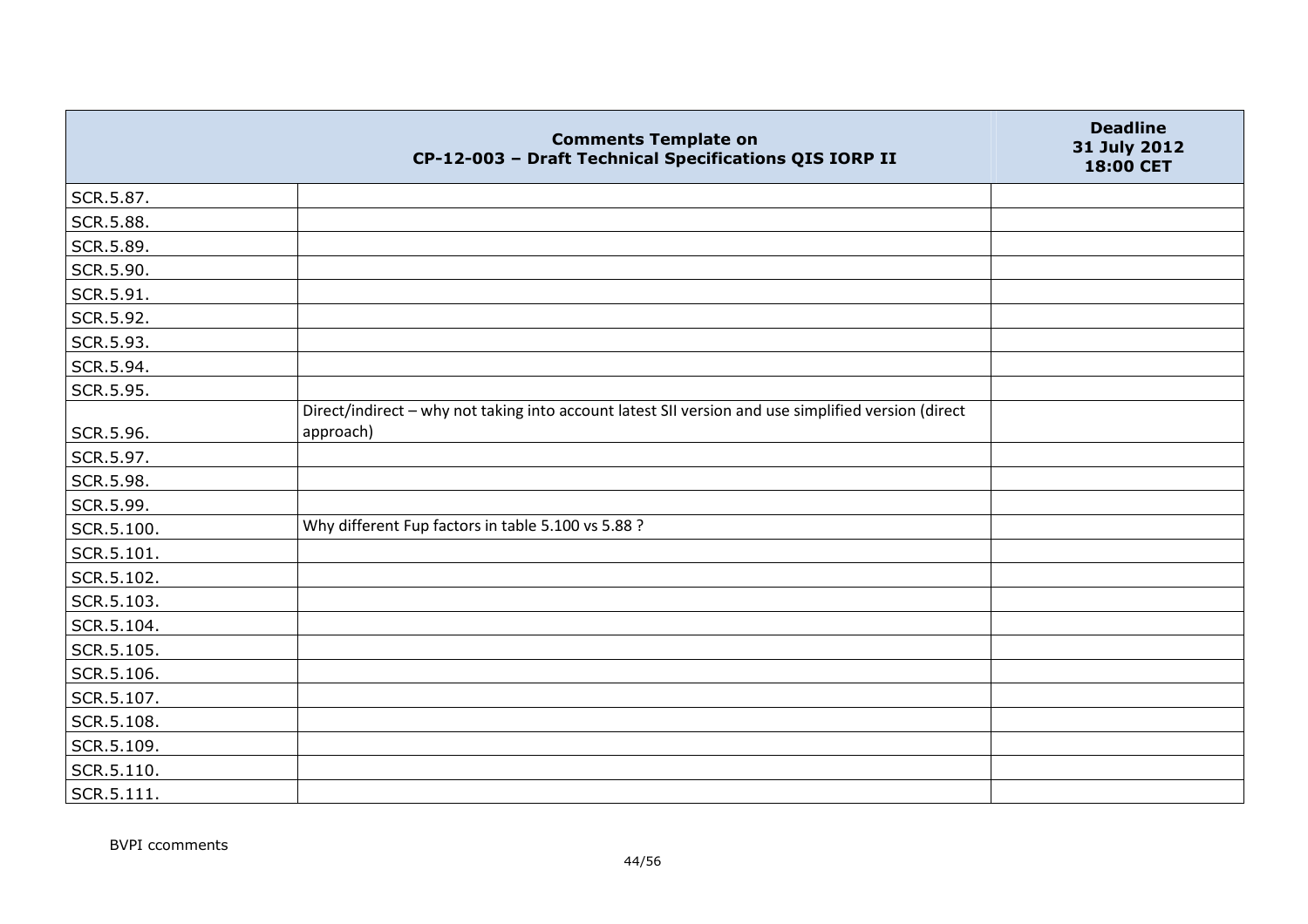|            | <b>Comments Template on</b><br>CP-12-003 - Draft Technical Specifications QIS IORP II                  | <b>Deadline</b><br>31 July 2012<br>18:00 CET |
|------------|--------------------------------------------------------------------------------------------------------|----------------------------------------------|
| SCR.5.112. |                                                                                                        |                                              |
| SCR.5.113. |                                                                                                        |                                              |
| SCR.5.114. |                                                                                                        |                                              |
| SCR.5.115. |                                                                                                        |                                              |
| SCR.5.116. |                                                                                                        |                                              |
| SCR.5.117. |                                                                                                        |                                              |
| SCR.5.118. |                                                                                                        |                                              |
| SCR.5.119. |                                                                                                        |                                              |
| SCR.5.120. |                                                                                                        |                                              |
| SCR.5.121. |                                                                                                        |                                              |
| SCR.5.122. |                                                                                                        |                                              |
| SCR.5.123. |                                                                                                        |                                              |
| SCR.5.124. |                                                                                                        |                                              |
| SCR.5.125. |                                                                                                        |                                              |
| SCR.5.126. |                                                                                                        |                                              |
| SCR.5.127. |                                                                                                        |                                              |
| SCR.5.128. |                                                                                                        |                                              |
| SCR.5.129. |                                                                                                        |                                              |
| SCR.5.130. |                                                                                                        |                                              |
| SCR.5.131. | Why would concentration risk not be applicable to SPV notes with significant features of<br>equities ? |                                              |
| SCR.6.1.   |                                                                                                        |                                              |
| SCR.6.2.   |                                                                                                        |                                              |
| SCR.6.3.   |                                                                                                        |                                              |
| SCR.6.4.   |                                                                                                        |                                              |
| SCR.6.5.   |                                                                                                        |                                              |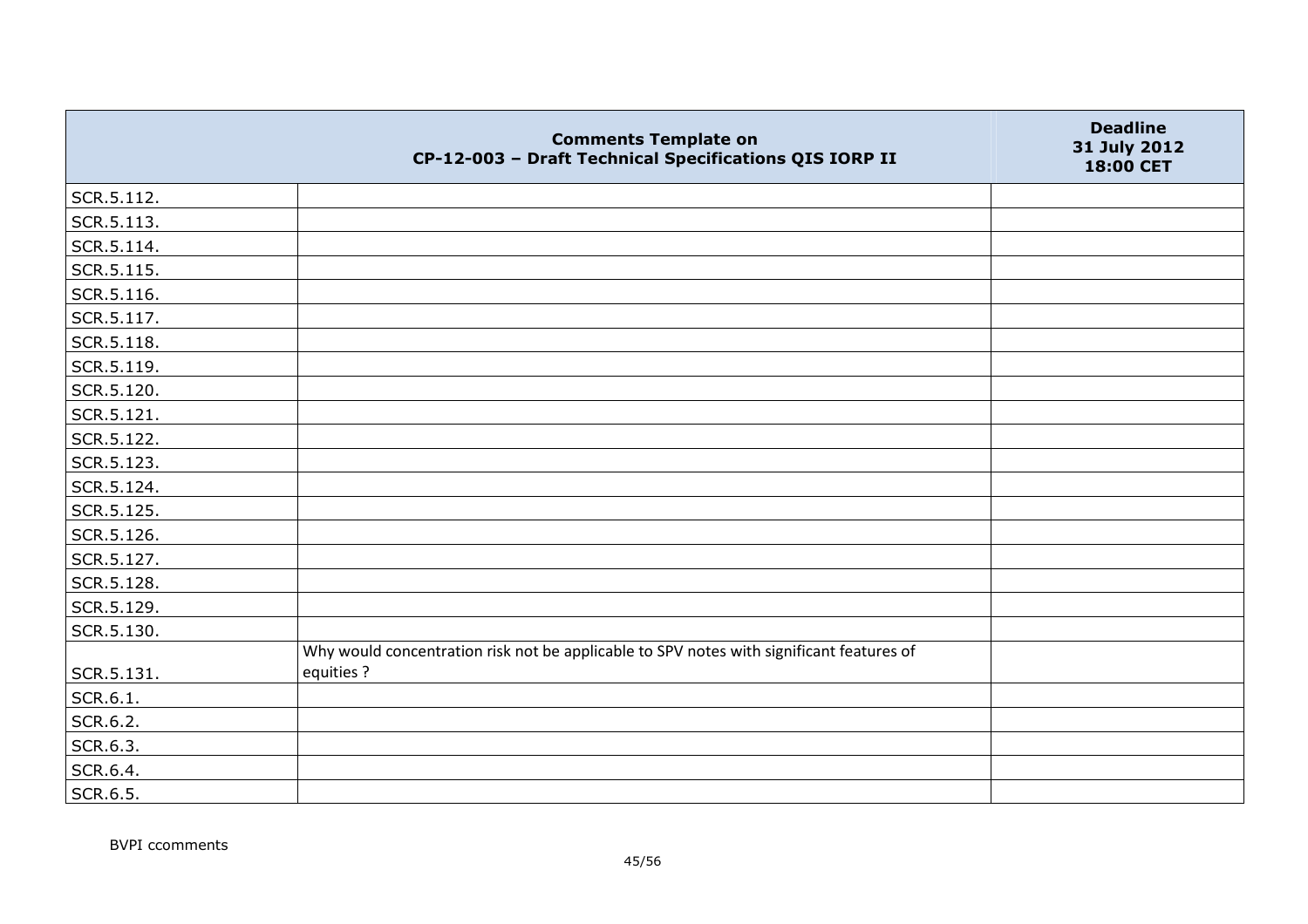|           | <b>Comments Template on</b><br>CP-12-003 - Draft Technical Specifications QIS IORP II                                                                                                                                                                                                                                | <b>Deadline</b><br>31 July 2012<br>18:00 CET |
|-----------|----------------------------------------------------------------------------------------------------------------------------------------------------------------------------------------------------------------------------------------------------------------------------------------------------------------------|----------------------------------------------|
| SCR.6.6.  |                                                                                                                                                                                                                                                                                                                      |                                              |
| SCR.6.7.  |                                                                                                                                                                                                                                                                                                                      |                                              |
| SCR.6.8.  |                                                                                                                                                                                                                                                                                                                      |                                              |
| SCR.6.9.  |                                                                                                                                                                                                                                                                                                                      |                                              |
| SCR.6.10. |                                                                                                                                                                                                                                                                                                                      |                                              |
| SCR.6.11. |                                                                                                                                                                                                                                                                                                                      |                                              |
| SCR.6.12. |                                                                                                                                                                                                                                                                                                                      |                                              |
| SCR.6.13. |                                                                                                                                                                                                                                                                                                                      |                                              |
| SCR.6.14. |                                                                                                                                                                                                                                                                                                                      |                                              |
| SCR.6.15. | What is dependant/independant?                                                                                                                                                                                                                                                                                       |                                              |
| SCR.6.16. |                                                                                                                                                                                                                                                                                                                      |                                              |
| SCR.6.17. |                                                                                                                                                                                                                                                                                                                      |                                              |
| SCR.6.18. |                                                                                                                                                                                                                                                                                                                      |                                              |
| SCR.6.19. |                                                                                                                                                                                                                                                                                                                      |                                              |
| SCR.6.20. | Why is the risk mitigating not added to the BE to define the LGD of a reinsurance contract?                                                                                                                                                                                                                          |                                              |
| SCR.6.21. |                                                                                                                                                                                                                                                                                                                      |                                              |
|           | Why is the risk mitigating on market risk of the derivative not added to define the LGD of a<br>derivative?<br>F' should be corrected (extract from L2 - art. 175: "F' denotes a factor to take into account the<br>economic effect of the collateral arrangement in relation to the derivative (not reinsurance) in |                                              |
| SCR.6.22. | case of credit event related to the counterparty")                                                                                                                                                                                                                                                                   |                                              |
| SCR.6.23. |                                                                                                                                                                                                                                                                                                                      |                                              |
| SCR.6.24. |                                                                                                                                                                                                                                                                                                                      |                                              |
| SCR.6.25. |                                                                                                                                                                                                                                                                                                                      |                                              |
| SCR.6.26. |                                                                                                                                                                                                                                                                                                                      |                                              |
| SCR.6.27. |                                                                                                                                                                                                                                                                                                                      |                                              |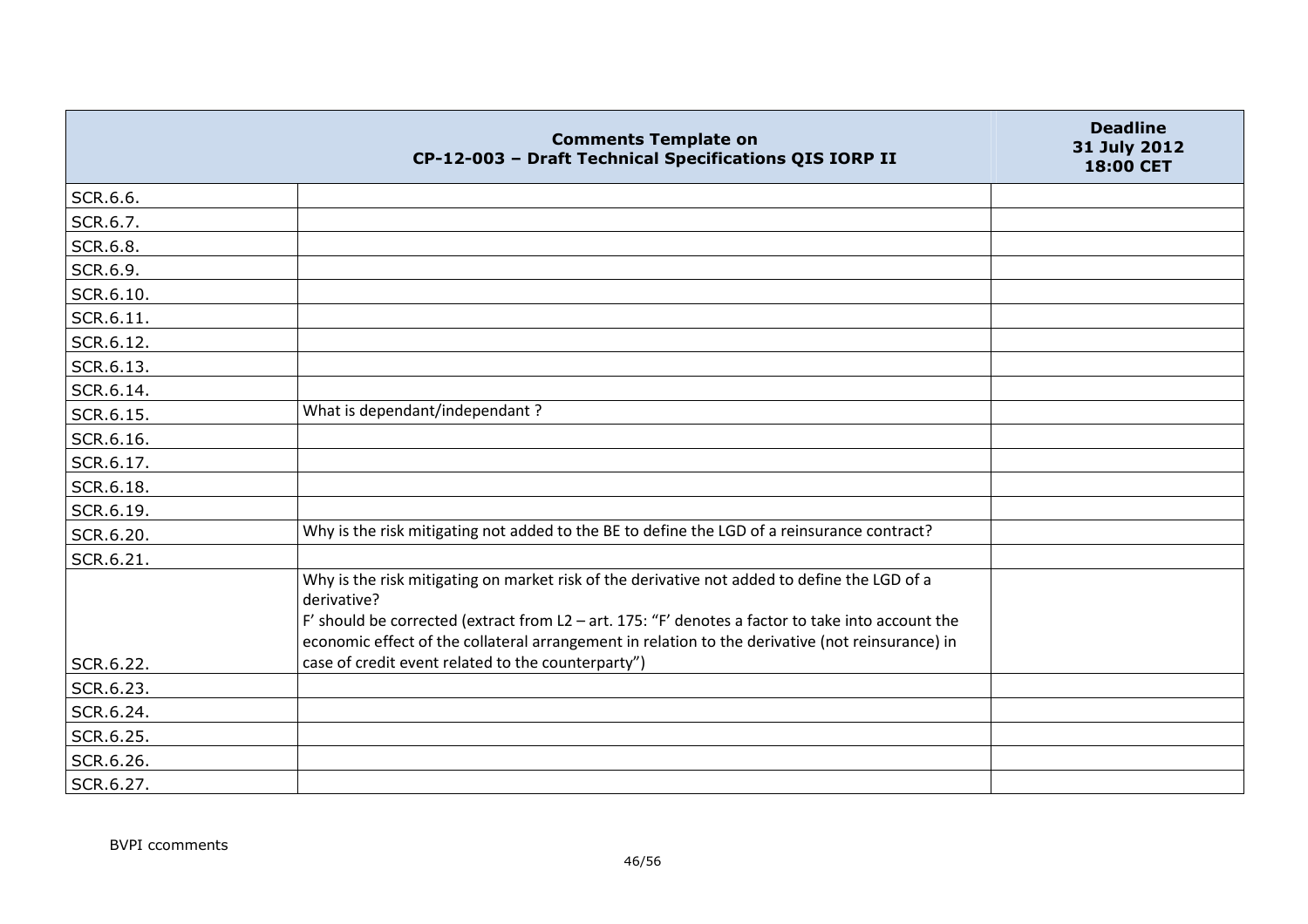|           | <b>Comments Template on</b><br>CP-12-003 - Draft Technical Specifications QIS IORP II | <b>Deadline</b><br>31 July 2012<br>18:00 CET |
|-----------|---------------------------------------------------------------------------------------|----------------------------------------------|
| SCR.6.28. |                                                                                       |                                              |
| SCR.6.29. |                                                                                       |                                              |
| SCR.6.30. |                                                                                       |                                              |
| SCR.6.31. | How to calculate?                                                                     |                                              |
| SCR.6.32. | The % as mentioned in SCR 6.32 seem to be very low. How to explain ?                  |                                              |
| SCR.7.1.  |                                                                                       |                                              |
| SCR.7.2.  |                                                                                       |                                              |
| SCR.7.3.  |                                                                                       |                                              |
| SCR.7.4.  |                                                                                       |                                              |
| SCR.7.5.  |                                                                                       |                                              |
| SCR.7.6.  |                                                                                       |                                              |
| SCR.7.7.  |                                                                                       |                                              |
| SCR.7.8.  |                                                                                       |                                              |
| SCR.7.9.  |                                                                                       |                                              |
| SCR.7.10. |                                                                                       |                                              |
| SCR.7.11. |                                                                                       |                                              |
| SCR.7.12. |                                                                                       |                                              |
| SCR.7.13. |                                                                                       |                                              |
| SCR.7.14. |                                                                                       |                                              |
| SCR.7.15. |                                                                                       |                                              |
| SCR.7.16. |                                                                                       |                                              |
| SCR.7.17. |                                                                                       |                                              |
| SCR.7.18. |                                                                                       |                                              |
| SCR.7.19. |                                                                                       |                                              |
| SCR.7.20. |                                                                                       |                                              |
| SCR.7.21. |                                                                                       |                                              |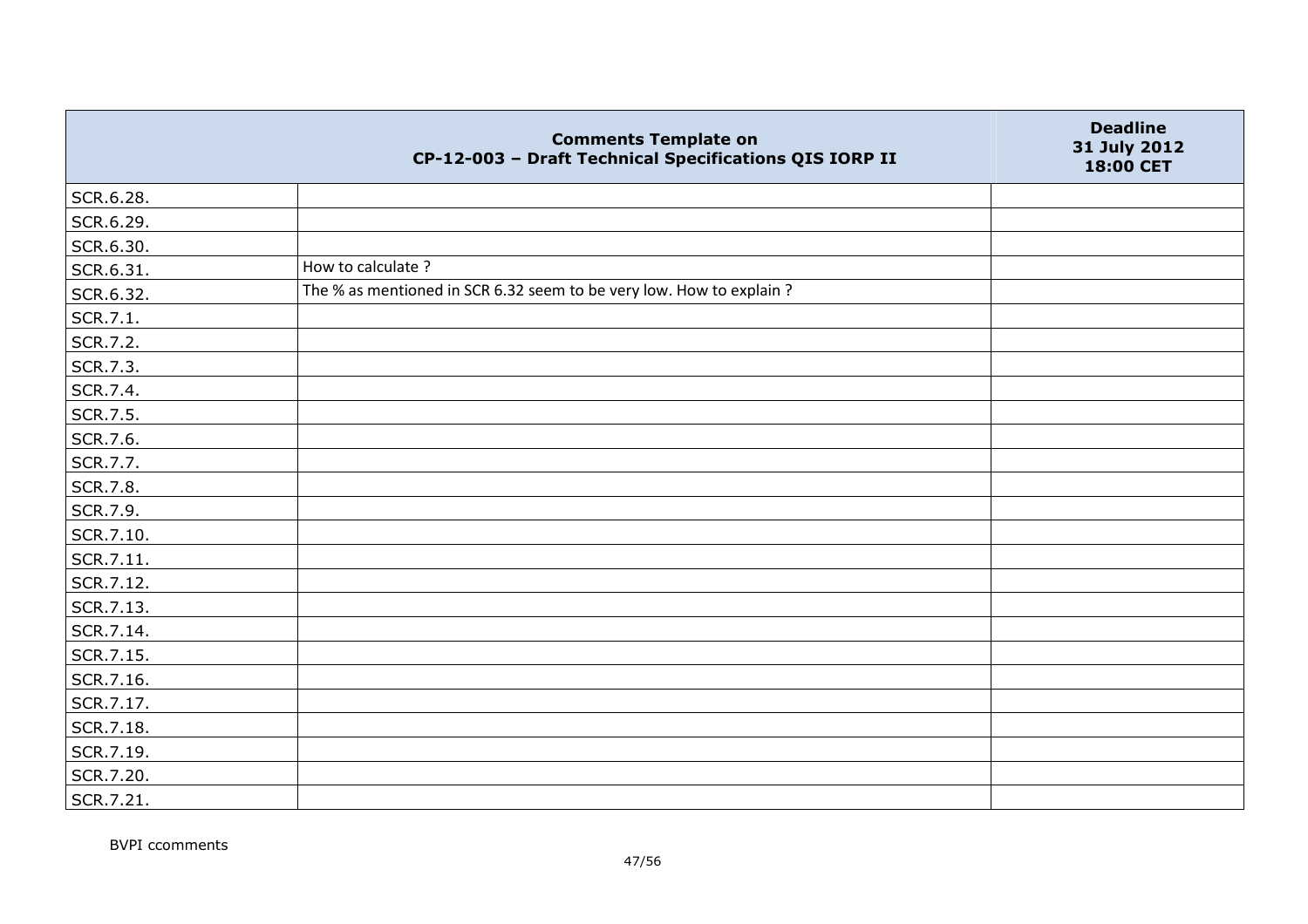|           | <b>Comments Template on</b><br>CP-12-003 - Draft Technical Specifications QIS IORP II | <b>Deadline</b><br>31 July 2012<br>18:00 CET |
|-----------|---------------------------------------------------------------------------------------|----------------------------------------------|
| SCR.7.22. |                                                                                       |                                              |
| SCR.7.23. |                                                                                       |                                              |
| SCR.7.24. |                                                                                       |                                              |
| SCR.7.25. |                                                                                       |                                              |
| SCR.7.26. |                                                                                       |                                              |
| SCR.7.27. |                                                                                       |                                              |
| SCR.7.28. |                                                                                       |                                              |
| SCR.7.29. |                                                                                       |                                              |
| SCR.7.30. |                                                                                       |                                              |
| SCR.7.31. |                                                                                       |                                              |
| SCR.7.32. |                                                                                       |                                              |
| SCR.7.33. |                                                                                       |                                              |
| SCR.7.34. |                                                                                       |                                              |
| SCR.7.35. |                                                                                       |                                              |
| SCR.7.36. |                                                                                       |                                              |
| SCR.7.37. |                                                                                       |                                              |
| SCR.7.38. |                                                                                       |                                              |
| SCR.7.39. |                                                                                       |                                              |
| SCR.7.40. |                                                                                       |                                              |
| SCR.7.41. |                                                                                       |                                              |
| SCR.7.42. |                                                                                       |                                              |
| SCR.7.43. |                                                                                       |                                              |
| SCR.7.44. |                                                                                       |                                              |
| SCR.7.45. |                                                                                       |                                              |
| SCR.7.46. |                                                                                       |                                              |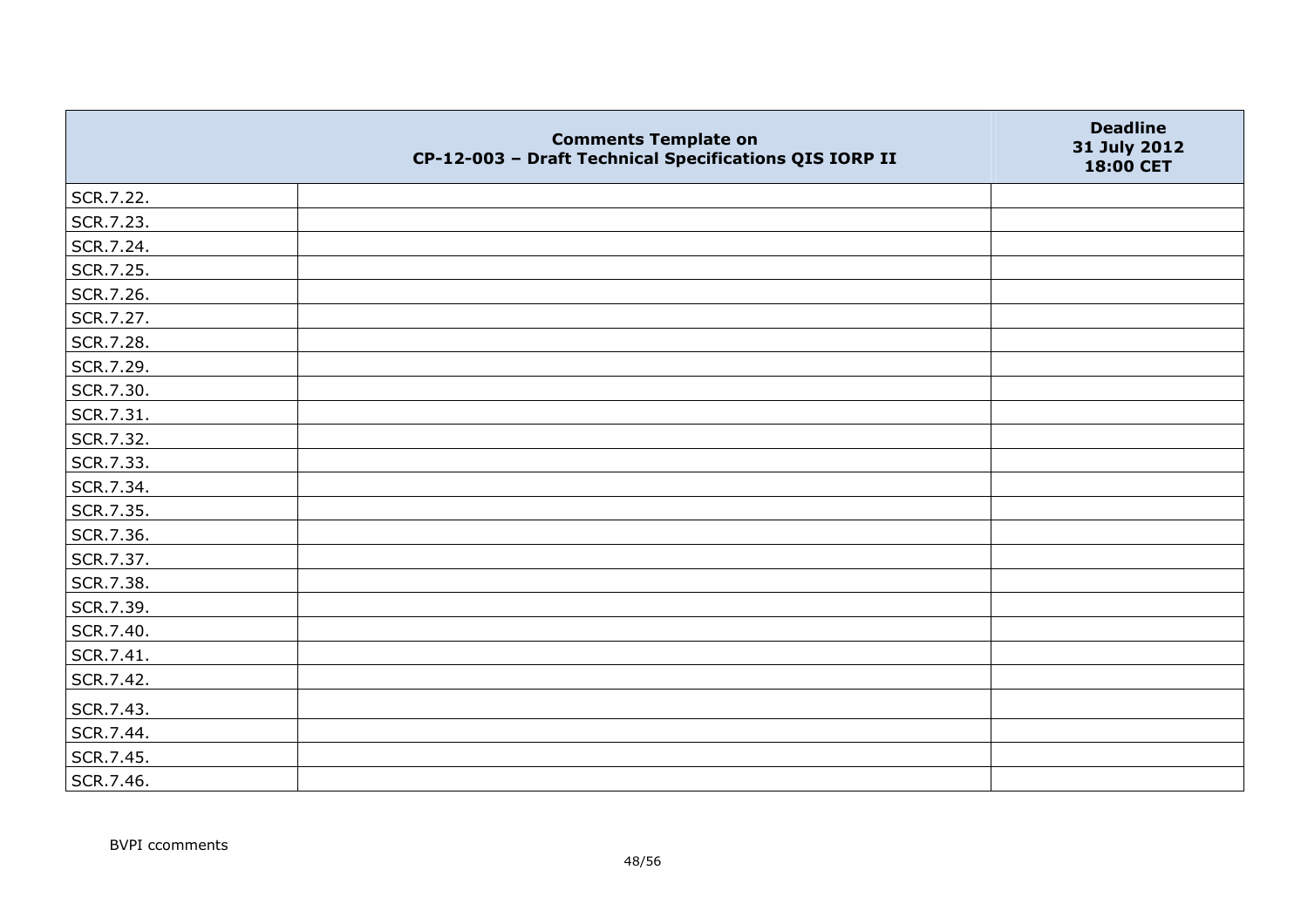|           | <b>Comments Template on</b><br>CP-12-003 - Draft Technical Specifications QIS IORP II                                                                                                                                                                                   | <b>Deadline</b><br>31 July 2012<br>18:00 CET |
|-----------|-------------------------------------------------------------------------------------------------------------------------------------------------------------------------------------------------------------------------------------------------------------------------|----------------------------------------------|
| SCR.7.47. |                                                                                                                                                                                                                                                                         |                                              |
| SCR.7.48. |                                                                                                                                                                                                                                                                         |                                              |
| SCR.7.49. |                                                                                                                                                                                                                                                                         |                                              |
| SCR.7.50. |                                                                                                                                                                                                                                                                         |                                              |
| SCR.7.51. |                                                                                                                                                                                                                                                                         |                                              |
| SCR.7.52. |                                                                                                                                                                                                                                                                         |                                              |
| SCR.7.53. |                                                                                                                                                                                                                                                                         |                                              |
| SCR.7.54. |                                                                                                                                                                                                                                                                         |                                              |
| SCR.7.55. |                                                                                                                                                                                                                                                                         |                                              |
| SCR.7.56. |                                                                                                                                                                                                                                                                         |                                              |
| SCR.7.57. |                                                                                                                                                                                                                                                                         |                                              |
| SCR.7.58. |                                                                                                                                                                                                                                                                         |                                              |
| SCR.7.59. |                                                                                                                                                                                                                                                                         |                                              |
| SCR.7.60. |                                                                                                                                                                                                                                                                         |                                              |
| SCR.7.61. |                                                                                                                                                                                                                                                                         |                                              |
| SCR.7.62. |                                                                                                                                                                                                                                                                         |                                              |
| SCR.7.63. |                                                                                                                                                                                                                                                                         |                                              |
| SCR.7.64. |                                                                                                                                                                                                                                                                         |                                              |
| SCR.7.65. |                                                                                                                                                                                                                                                                         |                                              |
| SCR.7.66. |                                                                                                                                                                                                                                                                         |                                              |
| SCR.7.67. |                                                                                                                                                                                                                                                                         |                                              |
| SCR.7.68. |                                                                                                                                                                                                                                                                         |                                              |
| SCR.7.69. |                                                                                                                                                                                                                                                                         |                                              |
| SCR.7.70. | Is this only applicable on current annuities or on a possible risk that lump sum needs to be<br>converted to annuities due to a change in the legal environment?<br>How to understand change in state of health of the person insured? (anti selection risk?) Or linked |                                              |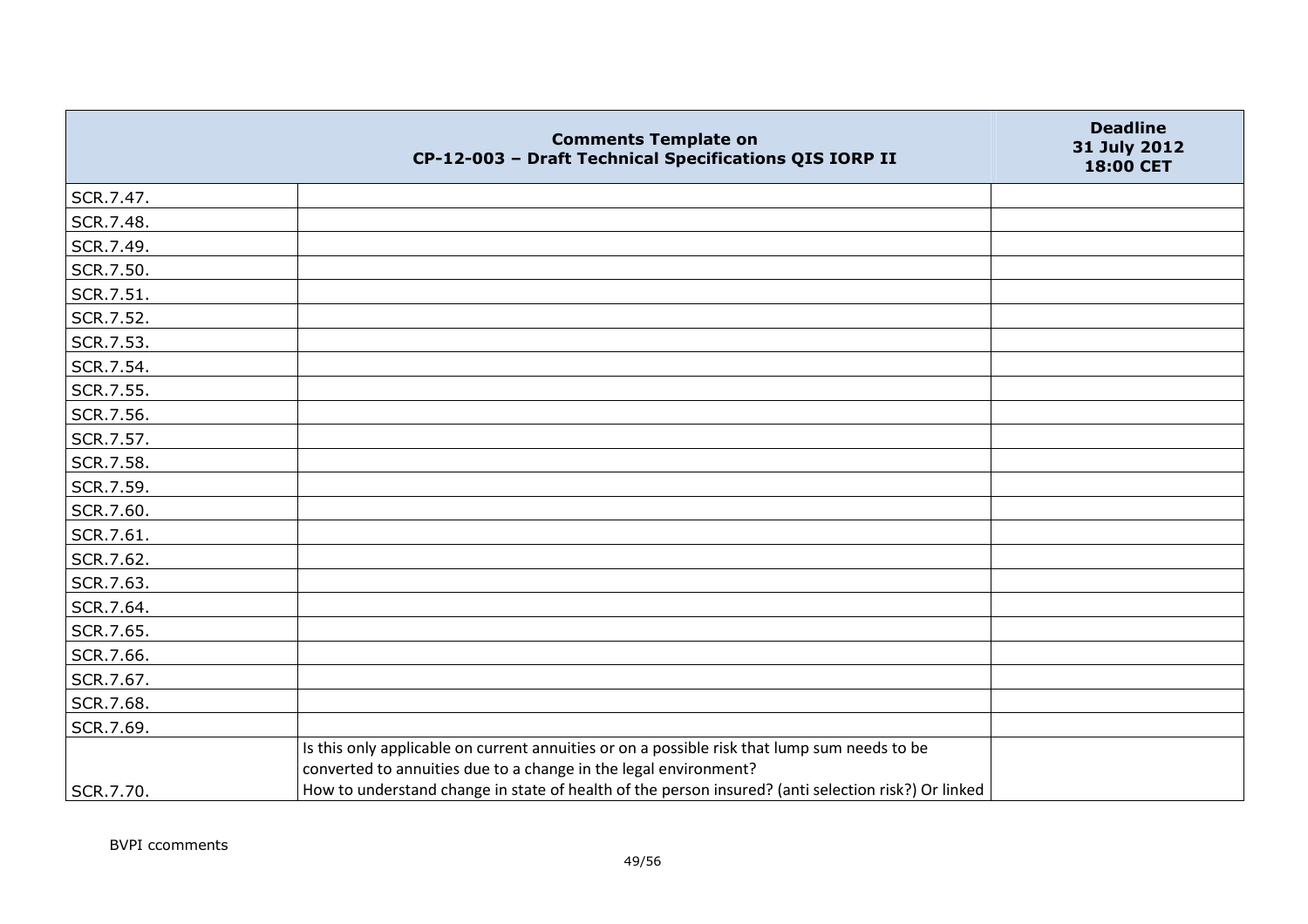|                 | <b>Comments Template on</b><br>CP-12-003 - Draft Technical Specifications QIS IORP II                                                                                                                                                                                   | <b>Deadline</b><br>31 July 2012<br>18:00 CET |
|-----------------|-------------------------------------------------------------------------------------------------------------------------------------------------------------------------------------------------------------------------------------------------------------------------|----------------------------------------------|
|                 | to disability?                                                                                                                                                                                                                                                          |                                              |
|                 | Is this only applicable on current annuities or on a possible risk that lump sum needs to be<br>converted to annuities due to a change in the legal environment?<br>How to understand change in state of health of the person insured? (anti selection risk?) Or linked |                                              |
| SCR.7.71.       | to disability?                                                                                                                                                                                                                                                          |                                              |
| SCR.7.72.       |                                                                                                                                                                                                                                                                         |                                              |
| SCR.7.73.       |                                                                                                                                                                                                                                                                         |                                              |
| SCR.7.74.       |                                                                                                                                                                                                                                                                         |                                              |
| SCR.7.75.       |                                                                                                                                                                                                                                                                         |                                              |
| SCR.7.76.       |                                                                                                                                                                                                                                                                         |                                              |
| SCR.7.77.       |                                                                                                                                                                                                                                                                         |                                              |
| SCR.7.78.       |                                                                                                                                                                                                                                                                         |                                              |
| SCR.7.79.       |                                                                                                                                                                                                                                                                         |                                              |
| SCR.7.80.       |                                                                                                                                                                                                                                                                         |                                              |
| SCR.7.81.       |                                                                                                                                                                                                                                                                         |                                              |
| SCR.7.82.       |                                                                                                                                                                                                                                                                         |                                              |
| SCR.7.83.       |                                                                                                                                                                                                                                                                         |                                              |
| SCR.7.84.       |                                                                                                                                                                                                                                                                         |                                              |
| SCR.7.85.       |                                                                                                                                                                                                                                                                         |                                              |
| SCR.7.86.       |                                                                                                                                                                                                                                                                         |                                              |
| SCR.7.87.       |                                                                                                                                                                                                                                                                         |                                              |
| <b>SCR.8.1.</b> |                                                                                                                                                                                                                                                                         |                                              |
| SCR.8.2.        |                                                                                                                                                                                                                                                                         |                                              |
| SCR.8.3.        |                                                                                                                                                                                                                                                                         |                                              |
| SCR.8.4.        |                                                                                                                                                                                                                                                                         |                                              |
| SCR.8.5.        |                                                                                                                                                                                                                                                                         |                                              |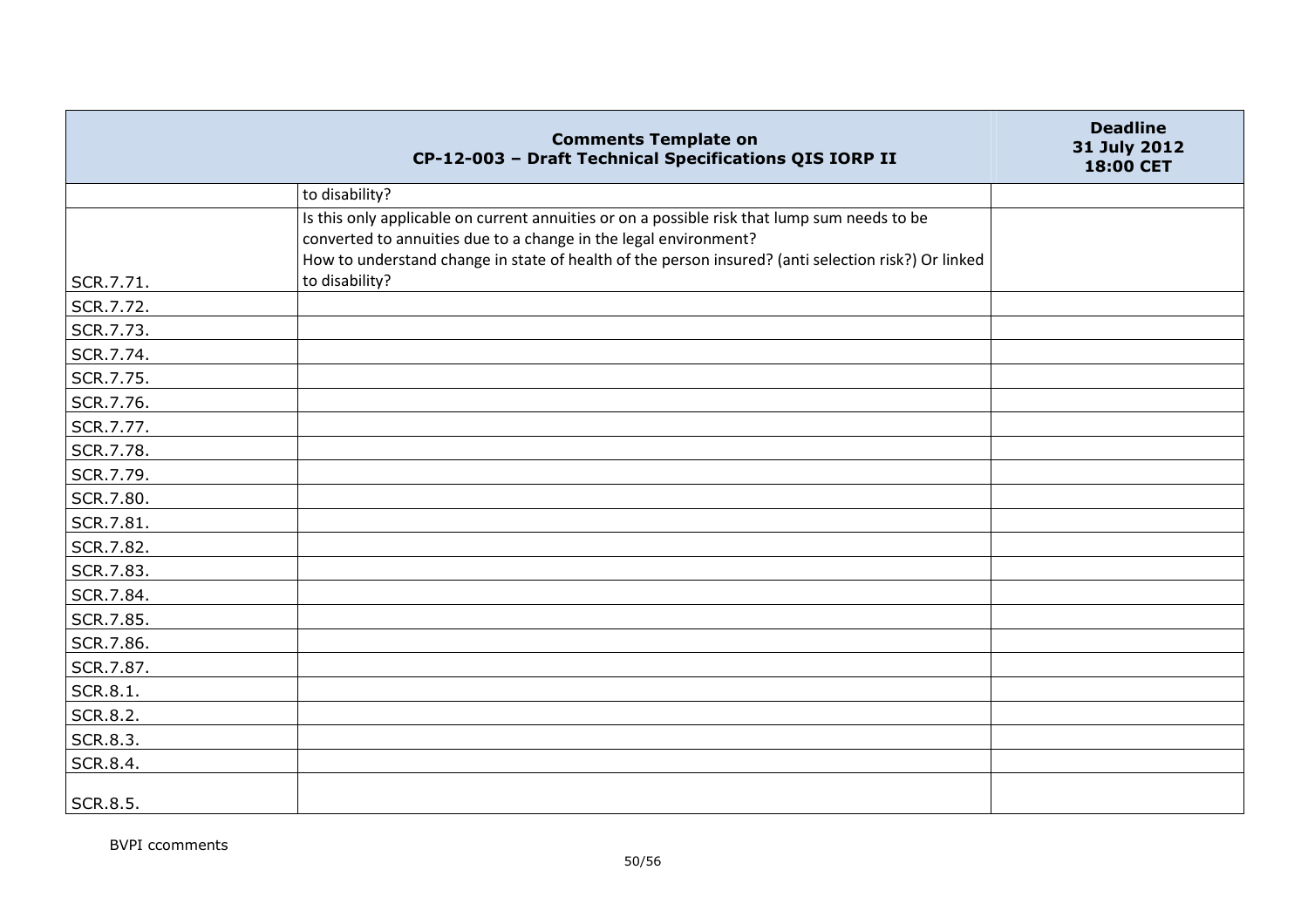|           | <b>Comments Template on</b><br>CP-12-003 - Draft Technical Specifications QIS IORP II                                                                                                                                                                                                                                                                                                                                                                                                                                                                                                                                                                                                                                                                                                                                                                                   | <b>Deadline</b><br>31 July 2012<br>18:00 CET |
|-----------|-------------------------------------------------------------------------------------------------------------------------------------------------------------------------------------------------------------------------------------------------------------------------------------------------------------------------------------------------------------------------------------------------------------------------------------------------------------------------------------------------------------------------------------------------------------------------------------------------------------------------------------------------------------------------------------------------------------------------------------------------------------------------------------------------------------------------------------------------------------------------|----------------------------------------------|
| SCR.8.6.  |                                                                                                                                                                                                                                                                                                                                                                                                                                                                                                                                                                                                                                                                                                                                                                                                                                                                         |                                              |
| SCR.8.7.  |                                                                                                                                                                                                                                                                                                                                                                                                                                                                                                                                                                                                                                                                                                                                                                                                                                                                         |                                              |
| SCR.9.1.  | It seems strange that if investments or risk mitigation techniques involve insurance undertakings<br>or banks, the same capital requirements are required for risks already taking into account at the<br>counterparty side as for them also Solvency II and Basel III applies.                                                                                                                                                                                                                                                                                                                                                                                                                                                                                                                                                                                         |                                              |
| SCR.9.2.  |                                                                                                                                                                                                                                                                                                                                                                                                                                                                                                                                                                                                                                                                                                                                                                                                                                                                         |                                              |
| SCR.9.3.  | Rental cotract for property over a period of 20 years, can this be considered as financial risk<br>mitigation?                                                                                                                                                                                                                                                                                                                                                                                                                                                                                                                                                                                                                                                                                                                                                          |                                              |
| SCR.9.4.  |                                                                                                                                                                                                                                                                                                                                                                                                                                                                                                                                                                                                                                                                                                                                                                                                                                                                         |                                              |
| SCR.9.5.  | We regret the proposed framework doesn't taken into account risk mitigating effects of e.g.<br>Dynamic portfolio strategies (whether or not explicit in the investment strategy of<br>investment funds or implicit through management actions) where pension funds might<br>invest in more risk-baring assets when their coverage ratio is good (and less when it is<br>bad). The proposed framework would automatically imply higher Solvency Requirements<br>as soon as the risk baring assets would grow, even if coverage ratios are excellent  It is<br>certainly strange to take into account the effect of management actions on the liability<br>side but not on the asset side while they can both be viable options for the management<br>of a pension fund<br>low volatility strategies (minimum variance, ) used to lower the risk of equity<br>investments |                                              |
| SCR.9.6.  |                                                                                                                                                                                                                                                                                                                                                                                                                                                                                                                                                                                                                                                                                                                                                                                                                                                                         |                                              |
| SCR.9.7.  |                                                                                                                                                                                                                                                                                                                                                                                                                                                                                                                                                                                                                                                                                                                                                                                                                                                                         |                                              |
| SCR.9.8.  |                                                                                                                                                                                                                                                                                                                                                                                                                                                                                                                                                                                                                                                                                                                                                                                                                                                                         |                                              |
| SCR.9.9.  |                                                                                                                                                                                                                                                                                                                                                                                                                                                                                                                                                                                                                                                                                                                                                                                                                                                                         |                                              |
| SCR.9.10. |                                                                                                                                                                                                                                                                                                                                                                                                                                                                                                                                                                                                                                                                                                                                                                                                                                                                         |                                              |
| SCR.9.11. |                                                                                                                                                                                                                                                                                                                                                                                                                                                                                                                                                                                                                                                                                                                                                                                                                                                                         |                                              |
| SCR.9.12. | We regret the proposed framework doesn't taken into account risk mitigating effects of e.g.<br>Dynamic portfolio strategies (whether or not explicit in the investment strategy of                                                                                                                                                                                                                                                                                                                                                                                                                                                                                                                                                                                                                                                                                      |                                              |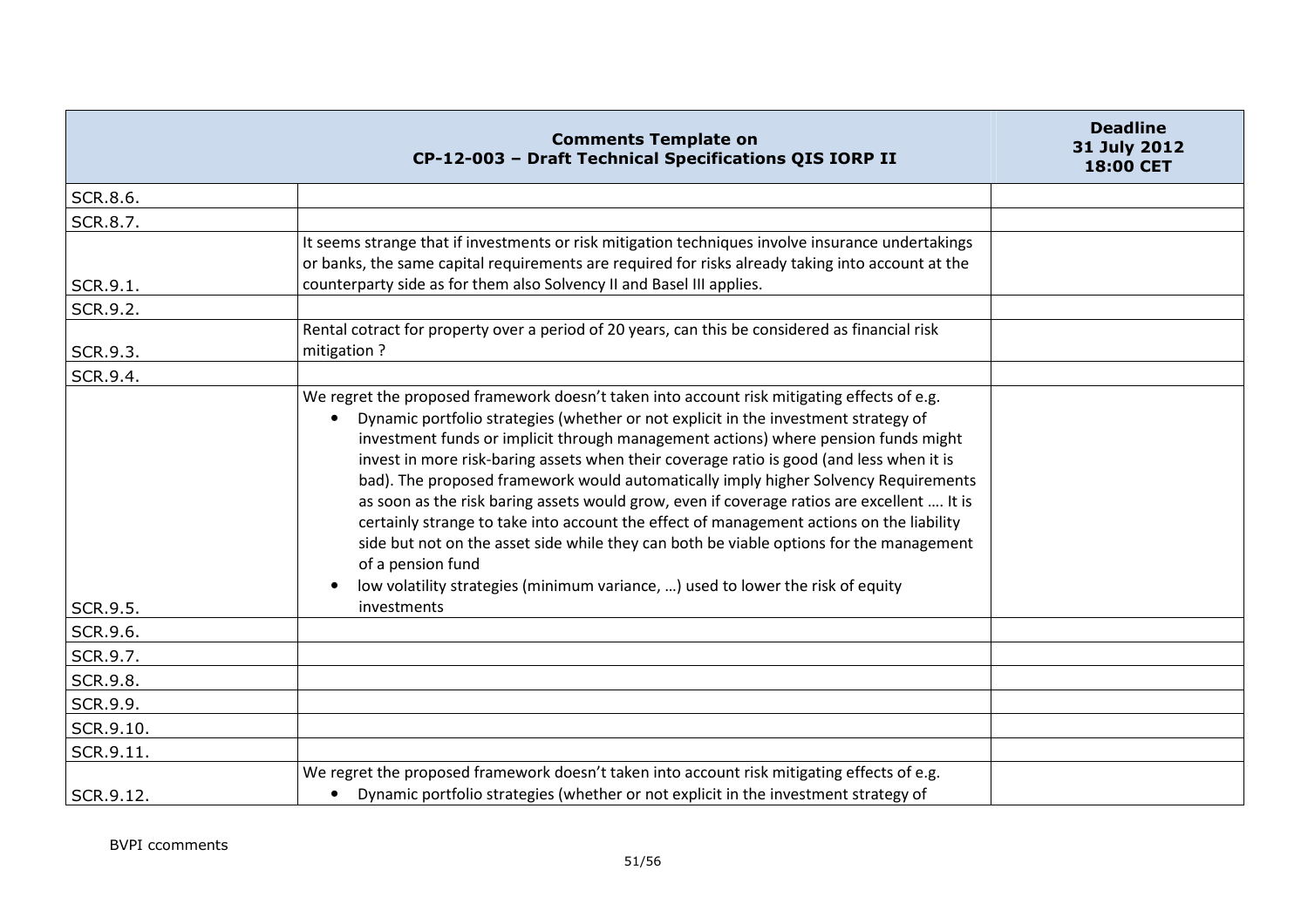|           | <b>Comments Template on</b><br>CP-12-003 - Draft Technical Specifications QIS IORP II                                                                                                                                                                                                                                                                                                                                                                                                                                                                                                                                                                                             | <b>Deadline</b><br>31 July 2012<br>18:00 CET |
|-----------|-----------------------------------------------------------------------------------------------------------------------------------------------------------------------------------------------------------------------------------------------------------------------------------------------------------------------------------------------------------------------------------------------------------------------------------------------------------------------------------------------------------------------------------------------------------------------------------------------------------------------------------------------------------------------------------|----------------------------------------------|
|           | investment funds or implicit through management actions) where pension funds might<br>invest in more risk-baring assets when their coverage ratio is good (and less when it is<br>bad). The proposed framework would automatically imply higher Solvency Requirements<br>as soon as the risk baring assets would grow, even if coverage ratios are excellent  It is<br>certainly strange to take into account the effect of management actions on the liability<br>side but not on the asset side while they can both be viable options for the management<br>of a pension fund<br>low volatility strategies (minimum variance, ) used to lower the risk of equity<br>investments |                                              |
| SCR.9.13. |                                                                                                                                                                                                                                                                                                                                                                                                                                                                                                                                                                                                                                                                                   |                                              |
| SCR.9.14. |                                                                                                                                                                                                                                                                                                                                                                                                                                                                                                                                                                                                                                                                                   |                                              |
| SCR.9.15. |                                                                                                                                                                                                                                                                                                                                                                                                                                                                                                                                                                                                                                                                                   |                                              |
| SCR.9.16. |                                                                                                                                                                                                                                                                                                                                                                                                                                                                                                                                                                                                                                                                                   |                                              |
| SCR.9.17. |                                                                                                                                                                                                                                                                                                                                                                                                                                                                                                                                                                                                                                                                                   |                                              |
| SCR.9.18. | Why is dynamic hedging excluded?                                                                                                                                                                                                                                                                                                                                                                                                                                                                                                                                                                                                                                                  |                                              |
| SCR.9.19. |                                                                                                                                                                                                                                                                                                                                                                                                                                                                                                                                                                                                                                                                                   |                                              |
| SCR.9.20. |                                                                                                                                                                                                                                                                                                                                                                                                                                                                                                                                                                                                                                                                                   |                                              |
| SCR.9.21. |                                                                                                                                                                                                                                                                                                                                                                                                                                                                                                                                                                                                                                                                                   |                                              |
|           | A BBB credit rating gives no information on the quality of the deposit-taking institution. Who is                                                                                                                                                                                                                                                                                                                                                                                                                                                                                                                                                                                 |                                              |
| SCR.9.22. | deposit-taking institution - their might be a chain of deposit takers, which one to judge?                                                                                                                                                                                                                                                                                                                                                                                                                                                                                                                                                                                        |                                              |
| SCR.9.23. |                                                                                                                                                                                                                                                                                                                                                                                                                                                                                                                                                                                                                                                                                   |                                              |
| SCR.9.24. |                                                                                                                                                                                                                                                                                                                                                                                                                                                                                                                                                                                                                                                                                   |                                              |
| SCR.9.25. |                                                                                                                                                                                                                                                                                                                                                                                                                                                                                                                                                                                                                                                                                   |                                              |
| SCR.9.26. |                                                                                                                                                                                                                                                                                                                                                                                                                                                                                                                                                                                                                                                                                   |                                              |
| SCR.9.27. |                                                                                                                                                                                                                                                                                                                                                                                                                                                                                                                                                                                                                                                                                   |                                              |
| SCR.9.28. |                                                                                                                                                                                                                                                                                                                                                                                                                                                                                                                                                                                                                                                                                   |                                              |
| SCR.9.29. |                                                                                                                                                                                                                                                                                                                                                                                                                                                                                                                                                                                                                                                                                   |                                              |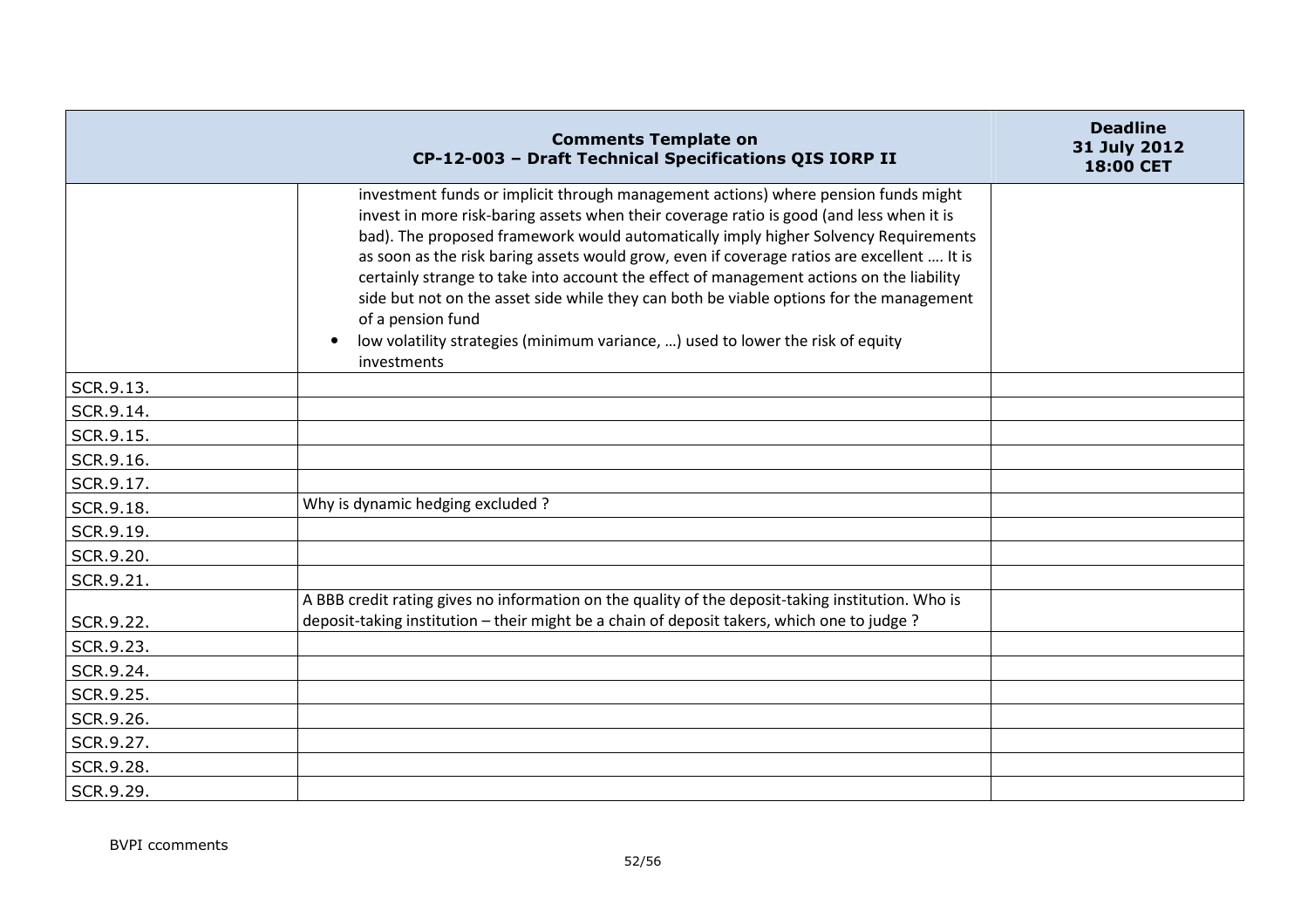|            | <b>Comments Template on</b><br>CP-12-003 - Draft Technical Specifications QIS IORP II                                                                                                                  | <b>Deadline</b><br>31 July 2012<br>18:00 CET |
|------------|--------------------------------------------------------------------------------------------------------------------------------------------------------------------------------------------------------|----------------------------------------------|
| SCR.9.30.  |                                                                                                                                                                                                        |                                              |
| SCR.9.31.  |                                                                                                                                                                                                        |                                              |
| SCR.9.32.  |                                                                                                                                                                                                        |                                              |
| SCR.9.33.  |                                                                                                                                                                                                        |                                              |
| SCR.9.34.  |                                                                                                                                                                                                        |                                              |
|            | It seems strange that if investments or risk mitigation techniques involve insurance undertakings<br>or banks, the same capital requirements are required for risks already taking into account at the |                                              |
| SCR.10.1.  | counterparty side as for them also Solvency II and Basel III applies.                                                                                                                                  |                                              |
| SCR.10.2.  |                                                                                                                                                                                                        |                                              |
| SCR.10.3.  |                                                                                                                                                                                                        |                                              |
| SCR.10.4.  |                                                                                                                                                                                                        |                                              |
| SCR.10.5.  |                                                                                                                                                                                                        |                                              |
| SCR.10.6.  | ?                                                                                                                                                                                                      |                                              |
| SCR.10.7.  |                                                                                                                                                                                                        |                                              |
| SCR.10.8.  |                                                                                                                                                                                                        |                                              |
| SCR.10.9.  |                                                                                                                                                                                                        |                                              |
| SCR.10.10. | Why imposing a collateral for a reinsurance?                                                                                                                                                           |                                              |
| SCR.10.11. |                                                                                                                                                                                                        |                                              |
| MCR.1.1.   |                                                                                                                                                                                                        |                                              |
| MCR.2.1.   |                                                                                                                                                                                                        |                                              |
| MCR.2.2.   |                                                                                                                                                                                                        |                                              |
| MCR.2.3.   |                                                                                                                                                                                                        |                                              |
| MCR.2.4.   |                                                                                                                                                                                                        |                                              |
| MCR.2.5.   |                                                                                                                                                                                                        |                                              |
| MCR.2.6.   |                                                                                                                                                                                                        |                                              |
| MCR.2.7.   |                                                                                                                                                                                                        |                                              |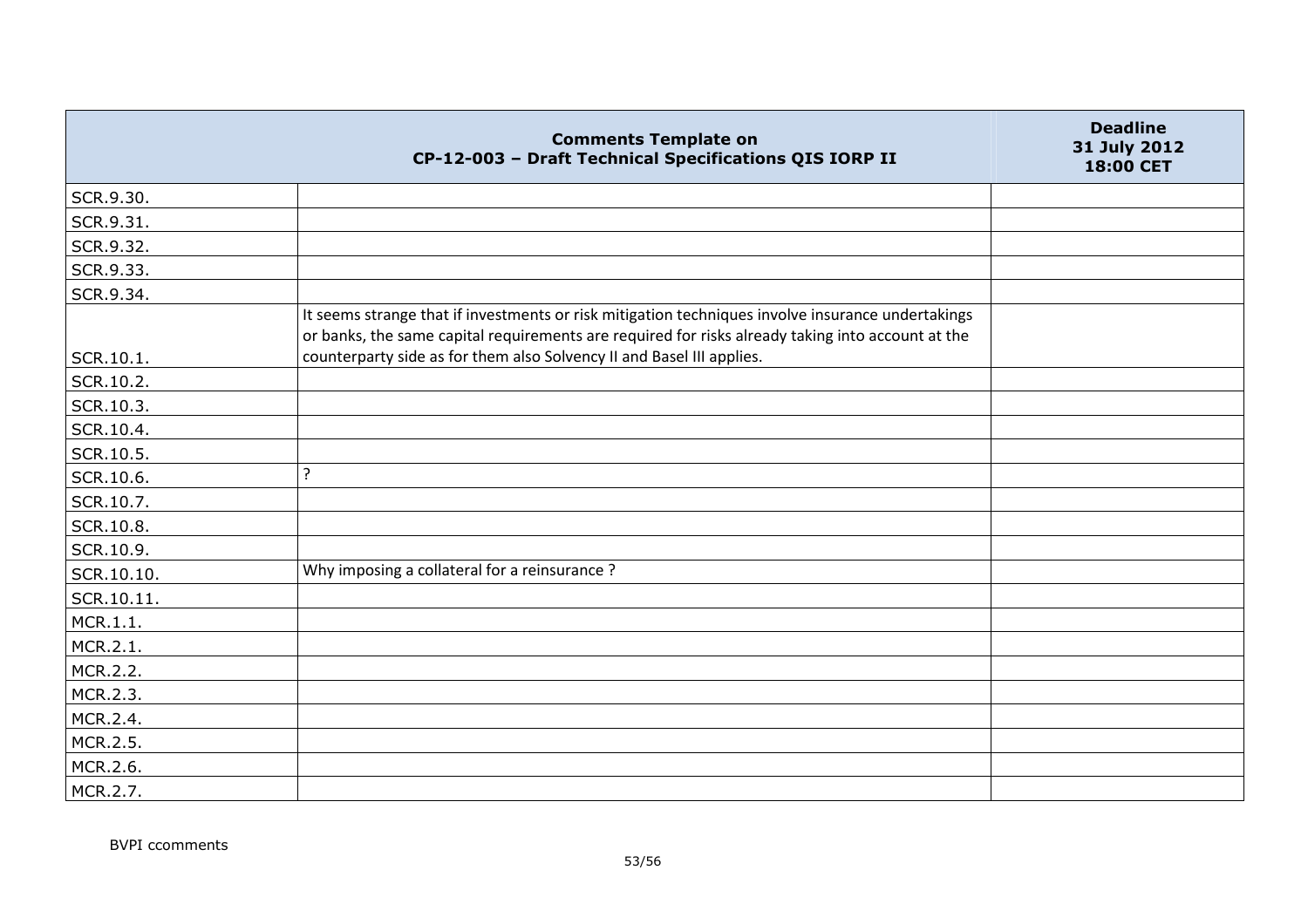|           | <b>Comments Template on</b><br>CP-12-003 - Draft Technical Specifications QIS IORP II                                                                                                | <b>Deadline</b><br>31 July 2012<br>18:00 CET |
|-----------|--------------------------------------------------------------------------------------------------------------------------------------------------------------------------------------|----------------------------------------------|
| MCR.2.8.  |                                                                                                                                                                                      |                                              |
| MCR.2.9.  |                                                                                                                                                                                      |                                              |
| PRO.1.1.  |                                                                                                                                                                                      |                                              |
| PRO.2.1.  |                                                                                                                                                                                      |                                              |
| PRO.2.2.  |                                                                                                                                                                                      |                                              |
| PRO.2.3.  |                                                                                                                                                                                      |                                              |
| PRO.2.4.  |                                                                                                                                                                                      |                                              |
| PRO.2.5.  |                                                                                                                                                                                      |                                              |
| PRO.2.6.  |                                                                                                                                                                                      |                                              |
| PRO.3.1.  |                                                                                                                                                                                      |                                              |
| PRO.3.2.  |                                                                                                                                                                                      |                                              |
| PRO.3.3.  |                                                                                                                                                                                      |                                              |
| PRO.3.4.  |                                                                                                                                                                                      |                                              |
| PRO.3.5.  |                                                                                                                                                                                      |                                              |
| PRO.3.6.  |                                                                                                                                                                                      |                                              |
| PRO.3.7.  |                                                                                                                                                                                      |                                              |
| PRO.3.8.  |                                                                                                                                                                                      |                                              |
| PRO.3.9.  |                                                                                                                                                                                      |                                              |
| PRO.3.10. |                                                                                                                                                                                      |                                              |
| PRO.3.11. |                                                                                                                                                                                      |                                              |
| PRO.3.12. |                                                                                                                                                                                      |                                              |
| PRO.3.13. | Solvency II, article 4, states that Solvency II does not apply to smaller insurance companies as long<br>as they comply with certain criteria. Why not a similar approach for IORPs? |                                              |
| PRO.3.14. |                                                                                                                                                                                      |                                              |
| PRO.3.15. |                                                                                                                                                                                      |                                              |
| PRO.3.16. |                                                                                                                                                                                      |                                              |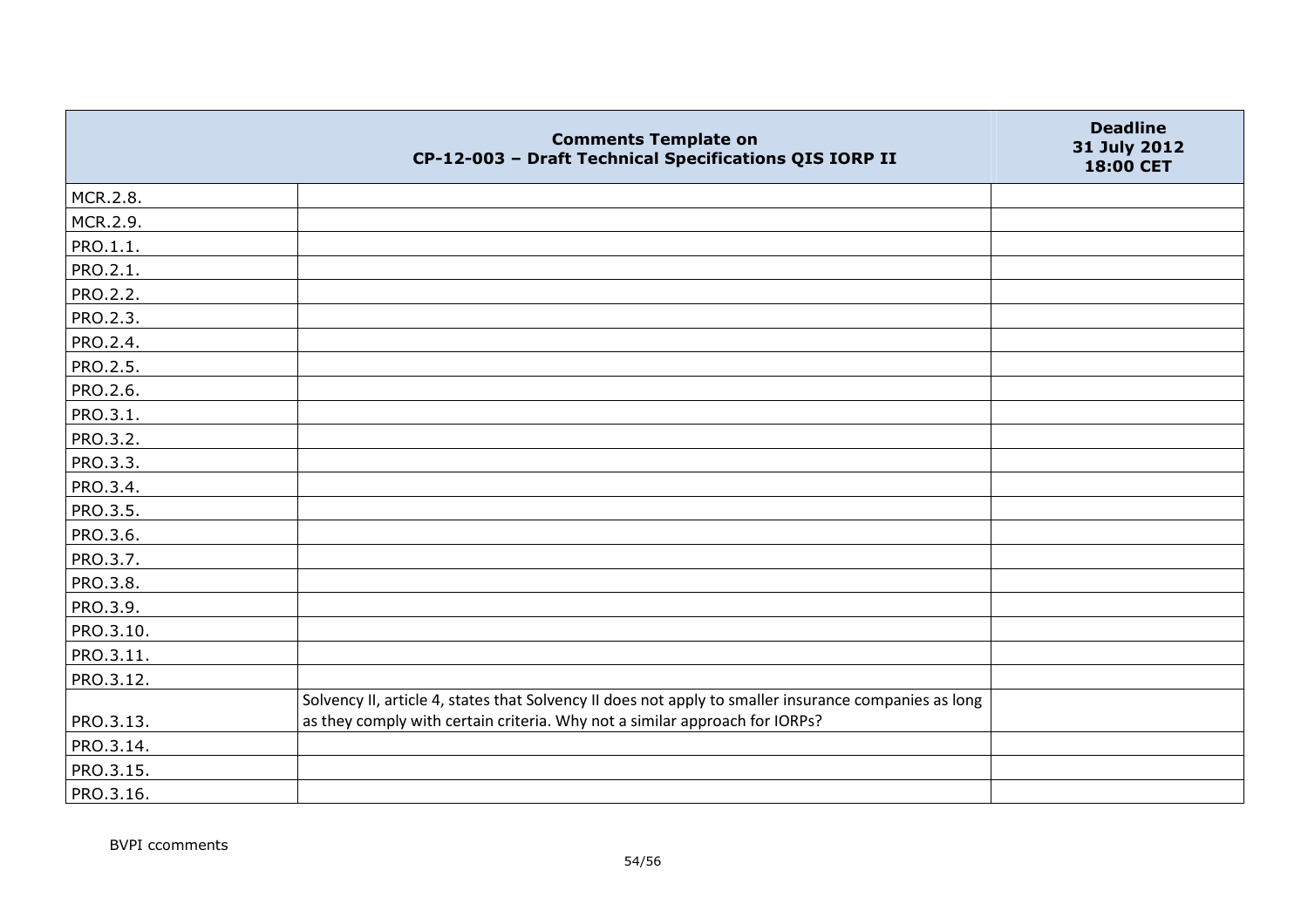|           | <b>Comments Template on</b><br>CP-12-003 - Draft Technical Specifications QIS IORP II | <b>Deadline</b><br>31 July 2012<br>18:00 CET |
|-----------|---------------------------------------------------------------------------------------|----------------------------------------------|
| PRO.3.17. |                                                                                       |                                              |
| PRO.3.18. |                                                                                       |                                              |
| PRO.3.19. |                                                                                       |                                              |
| PRO.3.20. |                                                                                       |                                              |
| PRO.3.21. |                                                                                       |                                              |
| PRO.3.22. |                                                                                       |                                              |
| PRO.3.23. |                                                                                       |                                              |
| PRO.3.24. |                                                                                       |                                              |
| PRO.3.25. |                                                                                       |                                              |
| PRO.3.26. |                                                                                       |                                              |
| PRO.3.27. |                                                                                       |                                              |
| PRO.3.28. |                                                                                       |                                              |
| PRO.4.1.  |                                                                                       |                                              |
| PRO.4.2.  |                                                                                       |                                              |
| PRO.4.3.  |                                                                                       |                                              |
| PRO.4.4.  |                                                                                       |                                              |
| PRO.4.5.  |                                                                                       |                                              |
| PRO.4.6.  |                                                                                       |                                              |
| PRO.4.7.  |                                                                                       |                                              |
| PRO.4.8.  |                                                                                       |                                              |
| PRO.4.9.  |                                                                                       |                                              |
| PRO.4.10. |                                                                                       |                                              |
| PRO.4.11. |                                                                                       |                                              |
| PRO.4.12. |                                                                                       |                                              |
| PRO.4.13. |                                                                                       |                                              |
| PRO.4.14. |                                                                                       |                                              |